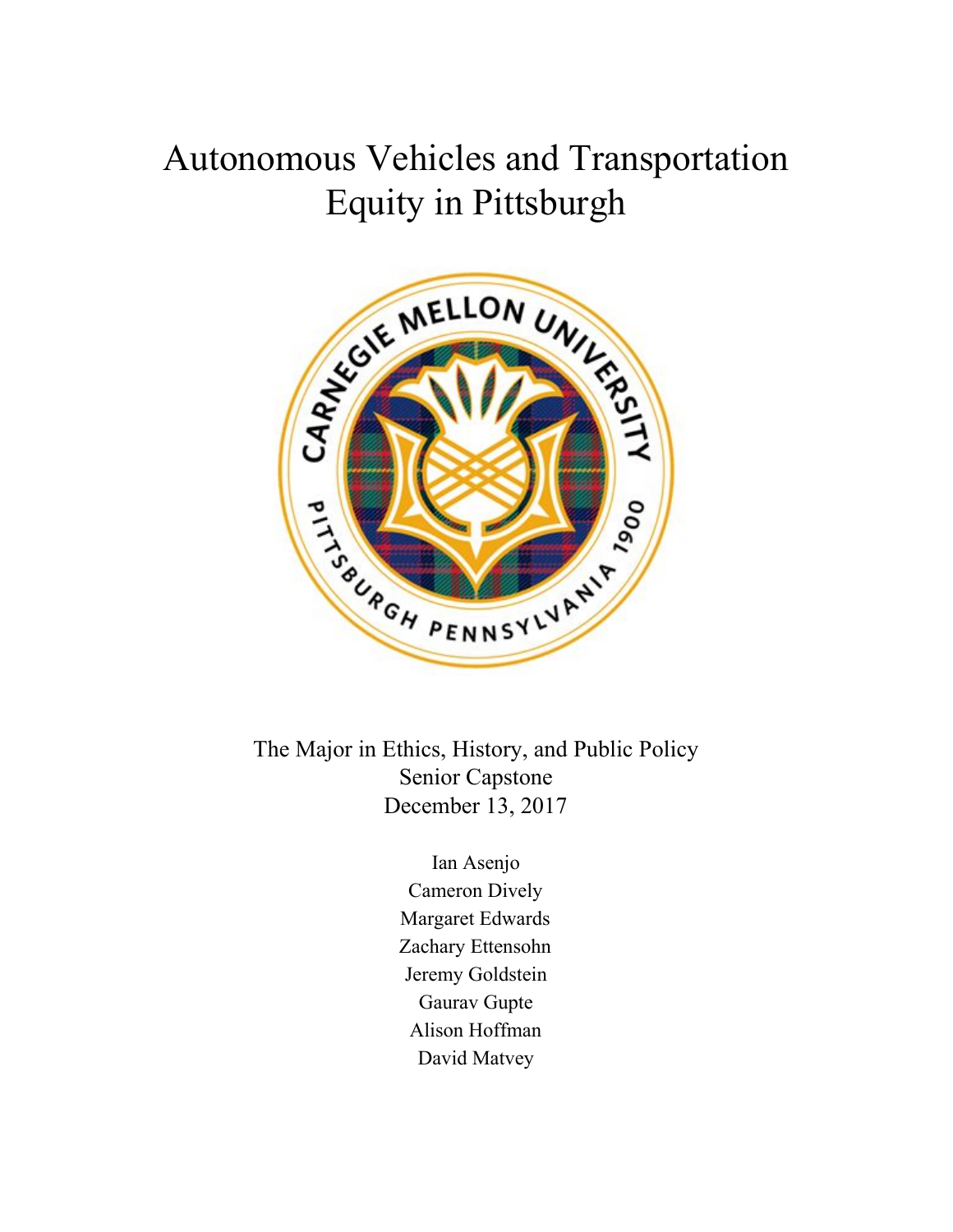| <b>Table of Contents</b>                                            |                         |  |  |  |  |  |
|---------------------------------------------------------------------|-------------------------|--|--|--|--|--|
| <b>Acknowledgements</b>                                             | 3                       |  |  |  |  |  |
| <b>Executive Summary</b>                                            | $\overline{\mathbf{4}}$ |  |  |  |  |  |
| <b>Terminology</b>                                                  | 11                      |  |  |  |  |  |
| <b>Current Public Transportation Landscape in Allegheny County</b>  | 12                      |  |  |  |  |  |
| <b>Case Study: Duquesne, PA</b>                                     | 21                      |  |  |  |  |  |
| <b>Importance of Equitable Access</b>                               | 25                      |  |  |  |  |  |
| <b>How Past Transportation Innovations Have Impacted Pittsburgh</b> | 28                      |  |  |  |  |  |
| The Streetcar                                                       | 28                      |  |  |  |  |  |
| The Automobile                                                      | 29                      |  |  |  |  |  |
| Automobile Infrastructure Community Impact                          | 30                      |  |  |  |  |  |
| Urban Renewal Hits the Lower Hill                                   | 30                      |  |  |  |  |  |
| Failed Urban Renewal in East Liberty                                | 32                      |  |  |  |  |  |
| Takeaways                                                           | 33                      |  |  |  |  |  |
| <b>State of Autonomous Vehicles</b>                                 | 34                      |  |  |  |  |  |
| Current                                                             | 34                      |  |  |  |  |  |
| Near Future                                                         | 36                      |  |  |  |  |  |
| <b>Benefits of AVs</b>                                              | 38                      |  |  |  |  |  |
| <b>Lessons from History</b>                                         | 40                      |  |  |  |  |  |
| <b>Proposals</b>                                                    | 41                      |  |  |  |  |  |
| <b>Autonomous Shuttles</b>                                          | 41                      |  |  |  |  |  |
| <b>Buses</b>                                                        | 45                      |  |  |  |  |  |
| Smartcards                                                          | 46                      |  |  |  |  |  |
| Infrastructure Developments to Prepare for Autonomous Vehicles      | 48                      |  |  |  |  |  |
| <b>Smart Cities and Connectivity</b>                                | 48                      |  |  |  |  |  |
| Lane Markings                                                       | 49                      |  |  |  |  |  |
| Vehicle to Infrastructure Technology                                | 50                      |  |  |  |  |  |
| <b>Smart Corridors for Research</b>                                 | 52                      |  |  |  |  |  |
| Conclusion                                                          | 53                      |  |  |  |  |  |
| <b>Bibliography</b>                                                 | 55                      |  |  |  |  |  |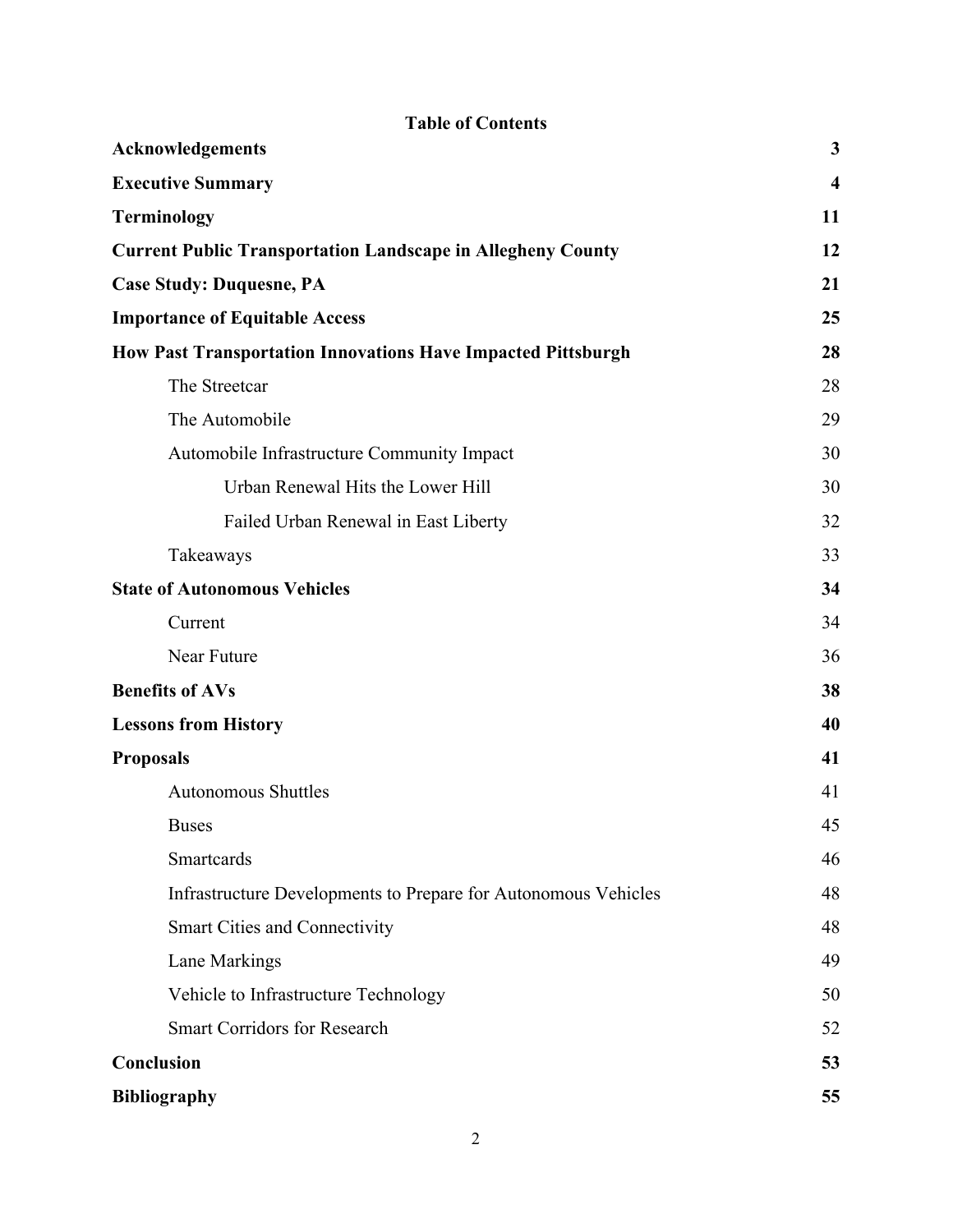# **Acknowledgements**

We would like to thank the following individuals for their various contributions to our Senior Capstone course in Ethics, History, and Public Policy. Without such input, our work would not be possible.

Councilman Daniel Gilman, *City of Pittsburgh Council District 8* Alex Pazuchanics, *Department of Mobility and Infrastructure* Dr. Lee Branstetter, *Carnegie Mellon University Center for the Future of Work* Dr. Chris Hendrickson, *Carnegie Mellon University Traffic21* Dr. Raj Rajkumar, *Carnegie Mellon University Traf ic21* Dr. Randy Sargent, *Carnegie Mellon University CREATE Lab* Dr. Joel Tarr, *Carnegie Mellon University History Department* Nickole Nesby, *Mayor-Elect of Duquesne* Estelle Schumacher, *Democratic Committee of Duquesne* Laura Wiens, *Pittsburghers for Public Transit*

We would also like to thank our professor, Dr. Danielle Wenner, for her unyielding encouragement and support throughout the semester.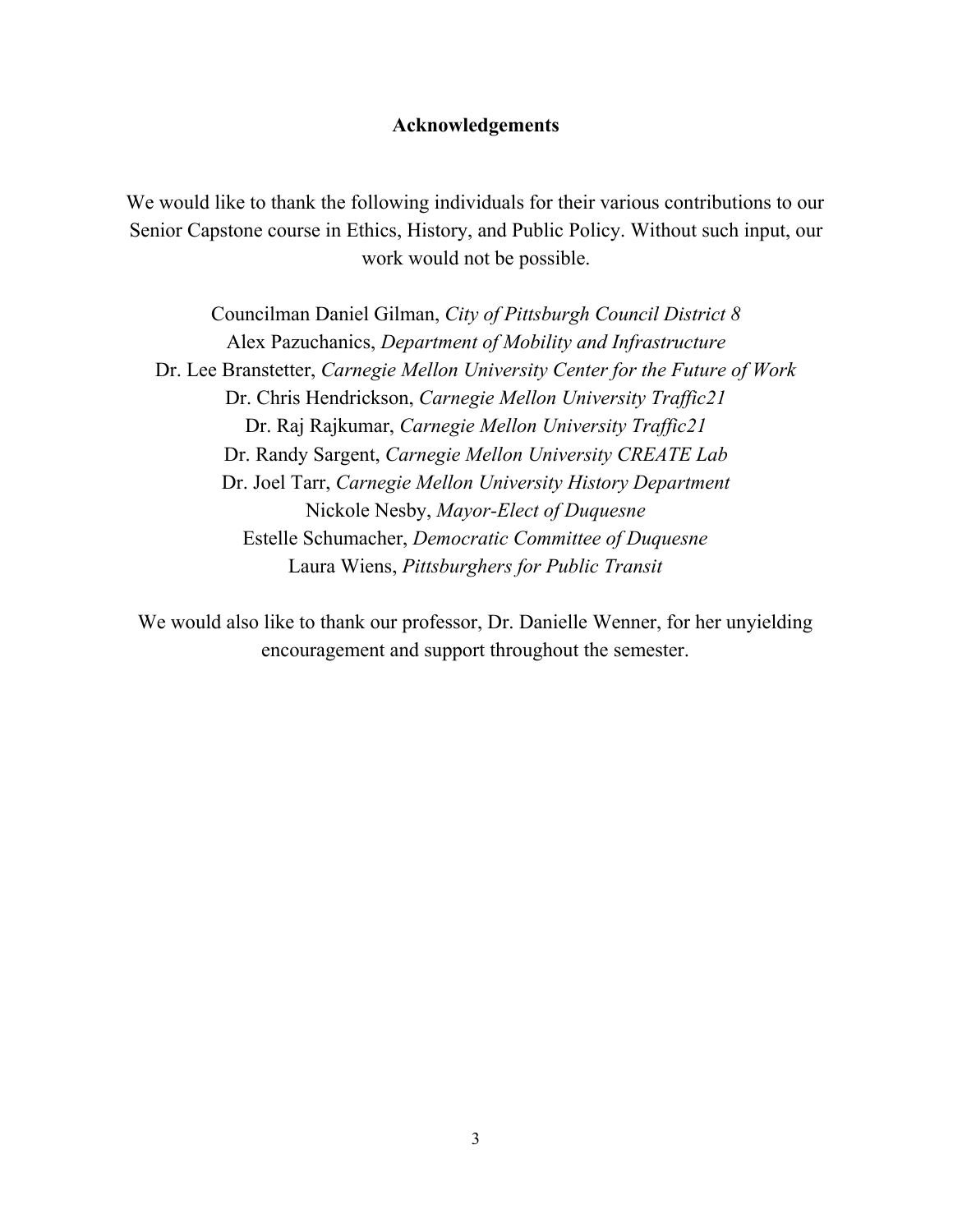### **Executive Summary**

Autonomous vehicle (AV) technology is rapidly improving today and will become increasingly prevalent in the near future. At the same time, public transportation in the Pittsburgh area is struggling to provide adequate service to all residents who need it. With the emergence of AV technology, Pittsburgh is presented with an opportunity to address transportation woes in the city and surrounding suburbs. However, local officials must be careful to ensure that AVs improve rather than exacerbate the current inequity in access to transportation.

Pittsburgh's recent gentrification trend is partially a result of the local technology industry boom. As more technology companies come to Pittsburgh, more low-income residents will be priced out of their neighborhoods and forced to seek housing in cheaper suburbs. Even though low-income residents have the greatest need for public transit, end of the line suburbs are underserved by the current public transportation system. Pittsburgh should take into account that growth in the local AV industry could potentially worsen gentrification and force out lower-income residents to cheaper suburbs. This trend will further complicate problems with the local transportation system.

In order to gain an understanding of the local transportation system, we collected information on the Port Authority of Allegheny County from a variety of sources including the Port Authority itself, PennDOT, and local media reports. Our research identified three main groups that would particularly stand to benefit from better public transportation service. The first two groups are the elderly and people with disabilities, both of whom currently benefit from the ACCESS program. The ACCESS program has had trouble hiring sufficient drivers, which in turn has resulted in inadequate access to the program for eligible recipients. AVs present unique

4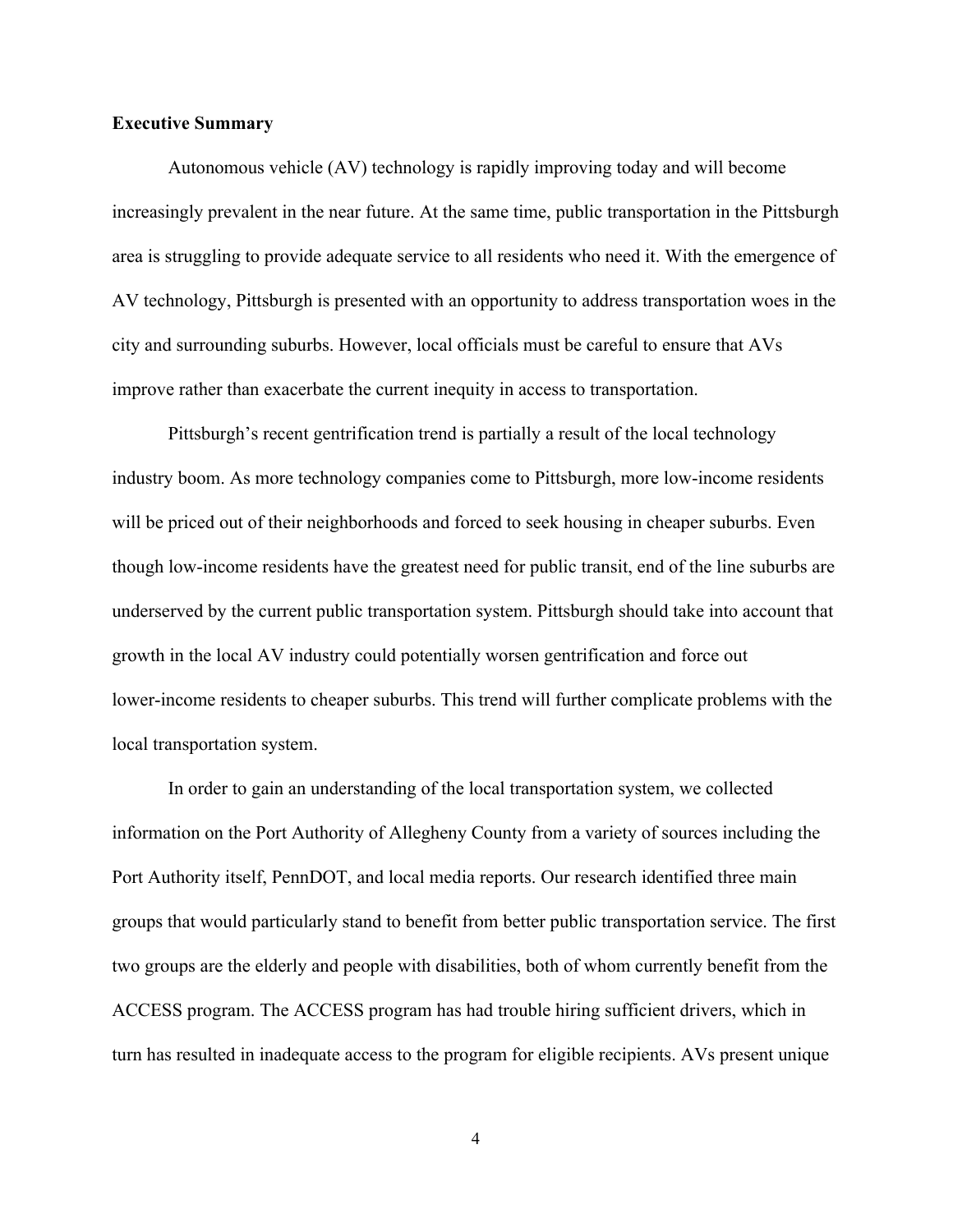opportunities to supplement services for those like the elderly and disabled who cannot drive themselves.

The third main group in the Pittsburgh area that could use improved access to public transportation are denizens of inner ring suburbs of lower wealth and income. Many residents who live in these suburbs do not have access to automobiles and therefore require public transportation. However, since these communities are at the end of bus lines, they are subject to less frequent bus service and are particularly vulnerable to budget cuts. The transportation problem of low-income suburban communities is our report's primary focus.

This report includes a case study of one such suburban community, Duquesne. The case study illustrates the difficulty that local residents have in accessing transportation and how that negatively impacts their quality of life. During the course of our research, we met with community leaders and residents in Duquesne to discuss their transportation concerns. Lack of transportation plays into the cyclical poverty of Duquesne. Without transportation, residents cannot easily access job opportunities or maintain their health.

Pittsburgh should work toward equity of access to transportation because it is vital to ensuring equal opportunity in life for local residents. It is to that end that we call for utilizing the new technology of autonomous shuttles to address concerns such as the First/Last Mile problem (FLM) where distances from homes to bus stops are too long to walk. In Duquesne, a particularly egregious instance of FLM exists for some 600 residents of the Hilltop Parkview Manor Apartments who have to walk a long, dangerous path to get to the nearest bus stop.<sup>1</sup>

<sup>1</sup> Nickole Nesby, interview by Ian Asenjo and Zac Ettensohn, 03 November 2017.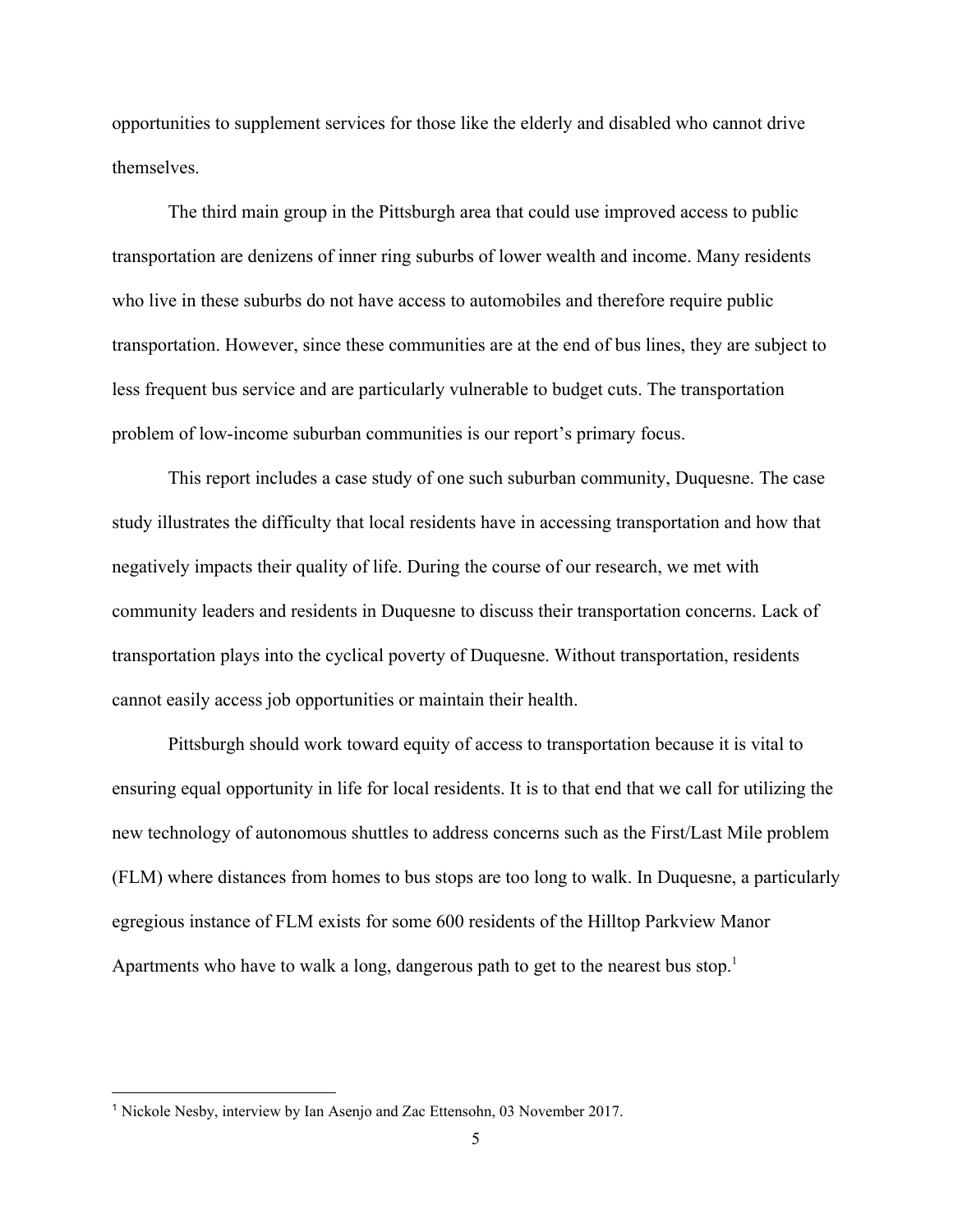In order for Pittsburgh to gain access to the latest AV technology like shuttles, the city will have to attract AV companies to conduct research and development in the area. Pittsburgh should mitigate the effects that gentrification in the city has on low-income suburban communities by promoting policies that allow lower income suburbs to share in the benefit of new technologies developed in the city, particularly those that will increase residents' access to affordable transportation.

Our recommendations were informed by the often inequitable ways that past transportation innovations were implemented in Pittsburgh. In the late  $19<sup>th</sup>$  and early  $20<sup>th</sup>$  century the streetcar had the capability to transport people faster over longer distances than horse-drawn predecessors, but the fares often made streetcars less accessible to lower income residents.<sup>2</sup> After World War II, Pittsburgh adjusted to make the city more appealing to middle class consumers and more accessible to their automobiles. This included the haphazard construction of new highways, loop roads, and parking lots in places like the Hill District and East Liberty. For decades thereafter, communities had to deal with the harm that the disruptive construction projects caused, including a hindrance to mobility as connecting streets were eliminated and bus routes were cut.<sup>3</sup>

Since transportation innovations can have positive and negative outcomes, Pittsburgh should not lose sight of the needs of its most vulnerable residents. AV technology should be implemented to benefit underserved communities like Duquesne first. If lower income communities are not prioritized to benefit from AVs, inequity of access to transportation could

<sup>2</sup> Joel A. Tarr, "Transportation Innovation and Changing Spatial Patterns in Pittsburgh, 1850-1934," *Essay in Public Works HIstory* (April 1978): 21-22.

<sup>&</sup>lt;sup>3</sup> Mindy Thompson Fullilove and Rodrick Wallace, "Serial Forced Displacement in American Cities, 1916–2010," *Journal of Urban Health: Bulletin of the New York Academy of Medicine* 88, No. 3 (2011).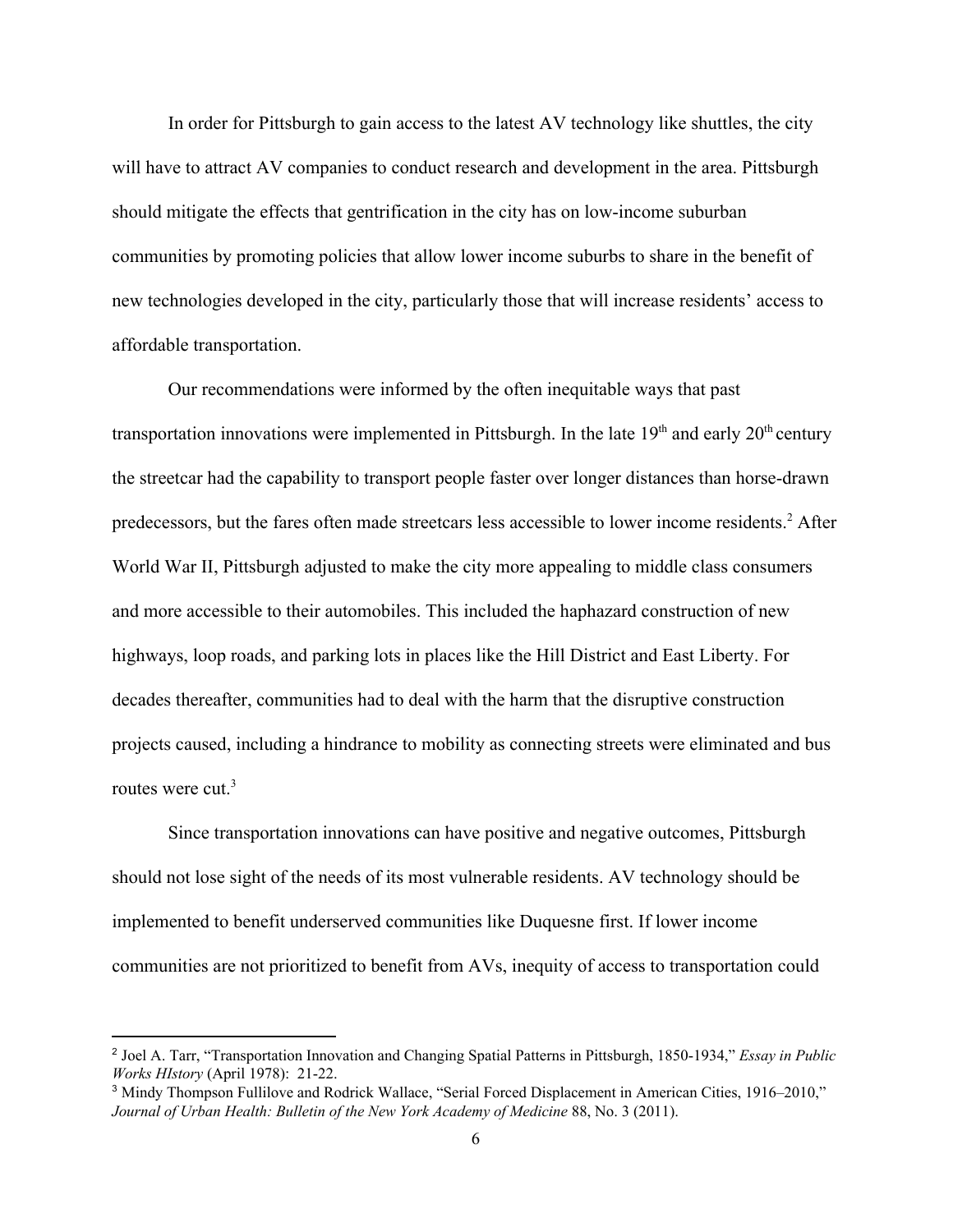be further exacerbated because wealthier residents who rely more on private AVs will rely less on public transportation. In such a case, revenue for public transportation would subsequently fall, leading to more cuts for end of the line suburbs who have not been given priority for implementing AV solutions to transportation.

We recommend that the City of Pittsburgh work with nearby suburbs to implement autonomous shuttles into their communities. There are many companies implementing their autonomous shuttles in cities around the world. These companies are competing with each other for good publicity and the ability to test their technology. Pittsburgh, with its advantageous institutional wealth of AV experts, can likely attract an autonomous shuttle company to implement its technology to solve FLM problems in suburbs like Duquesne.

We also recommend that autonomous shuttles be implemented in areas where there are high levels of ridership across short distances. This could be somewhere like the Fifth and Forbes Avenue corridors near the University of Pittsburgh and Carnegie Mellon University. In areas like these, large amounts of short-range riders utilize buses that also serve long-range riders, creating inefficiency for long-range service. The needs of short-range riders could be addressed by running autonomous shuttles on a loop in the area, freeing up buses that otherwise would be spent inefficiently.

Autonomous shuttles could also be set to run on a constant loop in underserved communities, giving residents transportation to local businesses and other destinations that are not necessarily within walking distance. While autonomous shuttles are being implemented, we recommend that the City of Pittsburgh and surrounding suburbs look into the HART HyperLINK system that was established in Tampa to solve FLM problems there. The system uses a

7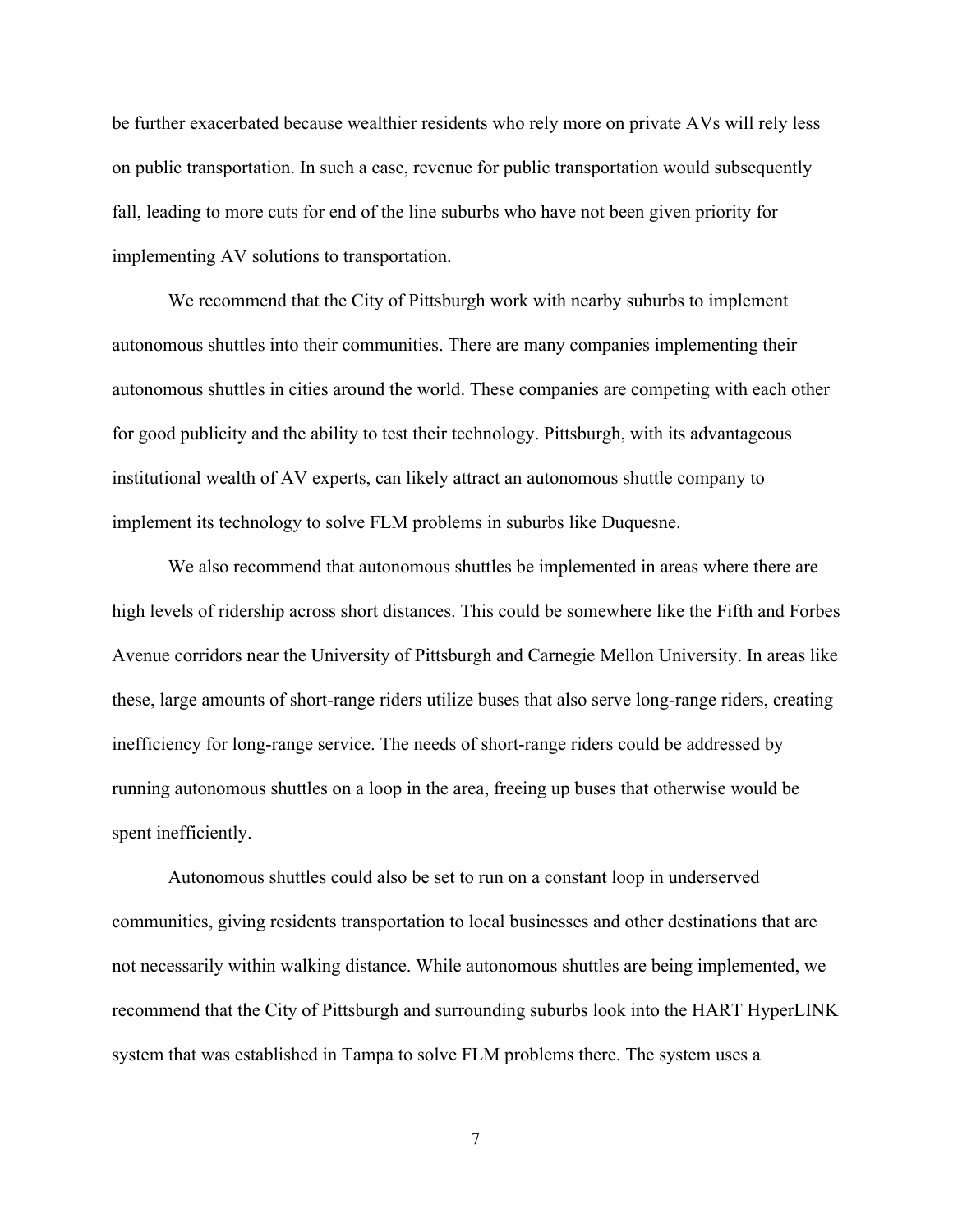smartphone app to call a car to pick up a resident and drop him or her off at the nearest bus stop based on the time of the bus' arrival. This system could be used as a stopgap while autonomous shuttles are being implemented and could potentially improve the implementation of autonomous shuttles by collecting data on FLM service.

Another recommendation of our report is to designate some buses for testing autonomous technology. In 2016, Washington state's public transit agency Pierce Transit adapted seven buses to use Mobileye AV technology. When the buses equipped with the AV technology were found to be far less accident prone, the Federal Transit Authority awarded Pierce Transit a grant to implement the technology on all of its buses.<sup>4</sup> While the technology is currently expensive, we recommend that the Port Authority partner with local AV technology companies to implement similar technology to reduce accidents and lessen fuel consumption.

The practical utilization of synchronized transportation modes like autonomous shuttles, HART HyperLINK rideshare cars, and buses depends upon a consistent price model and payment method. As such we recommend that the City of Pittsburgh start implementing "smart card" systems like the one Nashville recently began to explore.<sup>5</sup> City residents who receive public subsidies for transportation can be negatively impacted by having to pay out of pocket costs for one leg of their otherwise subsidized trip. A smart card system could synchronize the costs from different agencies for various legs of a trip. It could also provide a simple payment method and a stable price model that accounts for subsidized riders.

<sup>4</sup> "Pierce Transit receives \$1.66 million grant to install bus safety technology," *Suburban Times*, 22 January 2017, accessed 10 December 2017,

https://thesubtimes.com/2017/01/22/pierce-transit-receives-1-66-million-grant-to-install-bus-safety-technology/. <sup>5</sup> Joey Garrison, "Nashville explores linking Uber, Lyft to Metro bus system," *Tennessean*, 28 March 2016 .http://www.tennessean.com/story/news/2016/03/28/metro-explores-linking-uber-lyft-bus-system/82336598/.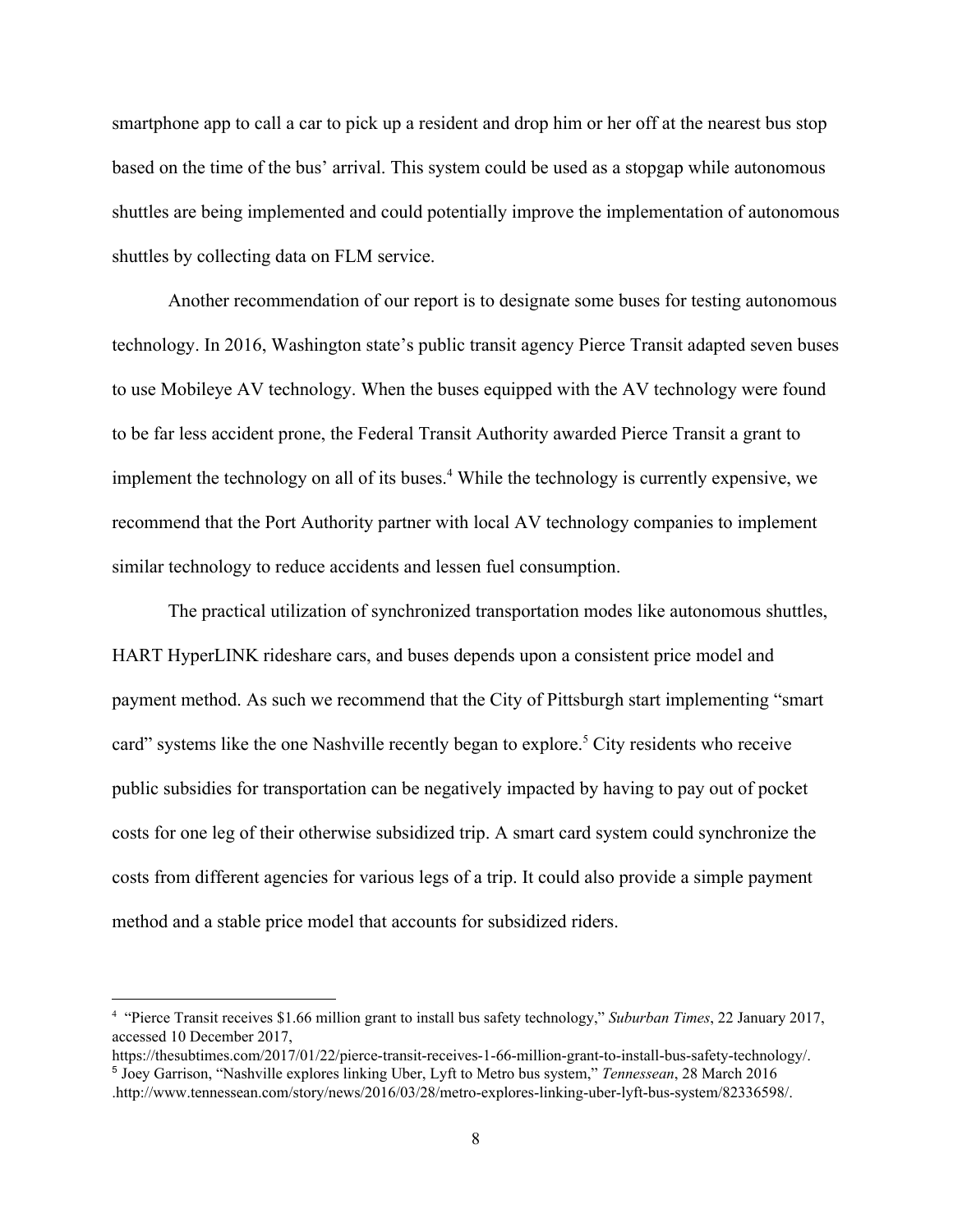The successful and safe implementation of AV technology will require updates to current infrastructure. We recommend that Pittsburgh and surrounding suburbs work to paint clear, bright lane markings so that AV cameras and LIDAR systems can function to the best of their ability. Another important infrastructure update is to install vehicle-to-infrastructure (V2I) technology in traffic lights and road signs. The V2I technology interacts with sensors in vehicles to improve adherence to traffic signals and could be used to improve traffic flow as a whole.

Pittsburgh's ability to access innovative AV technologies for improving local transportation will depend on its ability to attract AV companies to the region. To help Pittsburgh distinguish itself as a center of AV innovation, we recommend designating a nearby stretch of road for AV research like the Smart Mobility Corridor near Columbus, Ohio. Policymakers should consider Highway 43 in the South Hills. The 2017 Pennsylvania state budget set aside \$11 million for smart corridor development and the federal government implemented a price-matching scheme for up to 40% of costs in Ohio. Given theses funds, the Pittsburgh area could implement a smart corridor with relatively little financial risk. The smart corridor in Ohio has helped raise \$217 million in investments in the Columbus area from different companies and grants, suggesting that similar investments could be made to benefit Pittsburgh were there to be a smart corridor. With little competition for the millions of dollars in state smart corridor earmarks, Pittsburgh should hurry to forward a proposal for designating and building a smart corridor.

The Pittsburgh area stands to change greatly as a result of the imminent transportation revolution of AVs. The technology has the potential to be used to further equity and to address the inadequacies of the public transportation system. Ensuring that AVs are implemented in an equitable way will require devotion of policy makers to address the needs of vulnerable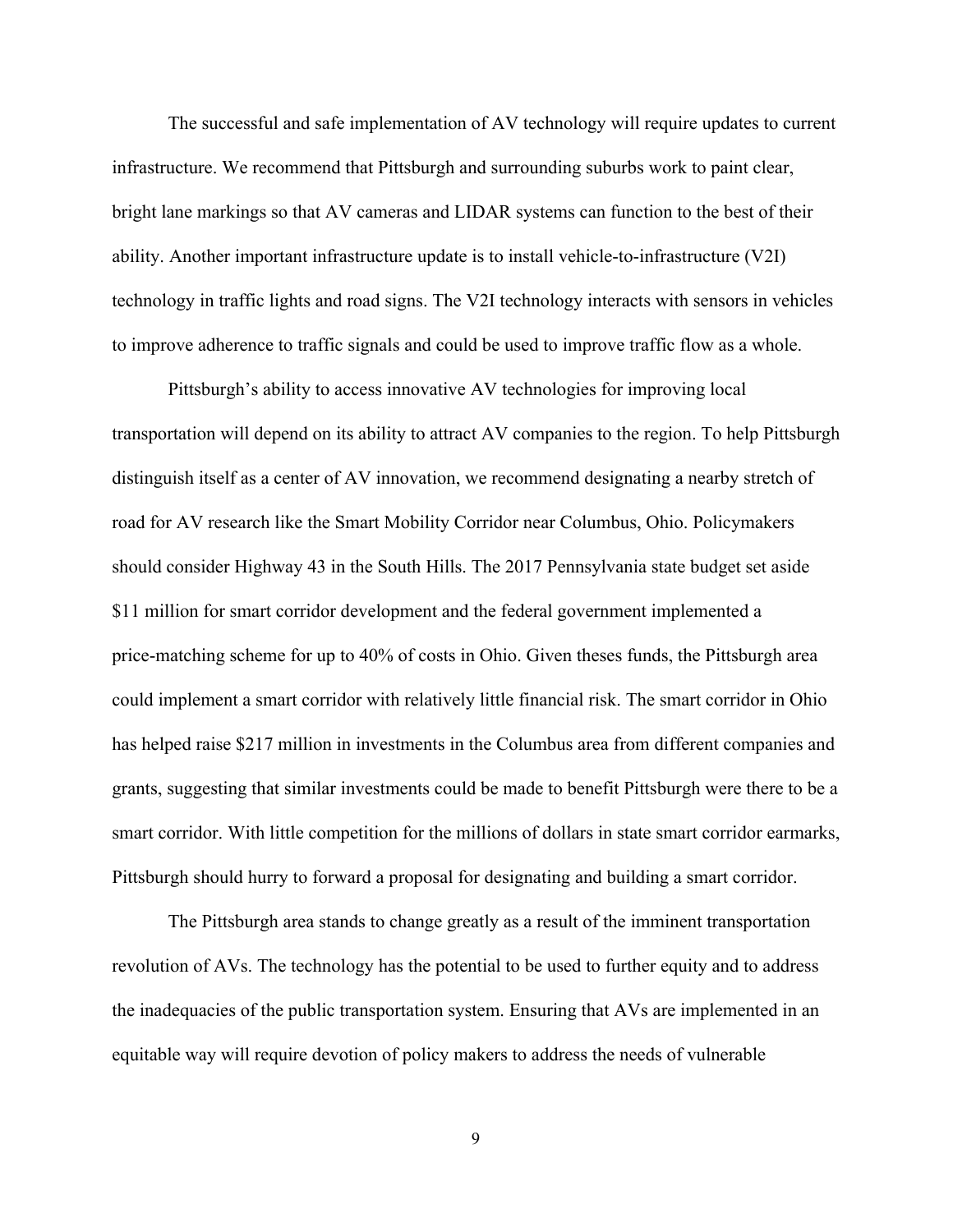communities and their residents first so that the AV era does not exacerbate existing inequity. AVs can be used to address problems associated with gentrification that is caused by a growing technology sector. We must learn from past mistakes that were made in prior transportation revolutions that disrupted and harmed low income communities' mobility so that wealthier residents could benefit from the convenience of improved technology. Pittsburgh should use AVs to further the cause of access to transportation for all regardless of location, wealth, or physical ability.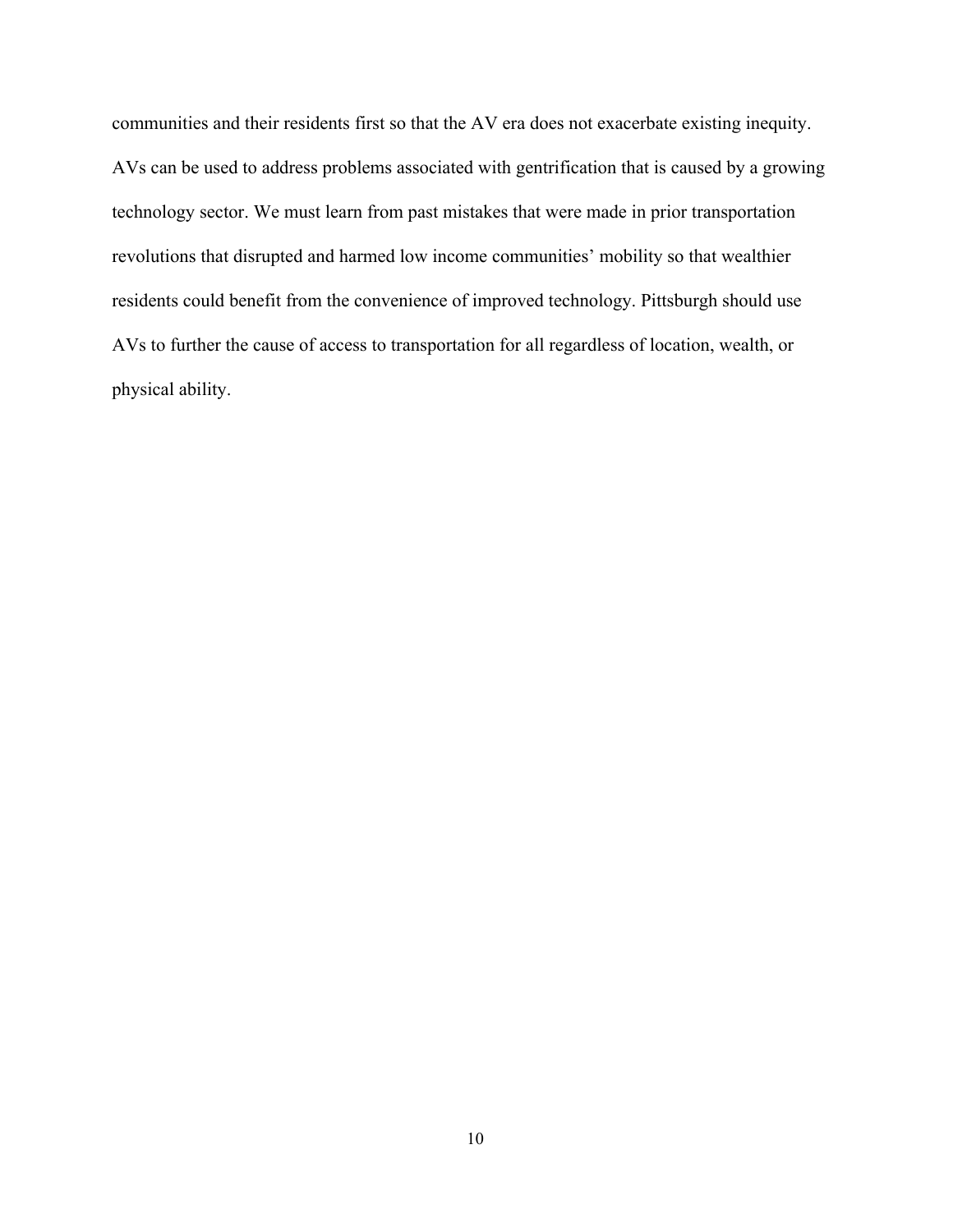# **Terminology**

*AV* - Autonomous Vehicle.

*Frequent Service Area* - The 1/4 mile area around a transit stop or the 1/2 mile area around a transit station where transit vehicles come, on average, every fifteen minutes for fifteen hours of the day and every thirty minutes for an additional five hours of the day, every day of the week.

*Walkshed* - The range of area within a five minute walk of a bus stop or a ten minute walk of a light rail, incline, or busway station.

*LIDAR -* Abbreviation for Light Detection and Ranging, a system that allows for autonomous vehicles to monitor their environment.

*FLM* - First/Last Mile problem, referring to the decline in ridership on public transportation as the distance required to walk to a bus stop or train station increases.

*V2I, V2V -* Vehicle to Infrastructure, Vehicle to Vehicle technology; technology that allows for communication between vehicles (both autonomous and non-autonomous) and infrastructure.

*Smart City* - Smart cities use information and communication technology to enhance livability, workability, and sustainability while addressing cities' growing demands of rapid urbanization and population growth.

*Smartcards* - Prepaid cards that allow for convenient access to multiple transportation services.

*Smart Corridor* - A fixed stretch of road with sensors and data connectivity that allow for testing of autonomous vehicles.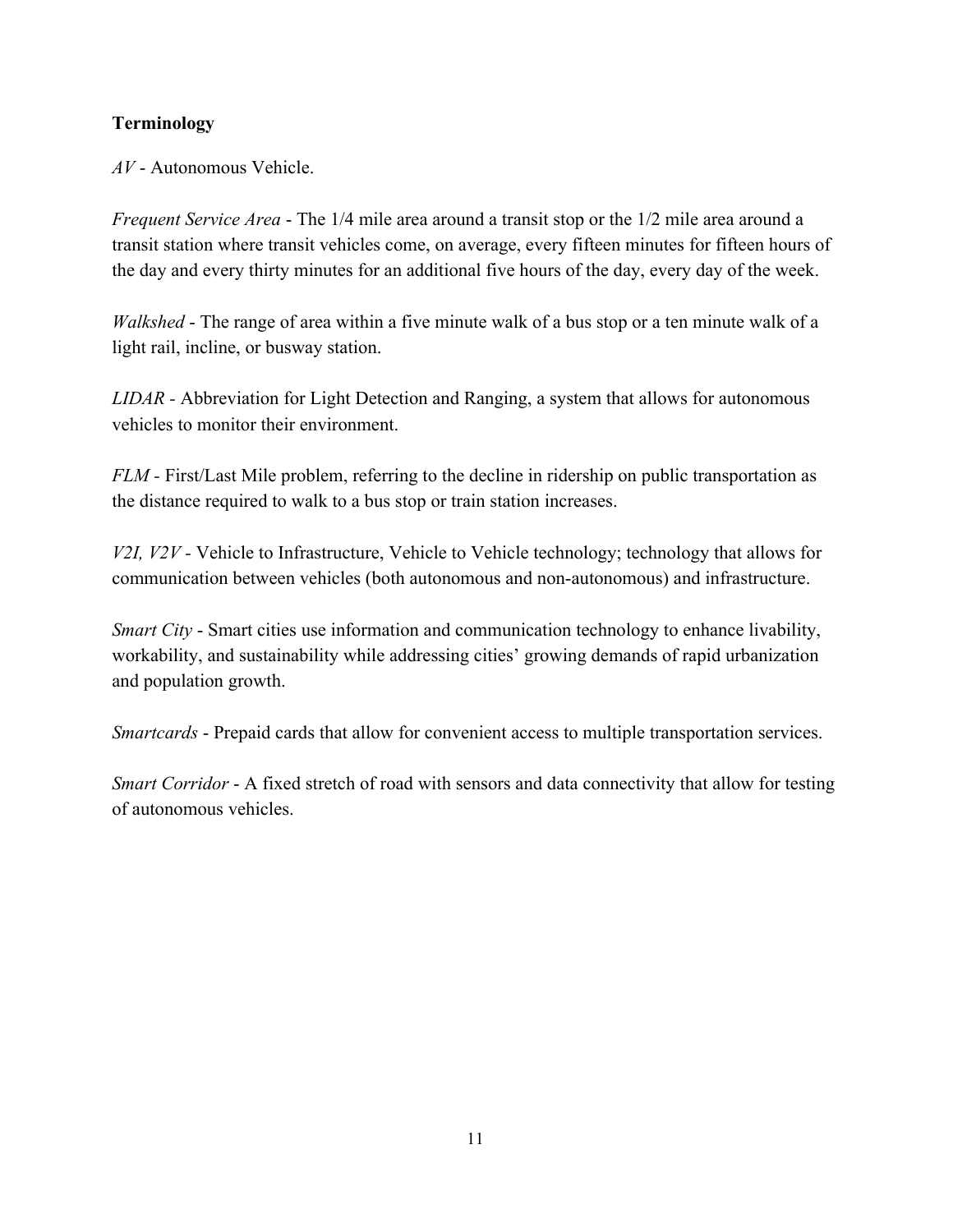#### **Current Public Transportation Landscape in Allegheny County**

 The current public transportation system in Allegheny County is, in many ways, inadequate and worsening. Many communities are underserved by public transit and require improved access to transportation. According to their 2016 Annual Service Report, the ultimate goals of Port Authority are efficiency, effectiveness, and equity. Efficiency is achieved by maximizing the number of outputs (passenger trips) while minimizing the number of inputs (time, vehicles, staff, etc.). Effectiveness is achieved through maximizing resident's access to and options for transit in order to grow ridership and promote long-term viability. Equity is achieved through improving mobility for those with the greatest need by providing targeted and representative service to specific populations within Allegheny County, such as those without access to vehicles or with limited incomes.<sup>6</sup>

These goals can be measured by "cost per passenger," "passengers per hour," and "percent of time in service." According to the 2016 Port Authority Annual Report, however, Port Authority is lagging behind other comparable agencies across the country. The report compares Port Authority to nine other similar agencies from various cities, including Milwaukee, Portland, Minneapolis, Denver, Buffalo, Cleveland, Seattle, St. Louis, and Baltimore. Port Authority is rated the lowest in terms of cost per passenger, the second worst in percent of time in service, and falls middle of the pack in passengers per hour.<sup>7</sup> The data provided from the report is illustrated in Figure 1, below.

<sup>6</sup> Port Authority of Allegheny County, *2016 Annual Service Report*, 2016, 3.

<sup>7</sup> Ibid., 7-12.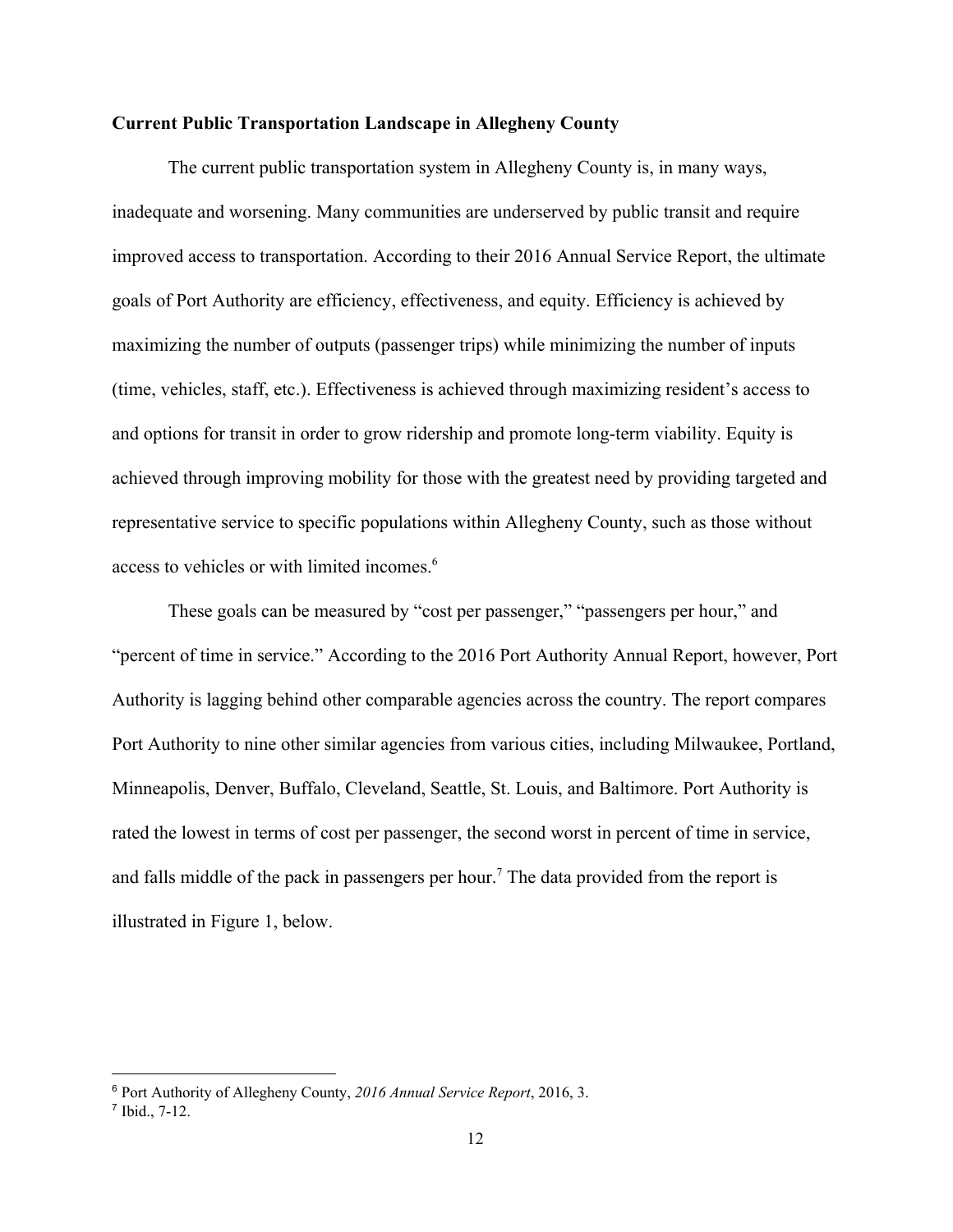# **2016 Annual Service Report**

Port Authority's annual service report compares the agency to nine similar-sized transit systems across the country. Port Authority's marks aren't good, but it says that's because of factors it can't control such as topography, legacy costs and lack of garage space to add vehicles.



Source: Port Authority of Allegheny County

Post-Gazette

In fact, Port Authority's middling position in comparison to other similar agencies is part of a larger trend for the agency. Passengers per revenue service hour has been decreasing since 2012 and cost per passenger served has been increasing since 2012.<sup>9</sup> Ridership has remained relatively constant after decreasing from  $2007-2013^{10}$ , travel times remain high, the fleet size remains too small, bunching continues to be a problem, and overcrowding must be reduced. Overcrowding is especially a problem when the fleet is lacking in size and buses bunch. In fact, the number of overcrowded trips increased by  $13\%$  in 2016 alone.<sup>11</sup>

<sup>8</sup> Blazina, Ed. "Port Authority Service Continues to Have High Costs." *Pittsburgh Post Gazette*. 28 May 2017. http://www.post-gazette.com/news/transportation/2017/05/29/Port-Authority-service-pittsburgh-bus-cost-per-passen ger/stories/201705290004

<sup>9</sup> Port Authority of Allegheny County, *op. cit.,* 7-8. note 6.

 $10$  Ibid.

 $11$  Ibid., 12.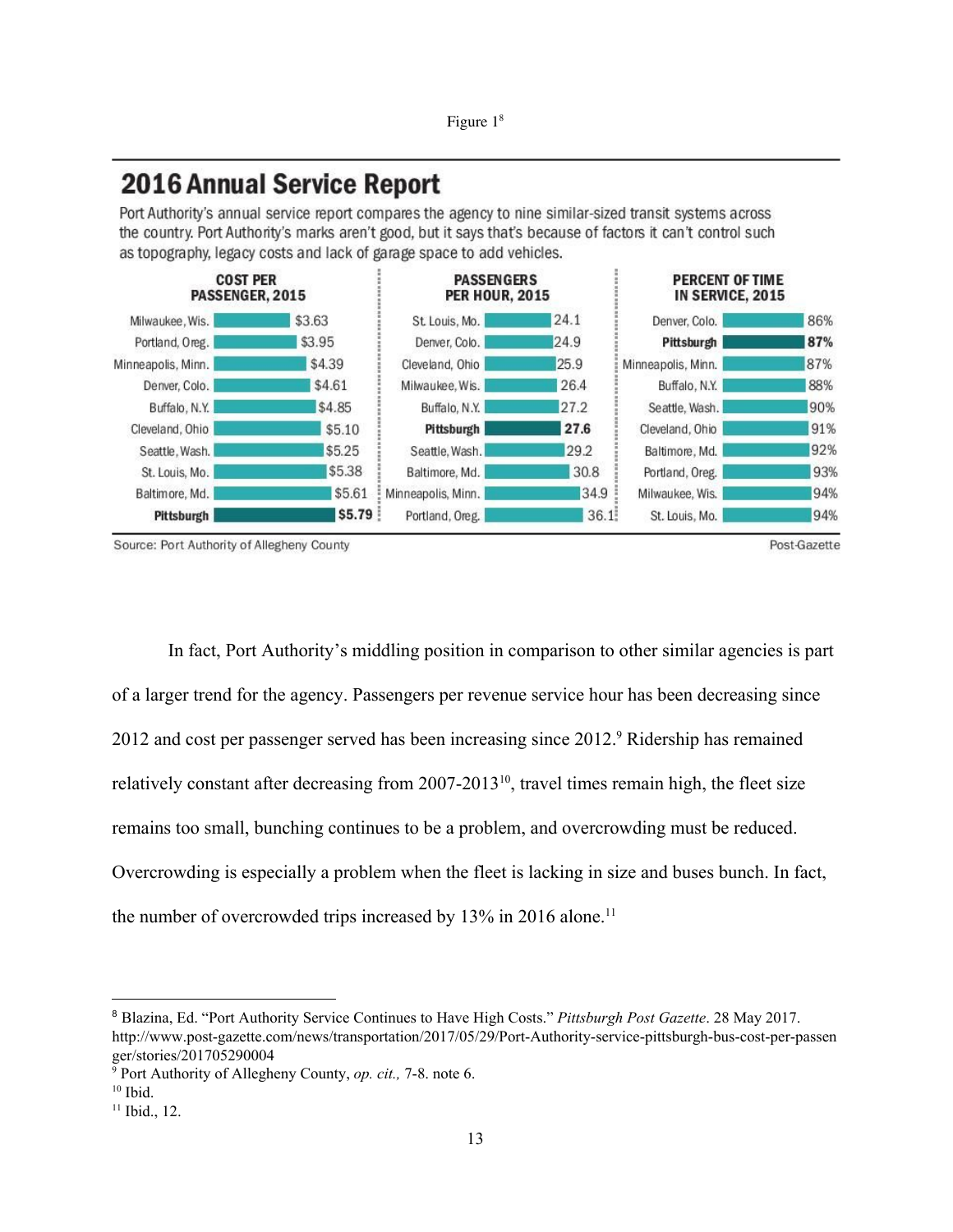Many of the issues with the current Port Authority system stem from service cuts that took place over the past decade. The Pennsylvania state government has repeatedly shown a willingness to cut the Port Authority budget, and in turn these cuts severely damage the public transit system in Allegheny County. In 2007, while the state was facing a large deficit and reduced the transportation budget, Port Authority cut routes by  $15\%$ .<sup>12</sup> The service cut was accompanied by other cost saving measures including freezing the salaries of senior staff, restricting benefits and pension plans, and reducing the overall staff.

In 2011, Port Authority experienced another series of cuts. Again, in response to state level cuts to the transportation budget, Port Authority was forced to institute service cuts. Initial plans were to cut 35% of routes, totaling 45 routes out of the approximately 130 total routes. Eventually, emergency funding allowed Port Authority to cut its service by only 13%.<sup>13</sup> These service cuts left some neighborhoods without service, increased fares, and prevented Port Authority from providing as effective of service to the public.<sup>14</sup>

In 2013, Act 89 brought some stability to Port Authority's financial status. Act 89 was passed in November of 2013 as a comprehensive transportation plan meant to improve transportation funding and infrastructure within the state. By year five of the plan, Act 89 plans to invest an additional \$2.3-2.4 billion in transportation.<sup>15</sup> This increase in funding helped to reduce overcrowding and improve on-time performance.<sup>16</sup>

 $12$  Ibid., 6.

 $13$  Ibid.

<sup>14</sup> "Port Authority to Cut Many More Routes, Raise Fares." *WTAE*. 22 June 2012. http://www.wtae.com/article/port-authority-to-cut-many-more-routes-raise-fares/7457137 15 "ACT 89 Transportation Plan." *Pennsylvania Department of Transportation*. http://www.penndot.gov/about-us/Pages/Act-89-Funding-Plan.aspx

<sup>16</sup> Port Authority of Allegheny County, *op. cit.* note 6.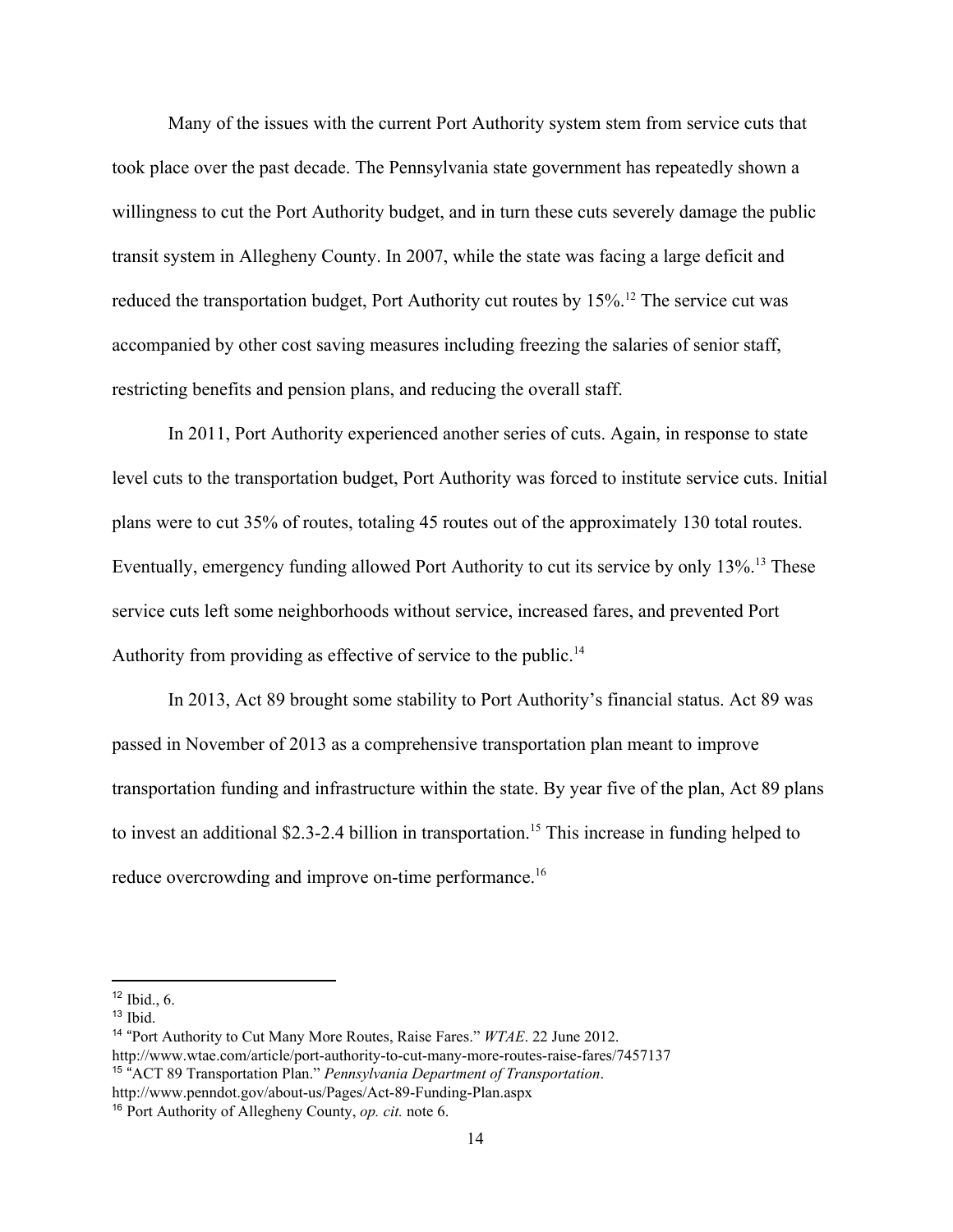Port Authority's changes in funding, fleet size, employee size, etc. are summarized in Table 1(below).

|                                | 2007-08 | 2008-09 | 2009-10 | 2010-11 | 2011-12 | 2012-13 | 2013-14 | 2014-15 |  |
|--------------------------------|---------|---------|---------|---------|---------|---------|---------|---------|--|
| Service Area Sq Miles          | 775     | 775     | 775     | 775     | 775     | 775     | 775     | 775     |  |
| <b>Employees</b>               | 3,269   | 3,249   | 3,327   | 2,876   | 2,833   | 2,783   | 2,784   | 2,920   |  |
| <b>Fleet Size</b>              | 1,356   | 1,391   | 1,333   | 1,231   | 1,170   | 1,170   | 1,183   | 1,203   |  |
| % Population 65+               | 17.80%  | 17.80%  | 17.80%  | 17.80%  | 16.80%  | 16.80%  | 16.80%  | 16.80%  |  |
| <b>Operating Funds (000's)</b> | 334,984 | 334,984 | 341,243 | 342,273 | 335,124 | 336,468 | 345,168 | 355,636 |  |

Table 1<sup>17</sup>

The data reflects the funding changes seen in 2007, 2010, and 2013. There is a general downward trend in both fleet size and total employees within the agency from 2007 to 2013. Following 2013, the operating funds begin to increase along with total employees and fleet size. The effect of the increase in total employees and fleet size on service levels is reflected in Figure 2 (next page). The number of service hours per year was decreasing from 2007 to 2013, but following 2013 a slight growth can be seen.

| rgure |  | 'N. |
|-------|--|-----|
|-------|--|-----|



<sup>&</sup>lt;sup>17</sup> The data from the table was taken from the PennDOT Annual Service Reports from 2007-2015. The citation for the 2014-2015 report is below:

Pennsylvania Department of Transportation, *2014-2015 Annual Service Report*, 2015, 66.

<sup>18</sup> Port Authority of Allegheny County, *op. cit.,* 6. note 6.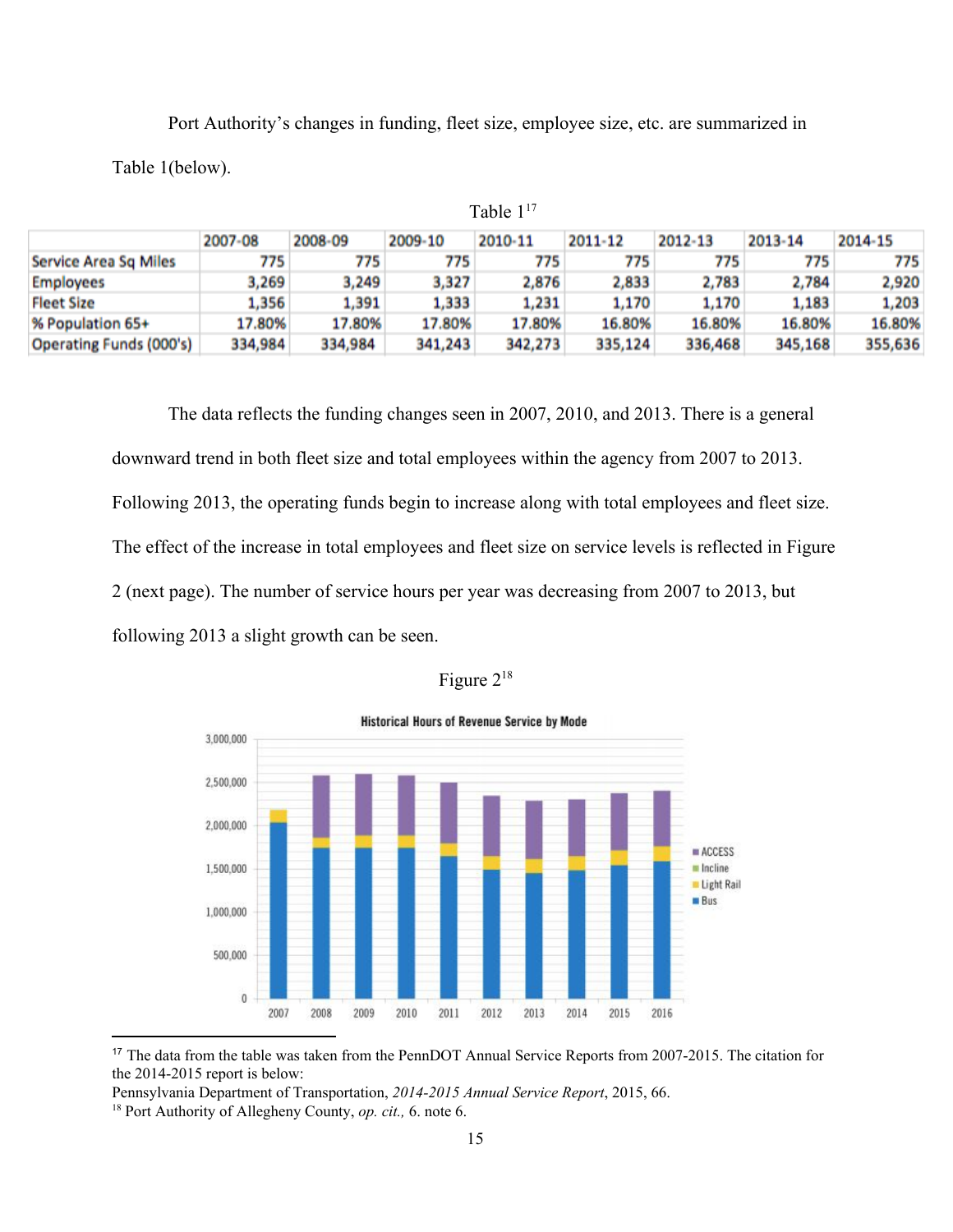Since 2013, the point at which service provided was the lowest, service has increased to its current level of 2,404,917 revenue vehicle hours per fiscal year. This reflects a 5% total increase in service level since the passage of Act 89 in 2013.<sup>19</sup>

Despite these gradual service level increases, Port Authority has seen a substantial decrease in its walkshed. The walkshed includes anywhere within a five minute walk of a bus stop or a ten minute walk of a light rail, incline, or busway station. Since 2007, Port Authority has lost a significant portion of its walkable service area. Only slightly more than 11% of the county is walkable to transit service on any day of the week, but the walkshed still serves approximately 35% of residents and 51% of the jobs due to population and job density.<sup>20</sup>

When evaluating the effectiveness of a transportation system it is also important to consider the frequency at which transit arrives. Having access to transit services is vital to the maintenance of a satisfying and comfortable life, but having access to transit without having to schedule one's day around transit schedules promotes additional mobility and is even more freeing to residents. According to Port Authority, a frequent service area is the 1/4 mile area around a transit stop or the 1/2 mile area around a transit station where transit vehicles come, on average, every fifteen minutes for fifteen hours of the day and every thirty minutes for an additional five hours of the day, every day of the week. Port Authority's frequent service areas cover 19% of residents in Allegheny County and  $38\%$  of the jobs.<sup>21</sup> This means that many people and many places of employment do not enjoy easy access to frequent service.

The proposed cuts in state funding would further damage the transportation landscape in Allegheny County. A budget proposal in the PA state legislature would reduce the Port Authority

 $19$  Ibid.

<sup>20</sup> Ibid., 9.

 $21$  Ibid.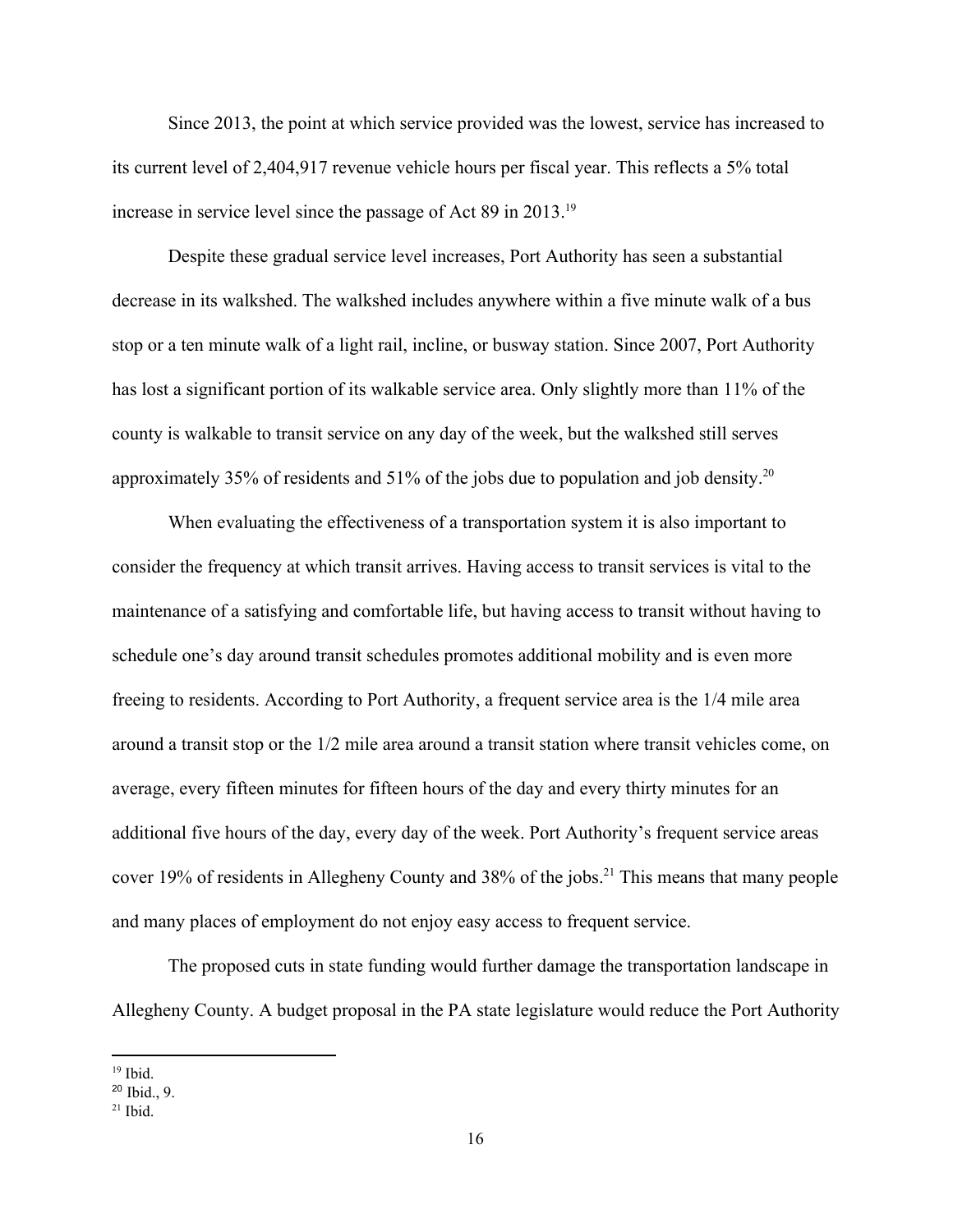budget by more than \$80 million in this fiscal year.<sup>22</sup> As a result, Port Authority would be forced to make service cuts even larger than those experienced in 2007 and 2010. This could result in the elimination of half of the existing routes in Allegheny County.<sup>23</sup> While Governor Wolf stated that he strongly opposes this proposed policy,  $24$  the recent budget proposals illustrate a willingness among state representatives to cut transportation funding. Residents and local politicians should strongly consider the possibility of future budget cuts, as they would have devastating effects on those who rely on public transportation.

Furthermore, cuts to transportation contribute to a vicious cycle. Cuts to public transportation lead to fewer buses, longer walks to stops for riders, longer waits for riders, higher fares, and a less pleasant user experience. As a result, people are discouraged from using the public transportation system and may stop using it all together. This may lead to a further reduction in revenues for the agency, forcing the agency to make further cuts. This leads to a less effective and less frequently used transportation system. The lack of access to adequate transportation results in a reduction of the quality of life of residents.

 There are three primary groups in Allegheny County in need of improved access to transportation. The first is the elderly (i.e. people 65 and older). This group represents a significant portion of both the County and City populations. Within Allegheny County, the

<sup>22</sup> Blazina, Ed. "Port Authority Urges PA Legislators to Spare Public Transit From Funding Cuts." *Pittsburgh Post Gazette*. 11 September 2017.

http://www.post-gazette.com/news/transportation/2017/09/11/Port-Authority-Pittsburgh-Pennsylvania-Legislature-b udget-public-transit-funding-cuts/stories/201709110177

<sup>&</sup>lt;sup>23</sup> Mayo, Bob. "Port Authority Says Riders Could Face Massive Service Cuts Under Proposal Floated by Some PA House Members." *WTAE*. 11 September 2017.

http://www.wtae.com/article/state-budget-proposal-would-reduce-funding-for-public-transportation-force-cuts-for-p ort-authority/12221730

<sup>24</sup> Blazina, Ed and Liz Navratil. "Wolf Won't Transfer Money from Transit Trust." *Pittsburgh Post Gazette*. 09 November 2017.

http://www.post-gazette.com/news/transportation/2017/11/09/gov-tom-wolf-transit-fund-pennsylvania-budget-transf er-300-million/stories/201711090187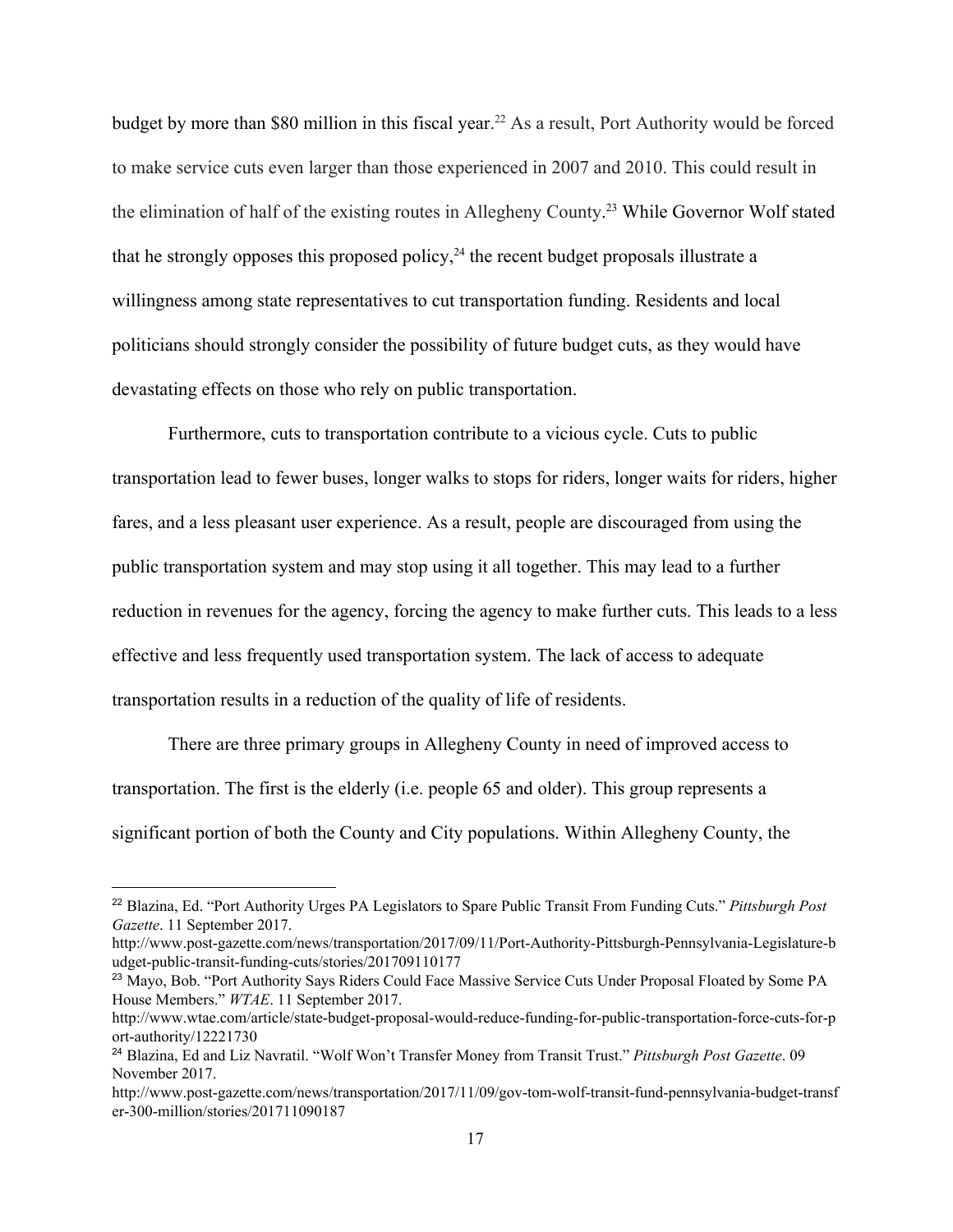elderly make up approximately 18% of the population,  $2<sup>5</sup>$  and 13.8% of the City population.  $2<sup>6</sup>$  This is a large number of people who, upon reaching a certain stage in their lives, will be unable to drive. As a result, their mobility depends heavily on access to public transportation.

The second main group are those with physical disabilities. Individuals whose disabilities prevent them from operating a vehicle are particularly reliant on public transit, so shortcomings of the public transportation system are particularly damaging to them. In some cases, an individual's disability prevents them from being able to utilize standard public transportation systems. Either their disability completely prevents them from being able to access and ride buses, or it is such an inconvenience that riding the bus is impractical. Within Allegheny County 8.8% of the population is under 65 and physically disabled,<sup>27</sup> and within the City 10.2% of the population is under 65 and physically disabled.<sup>28</sup>

Port Authority currently provides additional access for both of these groups through the paratransit program ACCESS. ACCESS provides door-to-door, advance reservation, shared ride service for both the elderly and disabled. The ACCESS paratransit service was added to Port Authority in 2008, and currently provides services 7 days a week from 6 A.M. to midnight.<sup>29</sup> However, the ACCESS system has struggled to attract drivers and the service has suffered. Due to a lack of drivers, there are long wait times and frequent inability to schedule rides. Residents who wish to use ACCESS must request a ride at least a day in advance, but even then may still have their request denied. In September of 2016, for example, there were 141,000 one-way trips

<sup>&</sup>lt;sup>25</sup> "Quick Facts: Allegheny County, Pennsylvania," U.S. Census, 2016, accessed 13 October 2017, https://www.census.gov/quickfacts/fact/table/alleghenycountypennsylvania/PST045216.

<sup>&</sup>lt;sup>26</sup> "Quick Facts: Pittsburgh city, Pennsylvania," U.S. Census, 2016, accessed 13 October 2017,

https://www.census.gov/quickfacts/fact/table/pittsburghcitypennsylvania/IPE120216

<sup>27</sup> "Quick Facts: Allegheny County, Pennsylvania," *op cit.* note 25

<sup>28</sup> "Quick Facts: Pittsburgh city, Pennsylvania," *op cit.* note 26.

<sup>29</sup> Port Authority of Allegheny County, *op. cit.,* 6, note 6.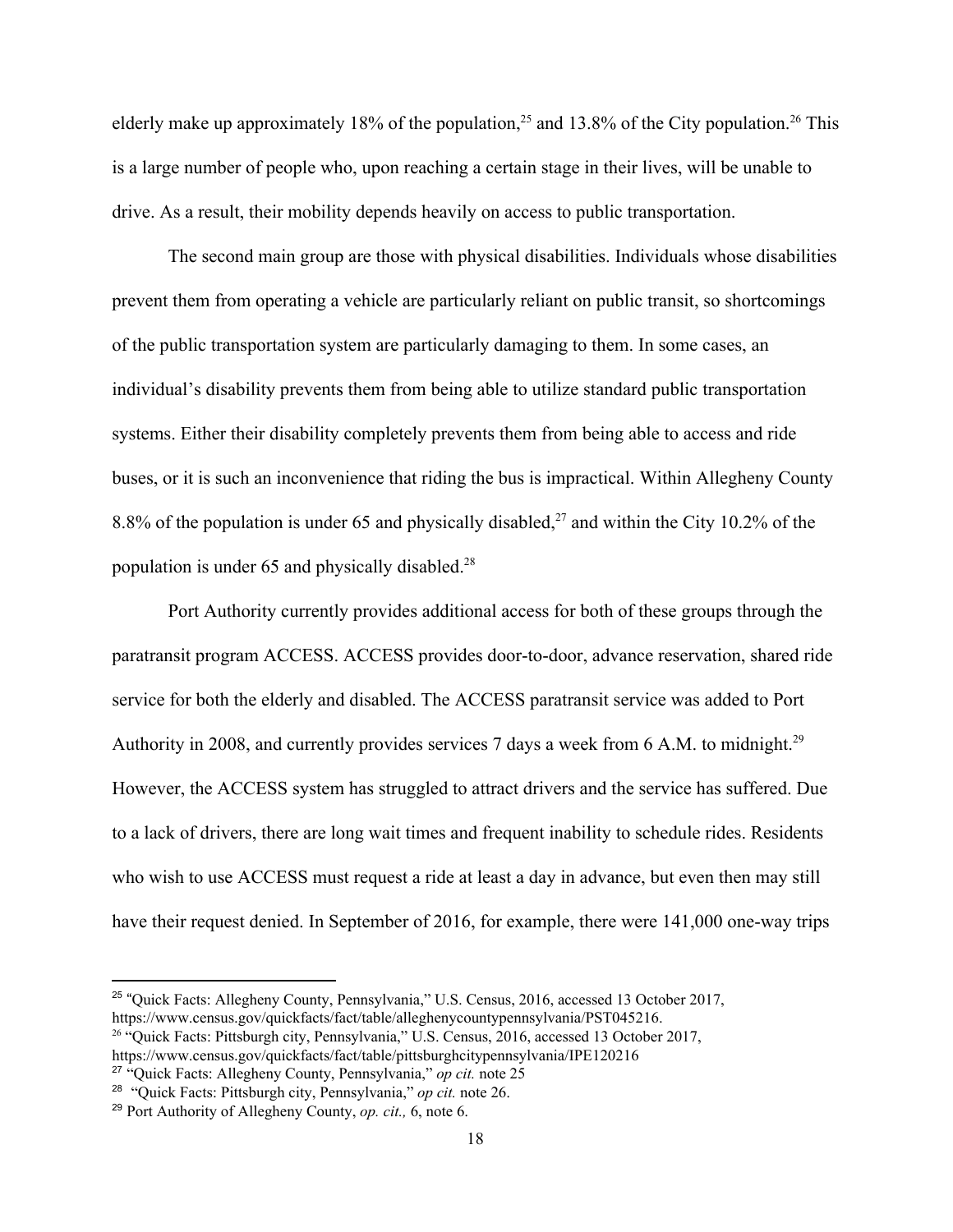scheduled and  $1,050$  trip requests turned down.<sup>30</sup> Many of those who have their request denied are trapped in their homes as a result and are unable to perform simple daily tasks like visiting the bank or the doctor.

The third group that is potentially impacted by a lack of access to transportation is urban communities. Upon further investigation, however, these groups are not significantly affected by a lack of transportation. Areas of concentrated poverty within the city of Pittsburgh are actually well located within the walkshed and frequent service areas. While urban communities face challenges related to overcrowding and bus arrival times, urban communities are not nearly as in need of access to public transportation as suburban communities.

The fourth group in greatest need of improved access to public transportation are residents of inner-ring suburban communities in Allegheny County. These communities are unique in that they do not have appropriate access to public transportation for their general needs, be they training programs, higher paying jobs, grocery stores, or health care facilities. Suburban communities are particularly vulnerable to public transportation budget cuts because they fall at the end of bus lines, which are often the least profitable for public transportation agencies. This is because the density of riders is often much lower in these areas. When transportation agencies face budget deficits, they are more likely to cut services at the ends of lines.

<sup>30</sup> Walton, Michael. "Port Authority's ACCESS Van Program For Disabled, Elderly Lacking Drivers." *Pittsburgh Tribune Review*. 03 October 2016. http://triblive.com/news/allegheny/11248610-74/access-county-drivers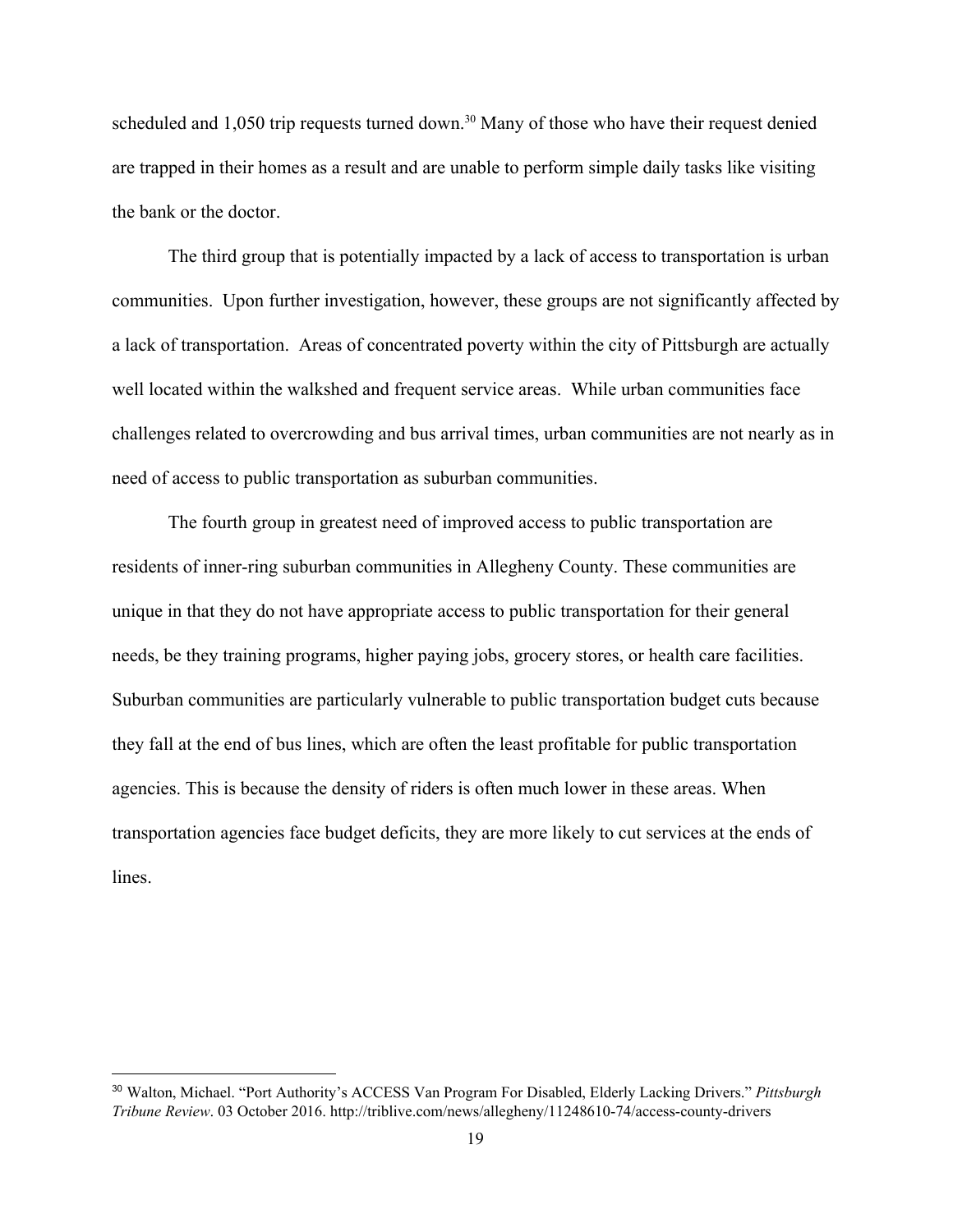



Figure 3 (above) depicts current bus coverage within specific suburban communities. One should note that this study only considers communities in Allegheny County outside of the City of Pittsburgh. A report conducted by the Allegheny County Department of Human Services states that 36% of suburban communities experience limited access to transportation while only  $2\%$  of communities experience limited access to transportation in the city limits.<sup>32</sup> Therefore, Allegheny County's suburban communities suffer from very clear instances of a lack of transportation in comparison to communities within city limits.

<sup>31</sup> Good, Megan, Kathryn Collins, & Erin Dalton, "Suburban Poverty: Assessing Community Need Outside the Central City," *The Allegheny County Department of Human Services*, 2014, 18.  $32$  Ibid., 17.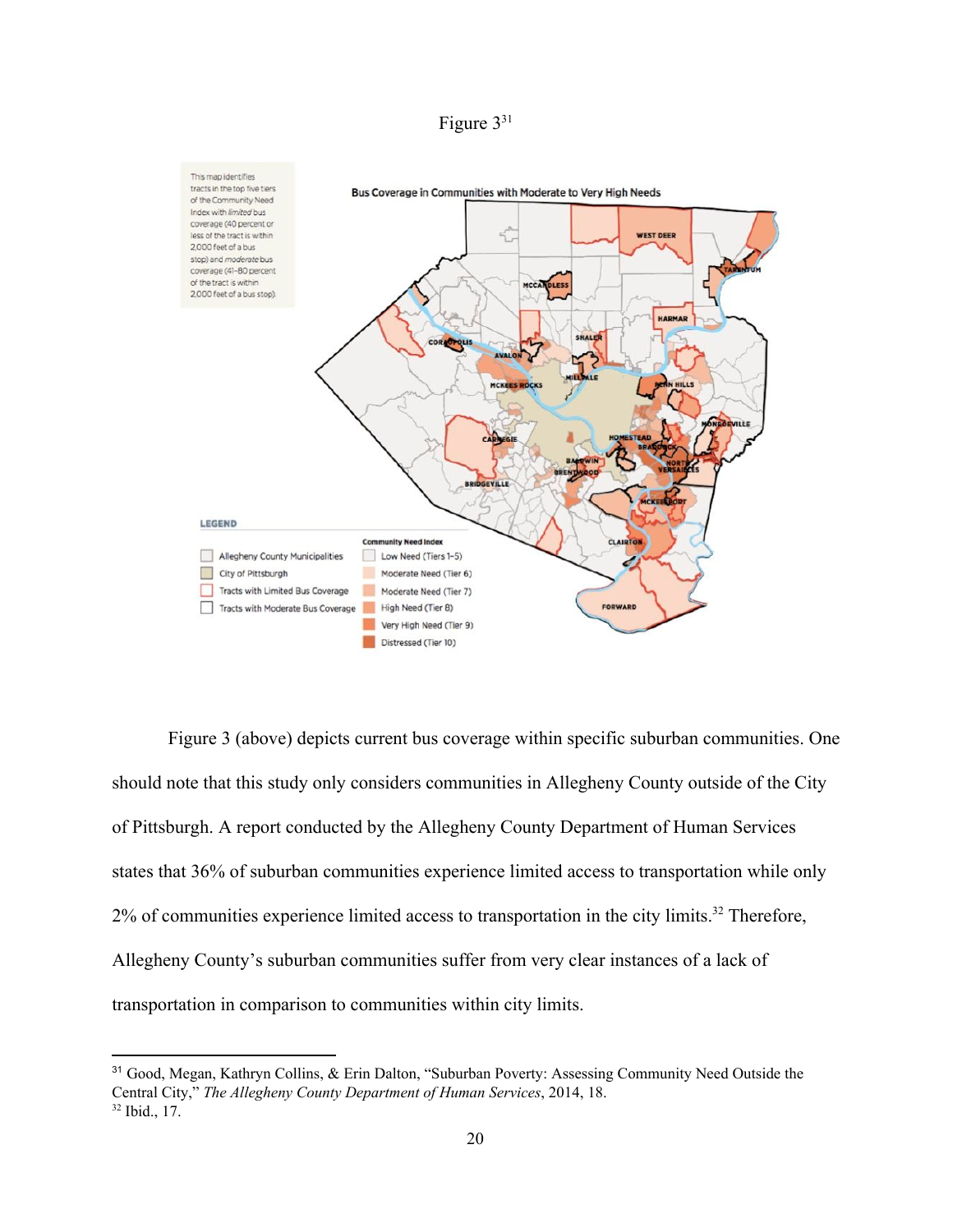Many suburban communities experience a "First/Last Mile" (FLM) problem. When residents live in areas with transportation budget cuts, they often experience difficulty getting from their homes to public transit stops, making the first and last miles of their trips particularly difficult. Most people are comfortable walking a distance of a quarter of a mile or less. Once the distance from their home to a transit stop exceeds a quarter of a mile, it becomes a burden to walk to public transit stops. This problem is exacerbated when people travel with groceries or children. As a result, the FLM problem discourages people from using public transportation.

Although elderly, disabled, and suburban residents suffer from a lack of access to public transportation, this report will focus primarily on how AV technology can benefit the lives of suburban communities. Given the ACCESS program's shortcomings related to a shortage of drivers, AV technology offers a unique opportunity to improve the service. The implementation of driverless ACCESS shuttles would alleviate scheduling and timing issues since human drivers would not be needed. Transportation related issues affecting suburban communities prove to be more complex than those faced by elderly and disabled populations, requiring more attention from policymakers.

#### **Case Study: Duquesne, PA**

Duquesne, PA, which is located in southeastern Allegheny County, is an example of an inner-ring suburb that struggles with suburban poverty and a lack of access to public transit. Many social issues in Duquesne could be solved with better access to transportation.

21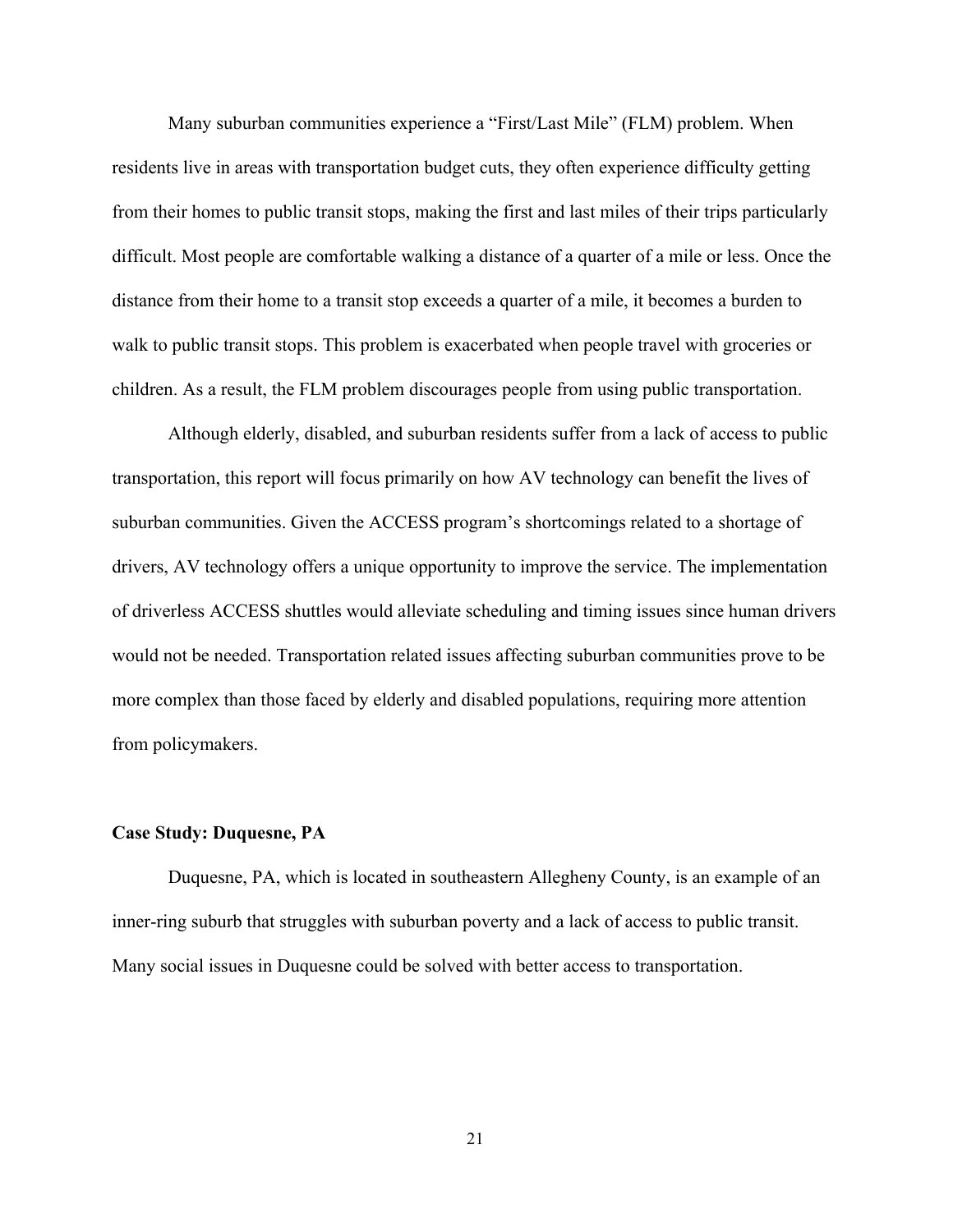Duquesne's economic landscape was heavily reliant upon the success of Duquesne Steel Works, a steel plant that was in operation from 1886 to 1984.<sup>33</sup> The city reaped many economic benefits from the steel industry, employing roughly 8,000 people in the plant itself in 1948.<sup>34</sup> The population of Duquesne was highest in 1930, being home to roughly  $21,000$  residents.<sup>35</sup> Like many towns in the Pittsburgh area during the late 20th century, Duquesne experienced a period of rapid deindustrialization that drastically changed the community.<sup>36</sup>

Today, Duquesne residents face many challenges related to poverty. According to the U.S. Census, there has been a population decrease of  $0.9\%$  from 2010 to 2016.<sup>37</sup> 89.3% of residents 25 years and older have a high school degree or higher, while only 12.6% of the same population has a Bachelor's degree or higher. According to mayor-elect Nickole Nesby, Duquesne residents have experienced roughly four generations of illiteracy.<sup>38</sup> In addition, 80% of residents are recipients of Temporary Assistance for Needy Families benefits (TANF), a program designed to help families become more economically self-sufficient.<sup>39</sup> 40% of these residents have criminal backgrounds.<sup>40</sup> 55.7% of Duquesne residents ages 16 and older are in the civilian labor force while 9.3% of the population under 65 does not have health insurance.<sup>41</sup>

<sup>33</sup> "Duquesne Steel Works," *Explore PA History*, 2003, accessed 10 December 2017,

https://web.archive.org/web/20080521033853/http://explorepahistory.com/hmarker.php?markerId=788.

<sup>34</sup> Ibid.

 $35$  Ibid.

 $36$  Ibid.

<sup>37</sup> "Quick Facts: Duquesne city, Pennsylvania," *U.S. Census*, 2016, accessed 10 December 2017, https://www.census.gov/quickfacts/fact/table/duquesnecitypennsylvania/INC110216.

<sup>&</sup>lt;sup>38</sup> Nickole Nesby, phone interview by Ian Asenjo, 27 October 2017.

<sup>&</sup>lt;sup>39</sup> "Temporary Assistance for Needy Families (TANF)," Office of Family Assistance, accessed 10 December 2017, https://www.acf.hhs.gov/ofa/programs/tanf.

<sup>40</sup> Nesby, *op cit.,* note 38.

<sup>41</sup> "Quick Facts: Duquesne city, Pennsylvania," *op cit.,* note 37.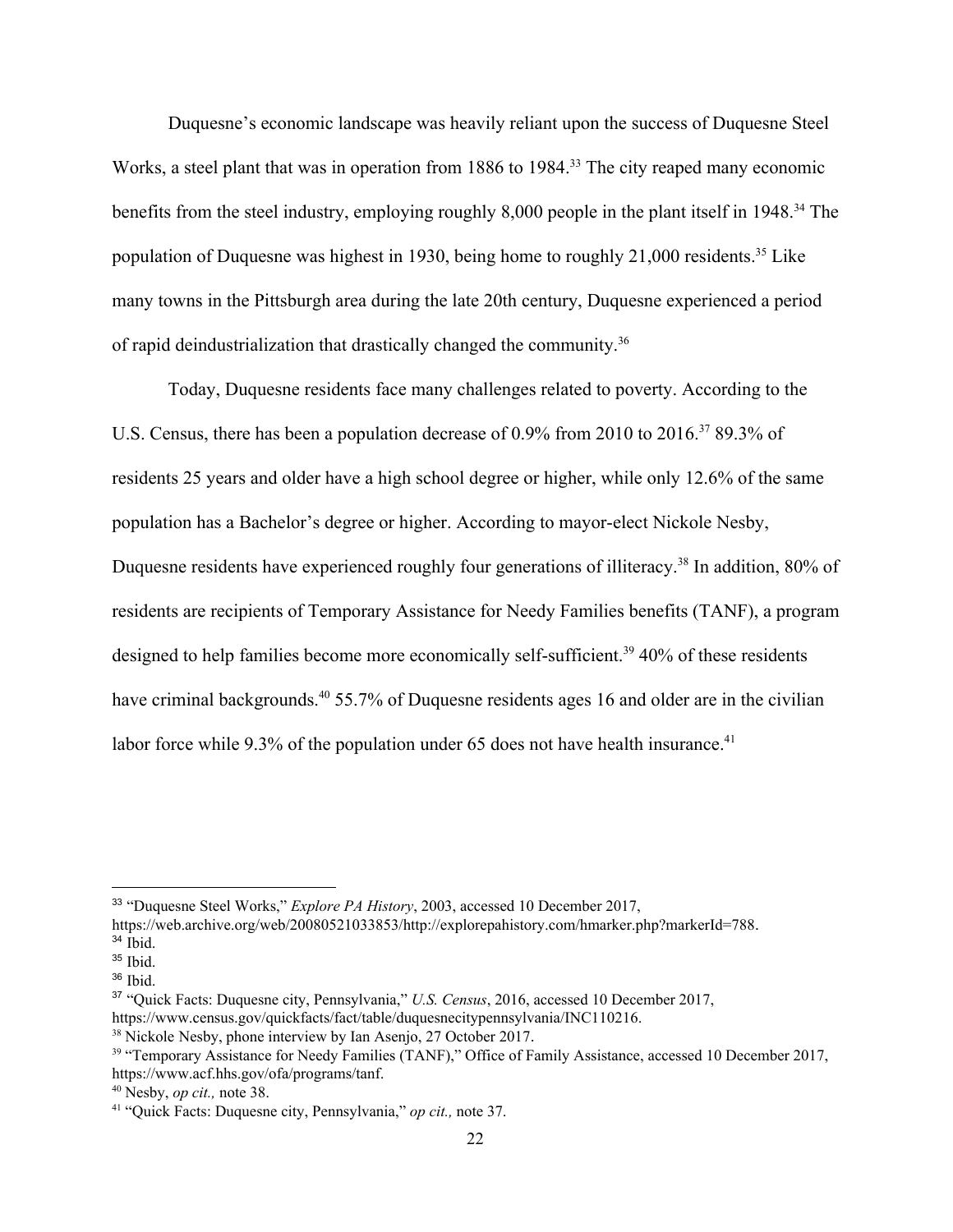There is no immediate healthcare provider in Duquesne.<sup> $42$ </sup> For families without access to a car and dependent on public transportation, accessing a healthcare provider can mean long waits and inconvenient bus stops, requiring residents to walk long distances before they reach their destination, assuming the family would be willing the make the visit in the first place. Many residents are limited to job opportunities nearby given the inconvenience and expense of the current bus system, thereby preventing them from pursuing employment with higher wages that might be located in the city of Pittsburgh or elsewhere. Residents must travel to McKeesport to access specific job training programs that may enable them to access employment opportunities as well.

Many of the bus stops within Duquesne are at inconvenient locations, requiring residents to walk long distances, often uphill, in order to arrive at the bus stop.<sup>43</sup> Lack of access to transportation very clearly prevents members of Duquesne from carrying out their daily lives. Since residents are also unable to access better employment because of a lack of access to transportation, those living under the poverty line experience great difficulty improving their socio-economic status.

Lack of reliable access to transportation also has psychological impacts on residents. Many residents of Duquesne attribute the low morale in their community to the difficulties presented by lack of access to transportation. Common errands that may seem trivial, such as traveling to the grocery store or the doctor's office, can prove to be a multiple hour ordeal, damaging residents' confidence in their ability to provide for their families and improve their well-being. "The day to day stuff...that are like a minor worry to someone else, really can affect

<sup>42</sup> Nesby, *op cit.,* note 1.

<sup>43</sup> Ibid.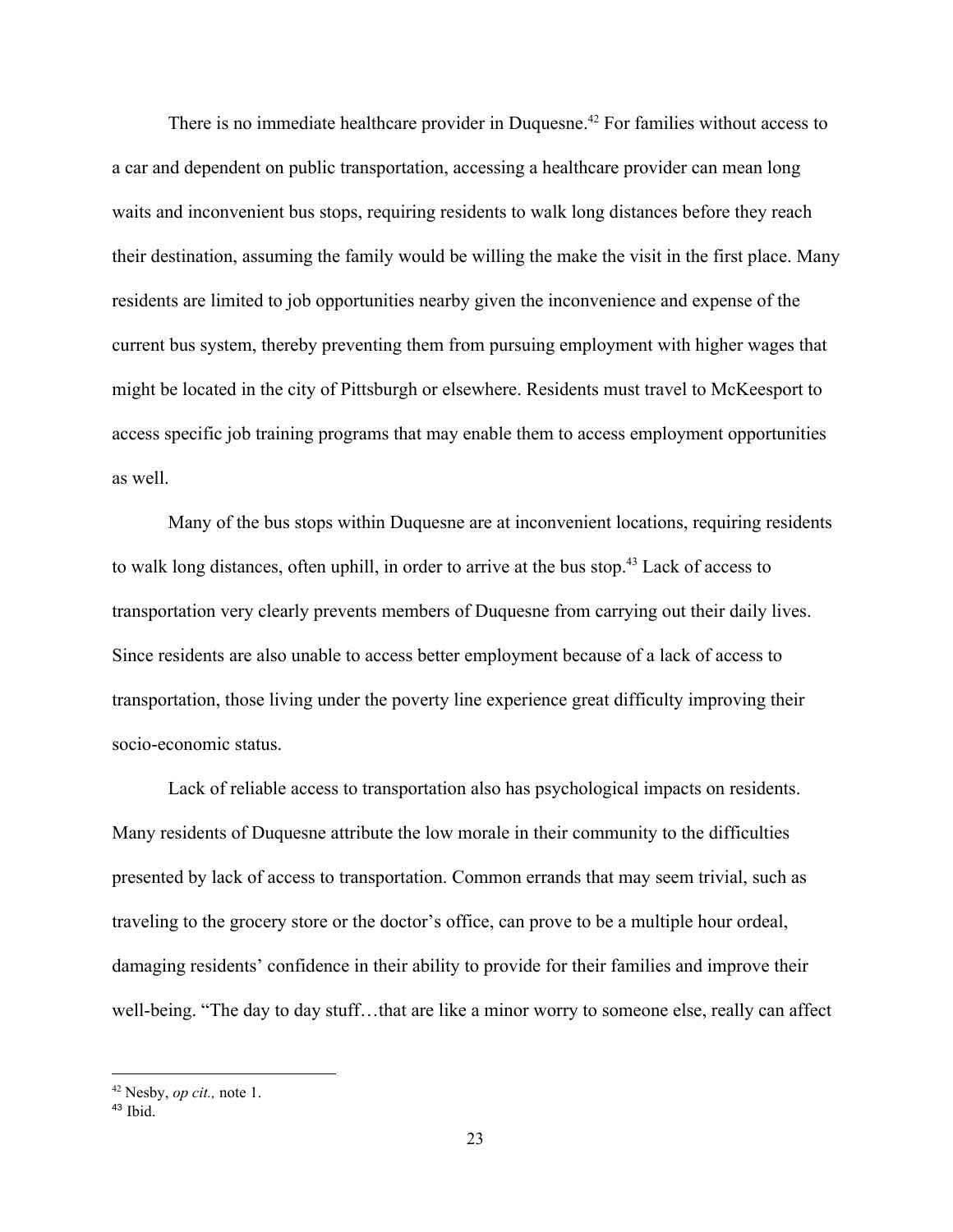someone emotionally, how they eat, everything...it has an effect psychologically…people just figure why bother."<sup>44</sup> This emotional struggle is also generational: "children see their parents and their grandparents feeling this way, and then it's like there's no hope." $45$  The challenges associated with access to transportation in Duquesne have a clear link to the perpetuation of poverty and lack of motivation to pursue better lives.

In one particularly poignant example, Duquesne contains a housing complex called Hilltop Parkview Manor Apartments. The housing complex is home to approximately 600 residents who struggle to access the nearest bus stop. Mayor-elect Nesby describes the path to the bus stop as dangerous for residents: "it's not well lit, they're walking on the side of the street with no sidewalks and multiple children."<sup>46</sup> Lack of transportation not only limits opportunities to these residents, but endangers their lives as well since many roads leading to bus stops do not have proper sidewalks or streetlights. Secretary of the Democratic Committee of Duquesne and resident, Estelle Schumacher, explains these dangers, "they are forced to put their lives on the line just going out the door. And it shouldn't be that way. There should be buses that go up to areas where there are hundreds of people living."<sup>47</sup> Bus stops and access to public transportation should ideally be in close proximity to large housing complexes like Hilltop Parkview Manor Apartments, but when they are not, people are forced to resort to inconvenient and dangerous means to carry out their day.

<sup>44</sup> Estelle Schumacher, interview by Ian Asenjo and Zac Ettensohn, 03 November 2017.

 $45$  Ibid.

<sup>46</sup> Nesby, *op cit.,* note 1.

<sup>47</sup> Estelle Schumacher, *op cit.,* note 44.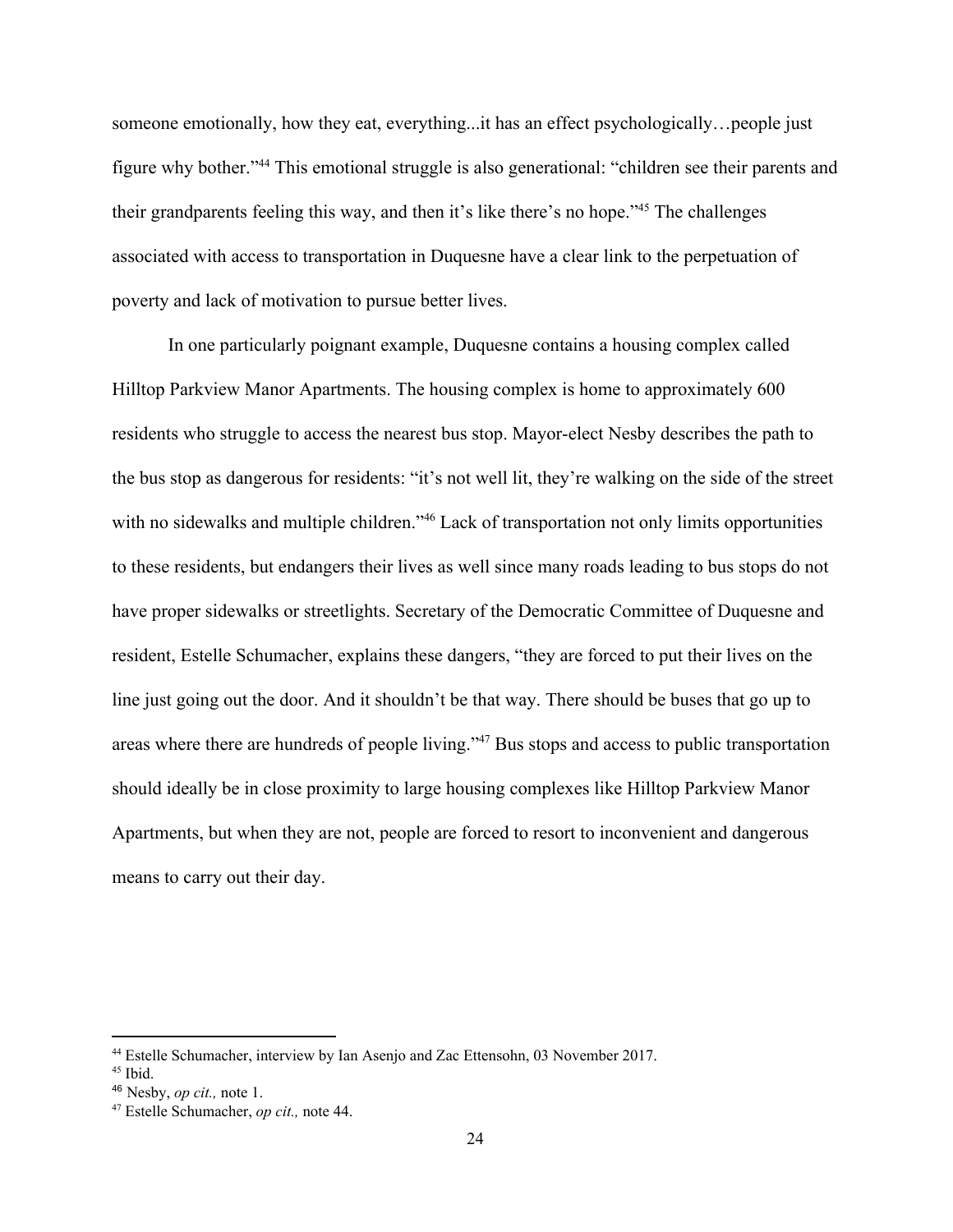# **Importance of Equitable Access**

Access to transportation is vital to the ability to live a good life. Transportation mediates access to employment, healthcare, grocery stores, childcare, and banking among other life necessities. Without access to these things, individuals are unable to improve their positions in life. Without the ability to travel outside of their local communities, individuals are isolated socially and politically. Moreover, lack of access to transportation is often correlated with high levels of poverty, compounding need by placing access to needed jobs and services out of reach.

Research conducted by the Allegheny County Department of Human Services used specific indicators to determine which communities in Allegheny County are in greatest need of social services. These indicators include "Percentage of population 200% below the poverty line," "Percentage of families headed by single females," and "Percentage of households with no available vehicle," among many others. Communities with a high Community Need Index are found across all of Allegheny County, but inner ring communities on the edge of the city and along the rivers demonstrate a very high concentration of need. In these distressed areas such as Penn Hills and Braddock, 59% of residents, on average, are 200% below the poverty line with 45% of working age males unemployed.<sup>48</sup> Due to the lack of accessible transit, residents of inner ring suburbs experience longer commute times to life necessities. Studies have demonstrated the negative impact of longer commutes on life outcomes for children from low-income families. Those who live longer in high poverty are more likely to experience longer commute times, and over time fall farther behind on average income earnings.<sup>49</sup>

<sup>48</sup> Megan Good, Kathryn Collins PhD., and Erin Dalton, "Suburban Poverty: Assessing Community Need Outside the Central City." *Allegheny County Department of Human Services* (August 2014) 7-9.

<sup>49</sup> Chetty, Raj, and Nathaniel Hendren, "The impacts of neighborhoods on intergenerational mobility: Childhood exposure effects and county-level estimates." *Harvard University and NBER* (2015): 67-78.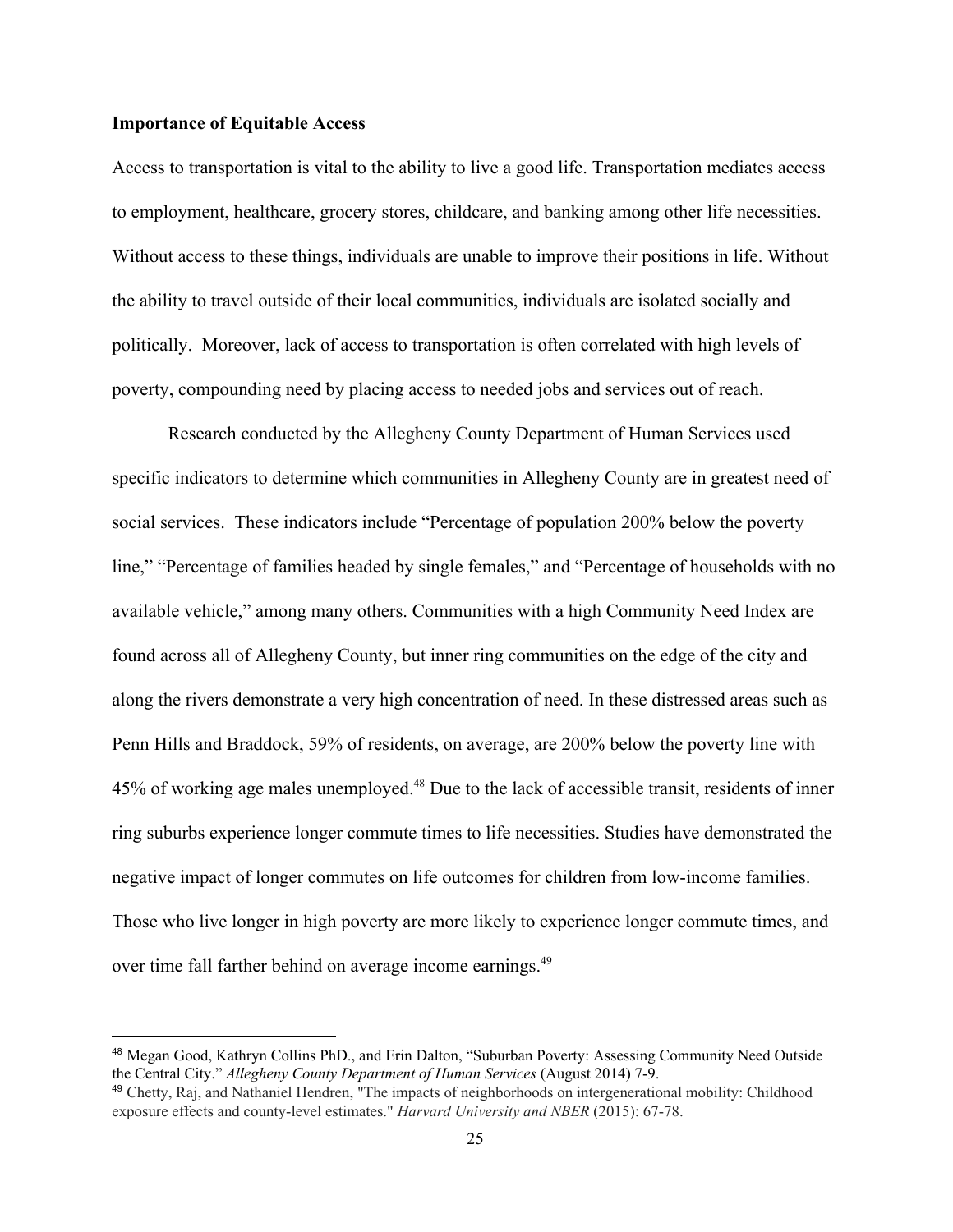The City of Pittsburgh and Allegheny County have an obligation to provide an equal opportunity to all citizens to succeed in life. Currently, there are large populations within the county that do not have access to opportunities specifically due to a lack of access to transportation. It is important to recognize the booming technology industry's potential to exacerbate this increasingly inequitable situation.

Over the last few years, Pittsburgh's professional business and services sector comprised of tech companies like Google and Uber grew 3.7 percent.<sup>50</sup> Uber's Advanced Technologies Center alone added an estimated 380 jobs since it opened in April of 2016.<sup>51</sup> The influx of highly skilled, highly paid technological jobs has greatly contributed to the rapid increase in median home and rental prices in what were previously affordable areas. Neighborhoods such as Lawrenceville experienced double digit appreciation in property values over the past few years as a result of their attractiveness to the young tech professional market.<sup>52</sup> Over the last decade, median gross rent in Lawrenceville has increased by roughly 40%.<sup>53</sup> The trend of rising median gross rent is consistent across the city, extending to other previously affordable neighborhoods such as Bloomfield and East Liberty.<sup>54</sup> As these neighborhoods increase in cost, low-income-earning residents are forced to move outwards to more affordable communities in the inner ring suburbs. However, these communities, such as Duquesne, lack adequate access to

<sup>50</sup> U.S. Department of Housing and Urban Development. *Comprehensive Housing Market Analysis: Pittsburgh, PA.* Office of Policy Development and Research*.* (2016) 4.

<sup>51</sup> Ibid., 5.

<sup>52</sup> Tim Grant, "Up-and-coming Neighborhoods saw Home Prices Explode in 2016." *Pittsburgh Post-Gazette.* 27 February 2017, accessed 11 December 2017,

http://www.post-gazette.com/business/money/2017/02/27/House-prices-rise-above-average-in-three-city-neighborho ods/stories/201702260031.

<sup>53</sup> *City of Pittsburgh Housing Need Assessment*, Mullin, Lonergan & Associates, Brean & Associates, and Fourth Economy, (2016) 23.

<sup>54</sup> Ibid.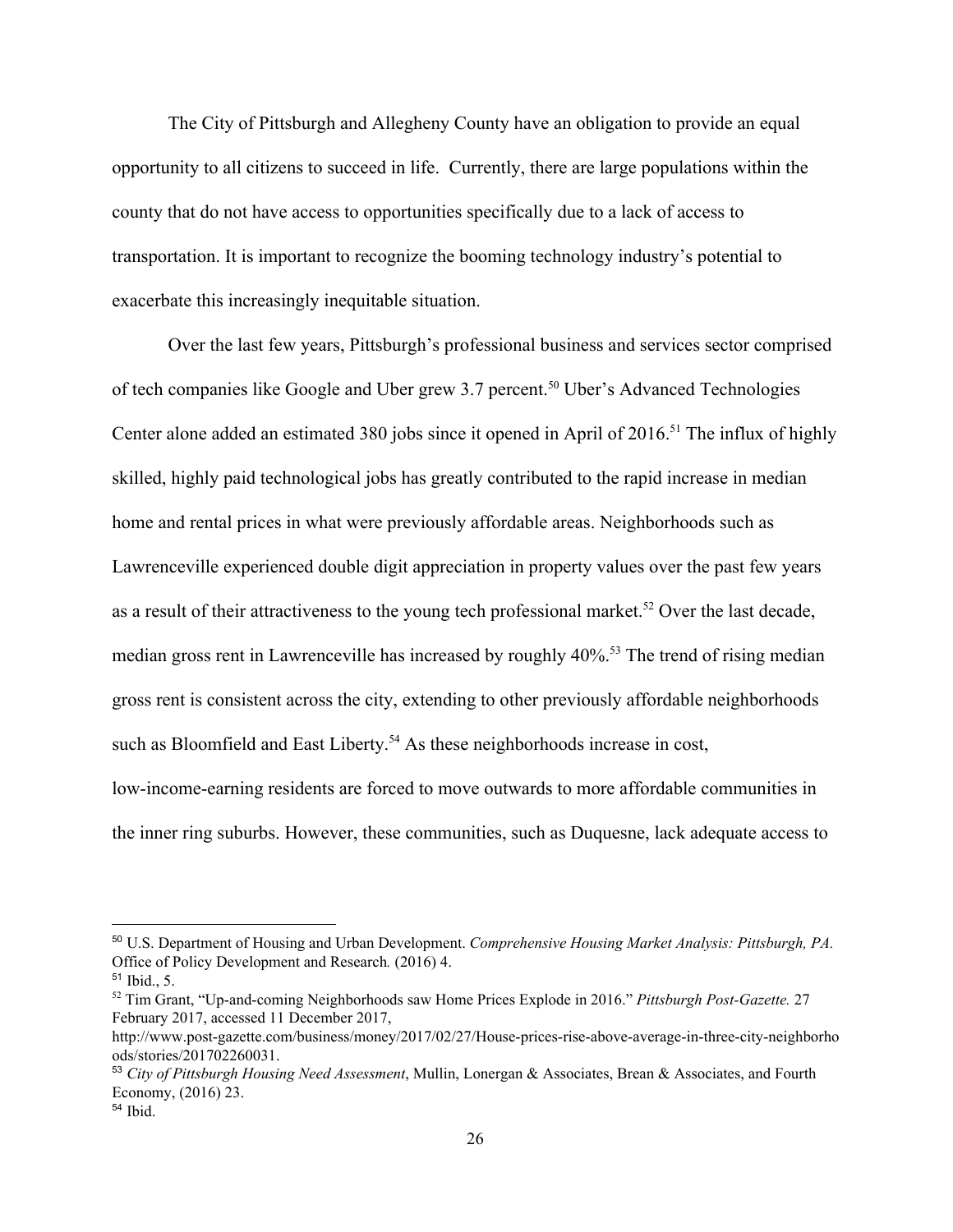transportation. Therefore, as residents are driven out, the potential for worsening their standard of living and restricting their access to opportunities increases.

The lack of adequate transportation directly impedes Pittsburgh and Allegheny county residents' ability to attain the equitable opportunities that the city seeks to provide. Pittsburgh's growing technological industry sector challenges the city's ability to adhere to its egalitarian maxim of "It's not for all; it's not for us."<sup>55</sup> Residents across varying levels of income are experiencing inequity of opportunity due to changes in the accessibility of transit.

The next wave of Pittsburgh's technological boom is already here. The influx of AV technology companies operating within the city have the potential to further disrupt the transportation system. The proliferation of AV operations not only has the potential to exacerbate the established trend of gentrification among Pittsburgh's affordable communities, but AV also stands to compete with transit ridership. Decreases in ridership will likely put a strain on the ends of bus routes, potentially leading to more bus line cuts, which would ultimately lead to even less access to transportation for the communities in the inner ring suburbs that need it the most. As these the changes start to occur, the city should prioritize interventions intended to protect these communities that stand to be harmed the most. To mitigate the potential negative impact of AVs, the city must find ways to leverage the benefits of AV technology to serve these communities first.

<sup>55</sup> City of Pittsburgh, "SmartPGH: If it's not for all; it's not for us," *US Department of Transportation*, 69.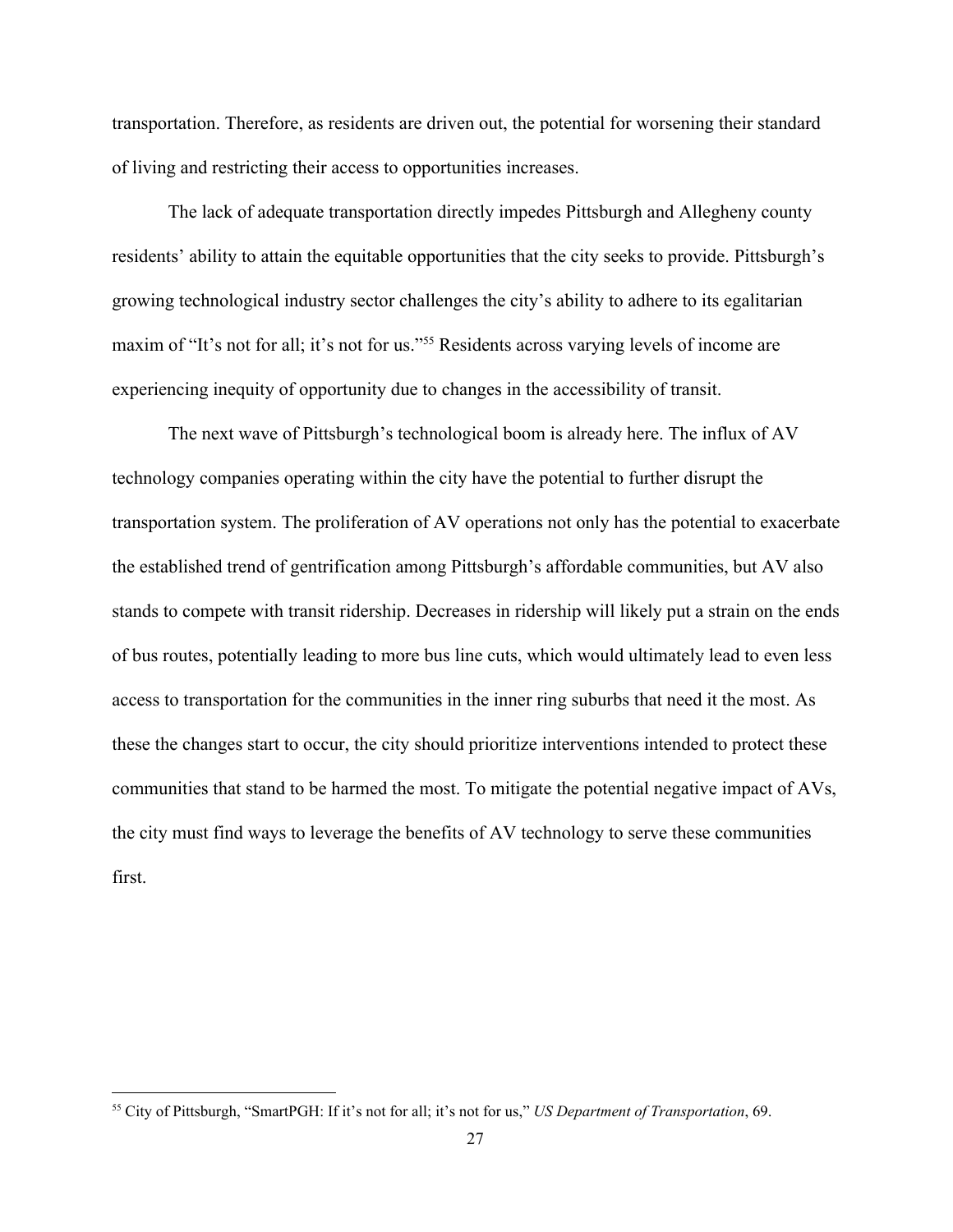# **How Past Transportation Innovations Have Impacted Pittsburg**

The history of how Pittsburgh has dealt with past transportation innovations highlights lessons that can be applied to AVs.

# *The Streetcar*

The streetcar first came to Pittsburgh in 1859. The implementation of the streetcar built upon existing lines put in place for the horse drawn omnibus.<sup>56</sup> Streetcars contributed significantly to the growth of Pittsburgh. Through the expansion of streetcar lines, more people were able to travel in and around the city. The outward growth of streetcar lines helped the city expand and allowed people to live further away from their workplace.

The overall expansion of lines and increase in ridership in the late 19th century show Pittsburgh's growth at the time. In 1863, there were 16.35 miles of track which carried a yearly total of  $3,960,009$  passengers.<sup>57</sup> In 1889, these numbers increased to 55.85 total miles and a yearly total of 23,546,456 passengers.<sup>58</sup> As the city expanded, more people relied on the streetcar as a form of transportation to reach the downtown area.

The streetcar continued to evolve with the implementation of new technology. The new technology increased the efficiency of the streetcar, allowing it to travel at faster speeds than its horse pulled predecessor. Additionally, the cars could transport more people.<sup>59</sup> This added element of efficiency enabled more people to access the streetcar and use it as a mode of transportation.

<sup>56</sup> Dr. Joel Tarr, interview by Margaret Edwards and Jeremy Goldstein, 23 October 2017.

<sup>57</sup> Tarr, *op. cit.,* 7. note 2.

<sup>58</sup> Ibid.

<sup>59</sup> Ibid., 14.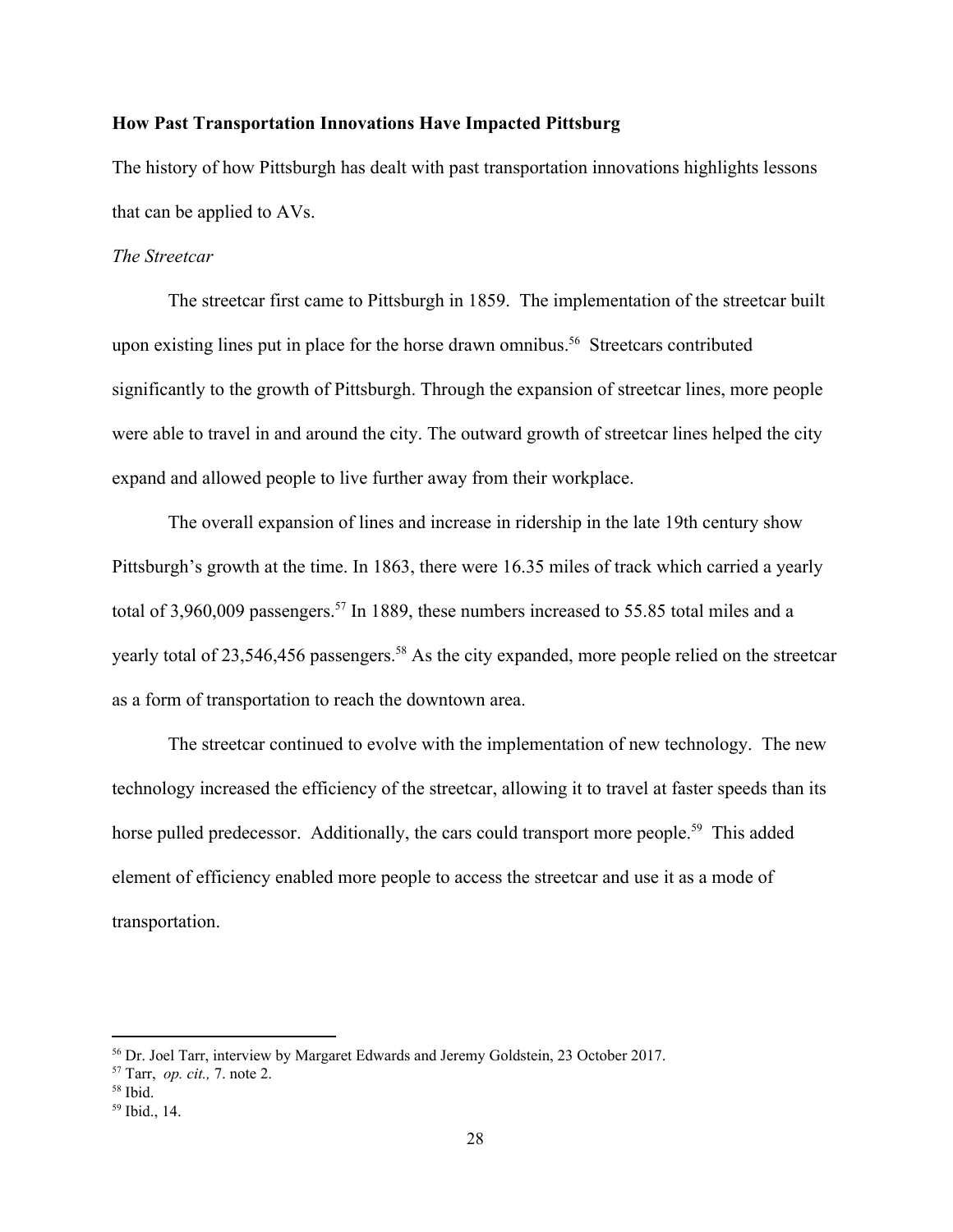With the growth and increase in efficiency of the streetcar, one would expect that this mode of transportation was available to all. However, this was not the case early on. For example, high fares were a barrier to the working class. The high cost of ridership during the early implementation of the streetcar meant that public transit was used primarily by middle-class white-collar workers, rather than the industrial working class.<sup>60</sup>

#### *The Automobile*

There is no record of when the automobile first came to Pittsburgh, but in 1910 there were 1,601 cars registered to people living in Allegheny County, and by 1930 that number had jumped to  $205,905$ . <sup>61</sup> This rapid growth contributed to significant changes in the city.

The advent of the automobile contributed to some infrastructure concerns among city leaders. In 1909, prior to the boom of automobiles, Pittsburgh's Mayor George Guthrie commissioned a group of leaders to develop an outline for a Pittsburgh city plan.  $62$  Bion J. Arnold's report, "Report on the Pittsburgh Transportation Problem," provided solutions for improvement of transportation equipment, rerouting of roads, and better service.  $63$  A second report by Frederick Law Olmstead, Jr. titled "Pittsburgh: Main Thoroughfares and the Down Town District: Improvements Necessary to Meet the City's Present and Future Needs," presented solutions to congestion, which included recreating traffic patterns and the upgrading of main outlying thoroughfares.<sup>64</sup> In light of these reports, infrastructure improvements were made during the 1910s. Some of the changes made included the widening of streets, creation of new

 $60$  Ibid., 24.

 $61$  Ibid.

<sup>62</sup> Joel A. Tarr, Dr. Joel Tarr, *The Automobile and the "Smoky City": The Impact of the Motor Vehicle on Population Distribution, Building Patterns, Industrial Location, and CBD Traf ic Patterns in Pittsburgh and Allegheny County, 1910-1930,* (Pittsburgh: Carnegie Mellon University, 1975), 5.  $63$  Ibid., 6.

 $64$  Ibid.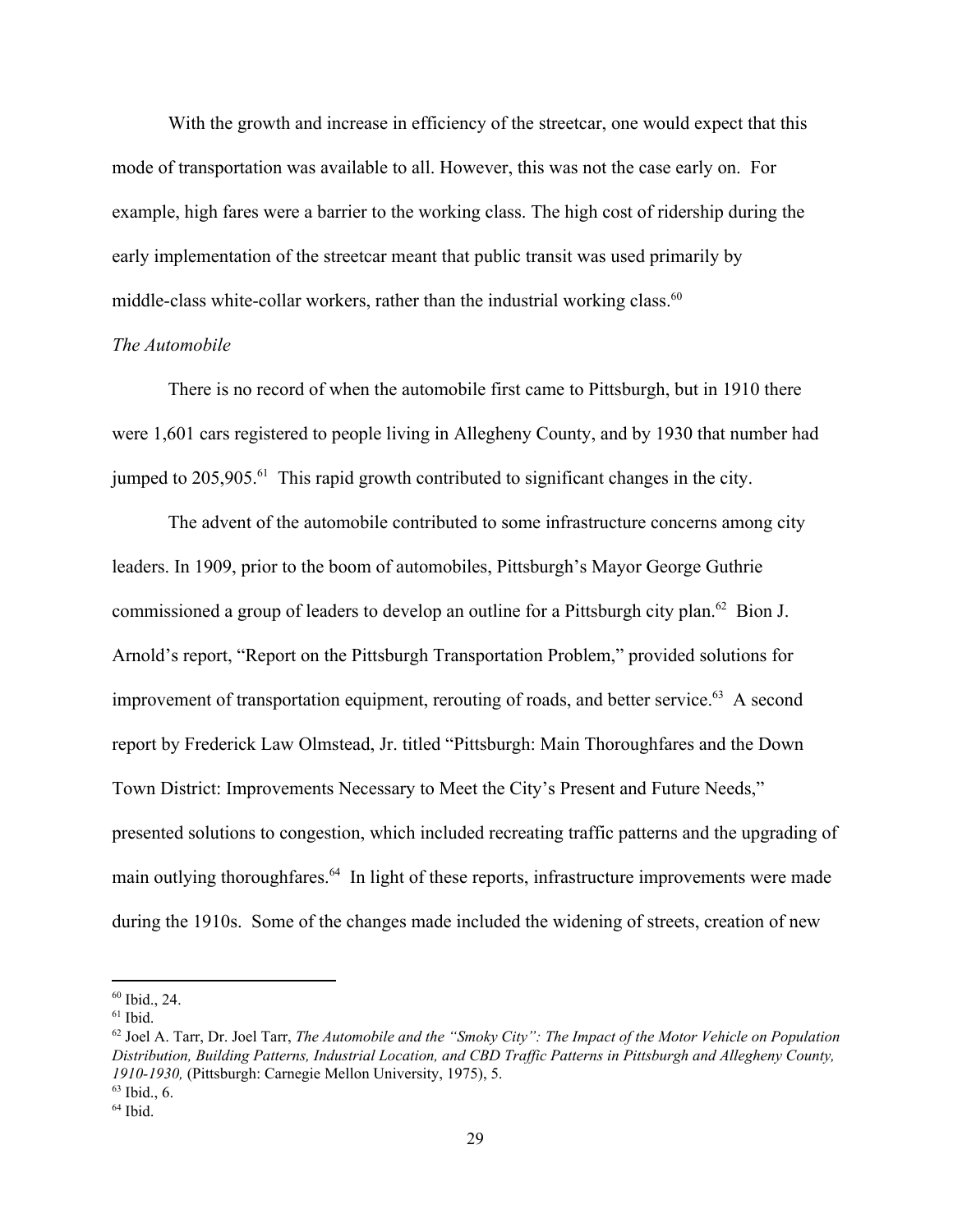highways and roads limited to certain forms of transportation, and reducing grades of hills.<sup>65</sup> Additional work occurred following World War I to accommodate the increased usage of automobiles.<sup>66</sup>

# *Automobile Infrastructure Community Impact*

The wide-scale production and use of automobiles in the postwar United States necessitated new infrastructure like highways and parking lots so that the technology could be put to practical use. During the first Pittsburgh Renaissance of the late 1940s to the mid-1960s, urban renewal projects geared toward improving automobile accessibility harmed communities such as the Lower Hill District and East Liberty. The public-private partnerships of the Urban Redevelopment Authority (URA) and the Allegheny Conference on Community Development (ACCD) spearheaded urban renewal projects, but often did not adequately address the concerns of the city's lower income residents. Major construction projects cut off and disrupted vibrant, tight-knit communities where small businesses thrived. Large numbers of city residents were evicted to make way for new construction projects. In preparing Pittsburgh for the next transportation revolution that is the emergence of AVs, we must learn from past transportation infrastructure mistakes made in the Hill District and East Liberty to ensure that the wellbeing of lower income communities is not traded for the benefit of wealthier ones.

# *Urban Renewal Hits the Lower Hill*

The building of the Civic Arena had major ramifications for the implementation of automobile infrastructure in the city. The private Pittsburgh Regional Planning Association (PRPA) found that Highland Park would be the best place to put an arena since it was not

 $65$  Ibid., 9.

 $66$  Ibid.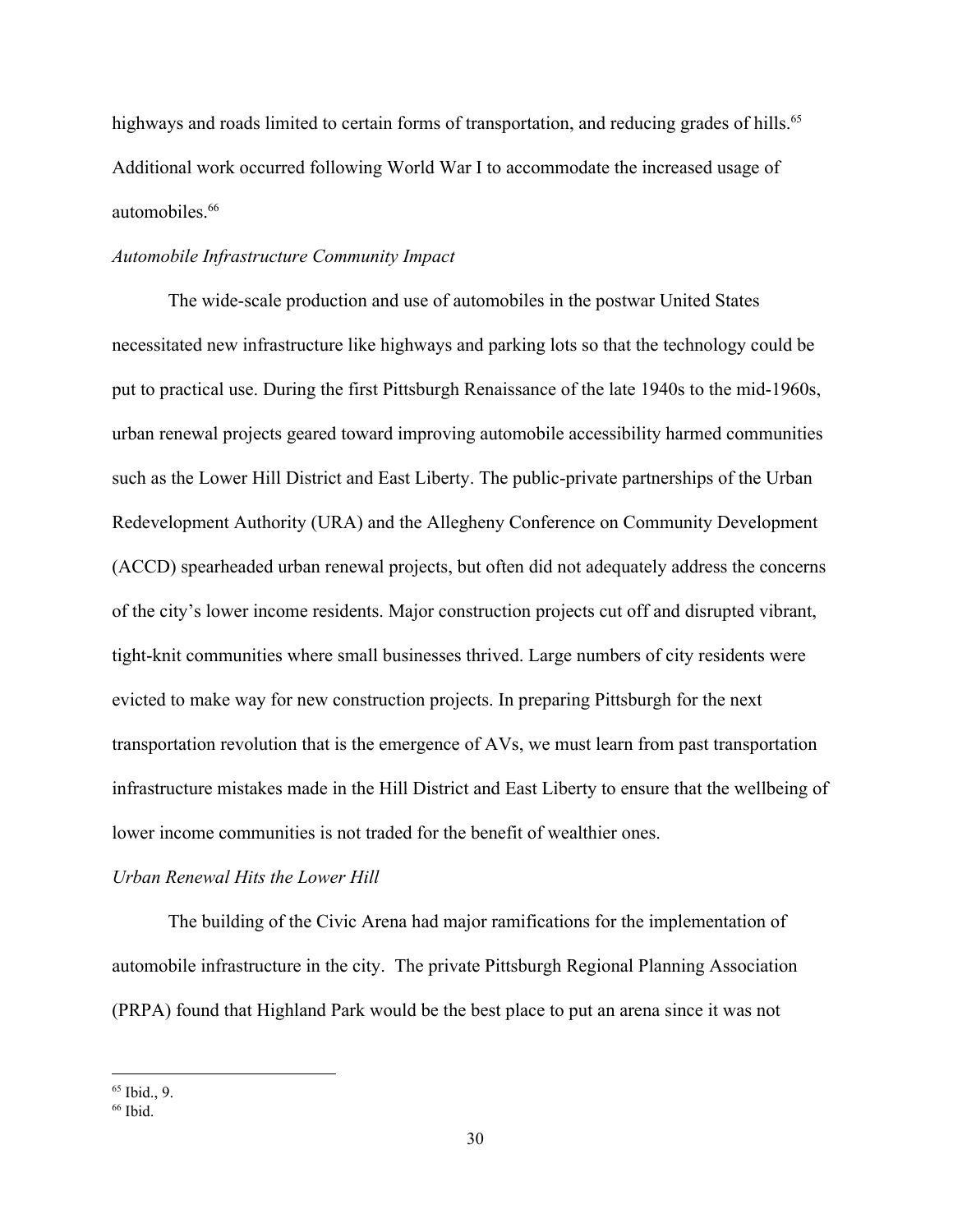densely populated. This made it preferable as compared to neighborhoods like the Lower Hill District which would require the costly resettling of many residents. However, Highland Park residents raised fierce opposition to the plan over concerns that the arena would disrupt the peace of the community, lower property values, and hurt residential parking.<sup>67</sup> Mayor David L. Lawrence sought to avoid a difficult political and legal fight against wealthy Highland Park residents and decided to look elsewhere for an arena location.<sup>68</sup>

The ACCD pushed for the Lower Hill District to be cleared fearing that the perceived slum was threatening to halt the progress of urban renewal projects in the city. Deeming much of the housing in the Lower Hill District substandard and blighted, the ACCD argued that the area could be put to more prestigious and profitable use than the slum that it supposedly was. The ACCD also contended that by eliminating the blight in the Lower Hill, the rest of the Hill District could be rehabilitated by connecting it to the proposed cultural and business district that would replace the slum as a link between the Hill and downtown.<sup>69</sup> However, the elite organizations managed to overlook redeeming qualities of the vibrant community that may have been worth preserving through alternative solutions to outright demolition.<sup>70</sup>

Since the lower income residents of the Lower Hill had less political and economic capital than the ACCD or Highland Park residents, the city decided to allocate about one hundred acres of the Hill for the building of a new cultural district with an amphitheatre for the CLO and a convention center. Demolition began in 1956 and eventually displaced over 1,500 families and

<sup>67</sup> Gregory J. Crowley, *The Politics of Place: Contentious Urban Redevelopment in Pittsburgh* (Pittsburgh: University of Pittsburgh Press, 2014), 59-61.

<sup>68</sup>Dan Fitzpatrick, "The Story of Urban Renewal," *The Pittsburgh Post-Gazette* (Pittsburgh, PA), 21 May 2000.  $69$ Crowley, 80-82.

<sup>70</sup> Mindy Thompson Fullilove and Rodrick Wallace, "Serial Forced Displacement in American Cities, 1916–2010," *Journal of Urban Health: Bulletin of the New York Academy of Medicine* 88, No. 3 (2011): 385-386.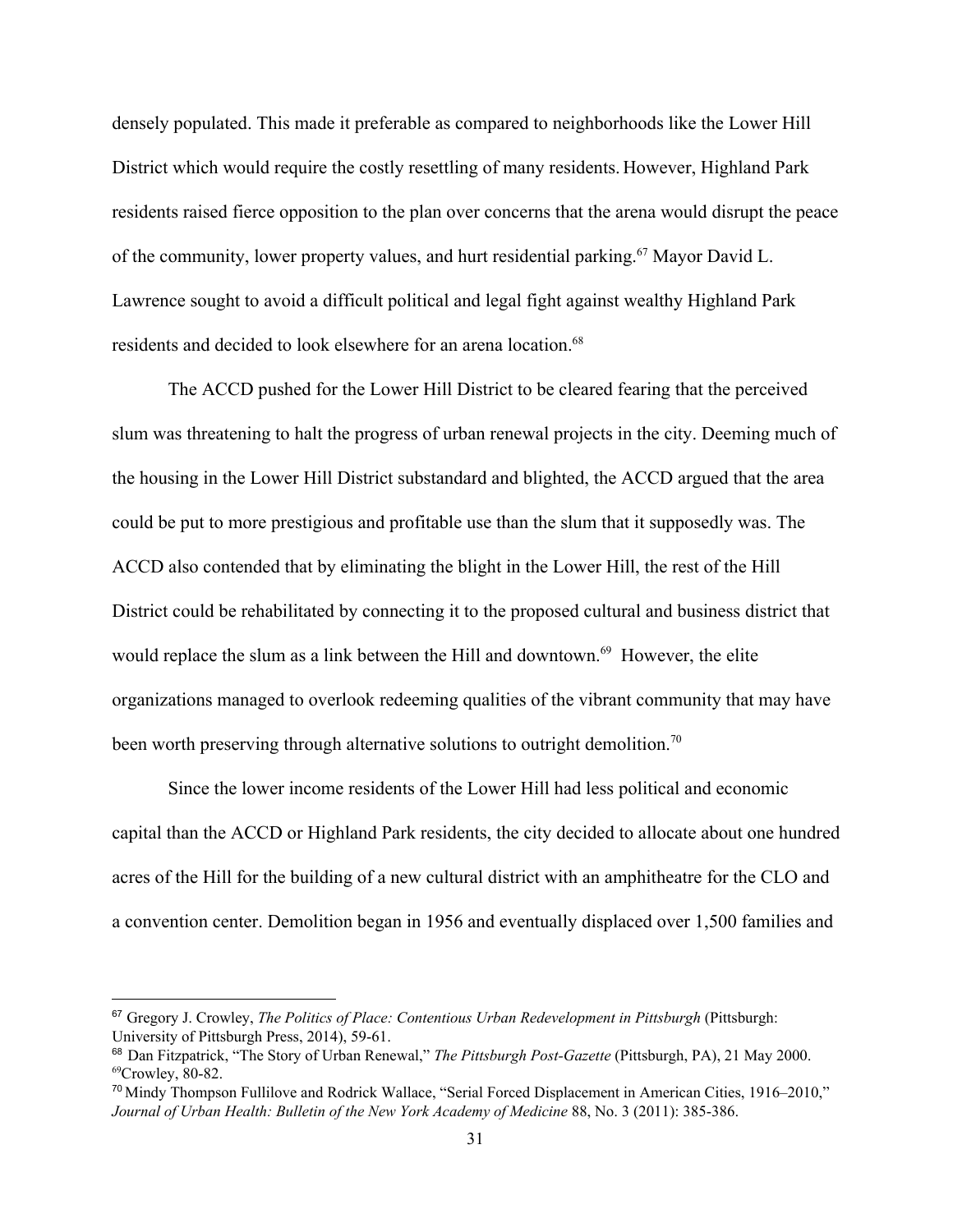400 businesses. In order to make the area accessible to the automobile, space was needed for parking lots and highways to reach the newly cleared area. The Civic Arena was the only structure to materialize in the area of the proposed cultural buildings and much of the cleared land remained as nothing but parking lots for decades.<sup>71</sup> The attempt at renewal ended up eliminating connecting roads between the rest of the city and the Hill while public transportation was cut and the installation of a major highway through the neighborhood deteriorated the quality of life for neighborhood residents. The failed urban renewal project in the Hill effectively destroyed the once vibrant community, causing the neighborhood to enter a long and painful period of decline over the next decades characterized by high crime rates and poverty against the backdrop of deindustrialization.<sup>72</sup>

# *Failed Urban Renewal in East Liberty*

In the 1960s, the bigger businesses in East Liberty were concerned about increasing suburbanization and competition from shopping malls. In order to make the neighborhood's businesses more amenable to shoppers who drove and to alleviate heavy congestion in East Liberty, the URA hatched a plan to turn much of the neighborhood into a pedestrian mall with a loop road around it. At 254 acres, the URA proposed an East Liberty urban renewal area three quarters the size of downtown in the most ambitious renewal project attempted yet in the city.<sup>73</sup>

Numerous issues hampered the project. The rapid development of suburban malls and their relatively quick construction time outpaced the relevance of the East Liberty project. The designated parking areas that were part of the project design for freeing up the inner pedestrian

<sup>71</sup> Edward K. Muller, "Downtown Pittsburgh: Renaissance and Renewal," (University of Pittsburgh Press), 11. <sup>72</sup> Fullilove and Thompson, 386-387.

<sup>73</sup> Justin P. Greenawalt, "Pittsburgh's East Liberty Project: Preserving the Artifacts of the Urban Renewal Era," Master's Thesis for Columbia University's Graduate School of Architecture, Planning, and Preservation, May 2010, 37-39.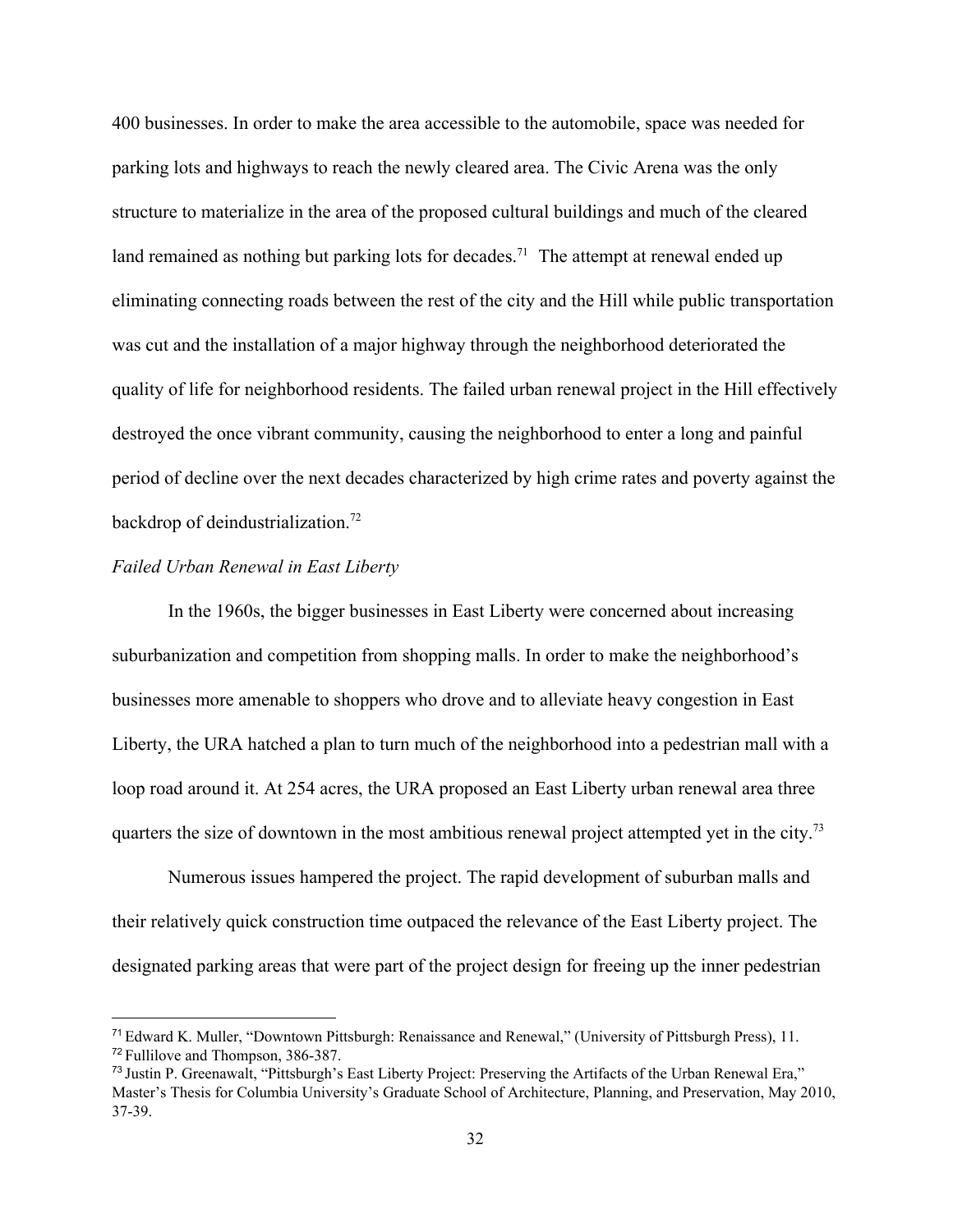mall meant that customers would have to walk blocks to get to certain stores, a concern that small business owners raised at the time, but was ignored. While the URA's project added an estimated 2,000 parking spots to East Liberty as many as 280 small businesses closed shop as six years of construction blocked consumer access to stores. The full efficacy of the renewal project in regard to utilizing the loop to divert automobiles around the pedestrian mall was based on expectations of heavier traffic as a result of a proposed state-funded highway connecting downtown to East Liberty. When the plan for the downtown to East Liberty highway fell through, the whole loop project was rendered somewhat irrelevant but by then had come at the cost of hurting the community and the neighborhood economy.<sup>74</sup> The failed urban renewal project in East Liberty serves as a cautionary tale not to assume that building infrastructure geared toward a specific mode of transportation like automobiles will guarantee that more people will come with their automobiles, especially given the risk of prolonged construction. *Takeaways*

As Pittsburgh prepares itself for the not so distant future of AVs, we should look to the past for relevant lessons about how to properly implement new policies.

We must consider who imminent transportation changes will impact and how they will be impacted. Whether or not it is politically or legally easy, Pittsburgh must find ways to ensure that convenience for the rich is not prioritized over the lifeblood of lower income people. As streetcars gained popularity, only the wealthy reaped the full benefits despite the innovation being marketed as available to everyone, regardless of class. Since working class people were only able to ride the streetcar when they could afford it, they were prevented from fully partaking

<sup>74</sup> Dan Fitzpatrick, "East Liberty Then: Initial makeover had dismal results," *The Pittsburgh Post-Gazette* (Pittsburgh, PA), 23 May 2000.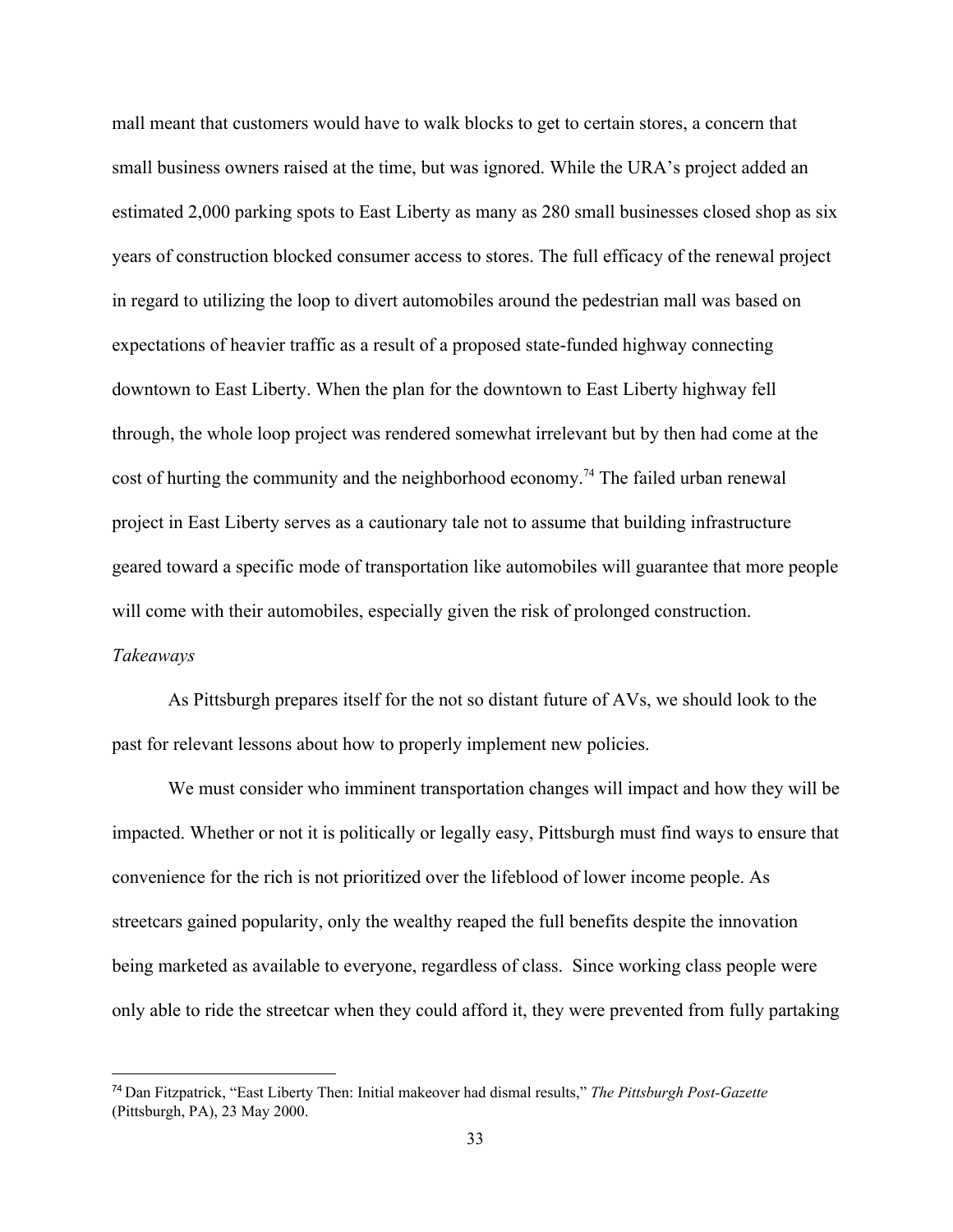in the benefit of the new technology. Take Pittsburgh's failed automobile-centric infrastructure projects as another example. The desire among the middle class and the wealthy to have a cultural district unencumbered by nearby slums and accessible to automobiles overruled the desires of the Hill District's generally lower income residents. While parking lots and highways in the Hill District made the Civic Arena and downtown more accessible to middle class drivers, the new infrastructure disrupted and harmed the community. Likewise, in East Liberty big businesses' interest in making the area more accessible to middle class drivers resulted in overly ambitious infrastructure projects that ultimately hurt smaller businesses and the community as a whole. By being more responsive to the concerns of lower income communities and being conscientious about how to implement infrastructure for AVs, Pittsburgh can avoid exacerbating inequities and possibly help fix them. The technology of AVs is distinct from prior innovations and Pittsburgh should take proactive steps to ensure that the technology is put to use to address the concerns of those who have been historically marginalized.

### **State of Autonomous Vehicles**

#### *Current*

Autonomous capabilities have been steadily and increasingly implemented in consumer vehicles for a number of years. Low-level automated features such as Adaptive Cruise Control, Automatic Emergency Braking, and Lane Departure Warning have been in luxury automobiles for a few years and are starting to become commonplace in economy automobiles. Even these capabilities have been shown to significantly decrease the potential for accidents, which improves safety and traffic flow within cities. Vehicles with Advanced Driver Assistance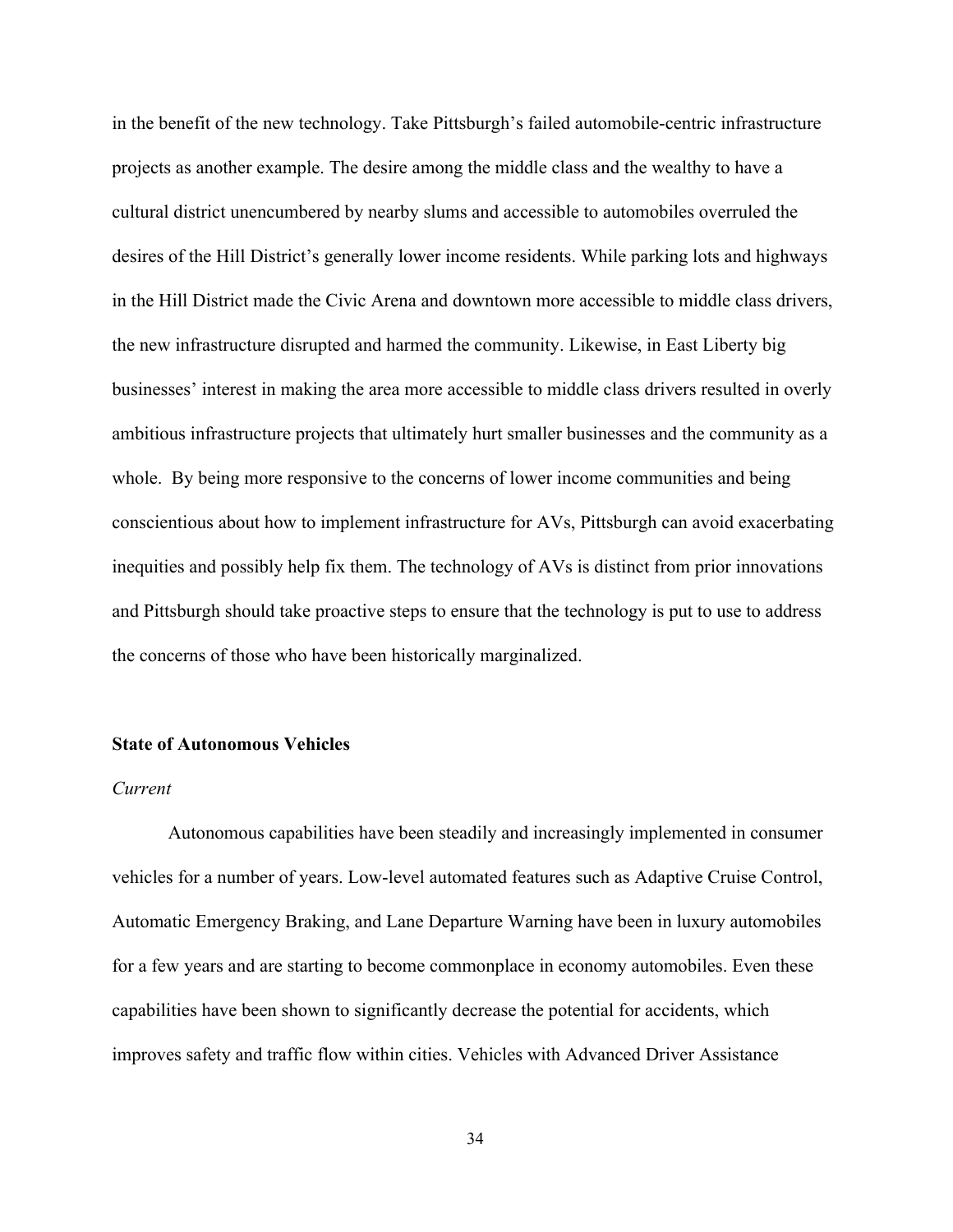Systems (ADAS) such as Subaru's EyeSight Technology, which combines Adaptive Cruise Control, Automatic Emergency Braking, and Lane Departure Warning, were 60% less likely to be involved in accidents than those without it.<sup>75</sup> These low-automation developments demonstrate only one of the 5 levels of autonomy (Level 1), which progress as follows: Driver Assistance (Level 1); partial automation (Level 2); conditional automation (Level 3); high automation (Level 4); full automation (Level 5). Level 1 requires a human driver to drive, but specific functions such as accelerating can be automated.<sup>76</sup> Level 2 systems can allow a human driver to not steer or accelerate, but require the driver to be ready to intervene and take control at all times. In level 3 AVs, drivers can completely disengage from actively driving but only in specific driving conditions, such as on the highway. Drivers are still expected to be able to take control if needed, with some advance notice. Level 4 vehicles are essentially fully autonomous and drivers are not needed; however, the autonomy does not extend to all driving scenarios. For example, off-road driving may not be possible with a level 4 AV. Level 5 is the ultimate goal of AV researchers. Level 5 vehicles can be expected to respond to any driving scenario in much the same way as a human driver and would not even require a steering wheel to be placed in the vehicle. Currently, AVs such as the ones Uber and Tesla use on Pittsburgh streets are at level 2 partial automation, but many car companies boast plans to have fully autonomous vehicles by the early 2020s. Recently, Waymo, an affiliate of the Google-owned Alphabet company, has announced a level 4 vehicle on the road in Arizona, suggesting that this goal might be attainable sooner than previously expected.

<sup>75</sup> SBD Automotive and HERE, "How autonomous vehicles could relieve or worsen traffic congestion," accessed 3 October 2017, https://www.sbdautomotive.com/en/autonomous-cars-traffic.

<sup>76</sup> Hope Reese, "Updated: Autonomous driving levels 0 to 5: Understanding the differences," TechRepublic, 20 January 2016, accessed 10 December 2017,

https://www.techrepublic.com/article/autonomous-driving-levels-0-to-5-understanding-the-differences/.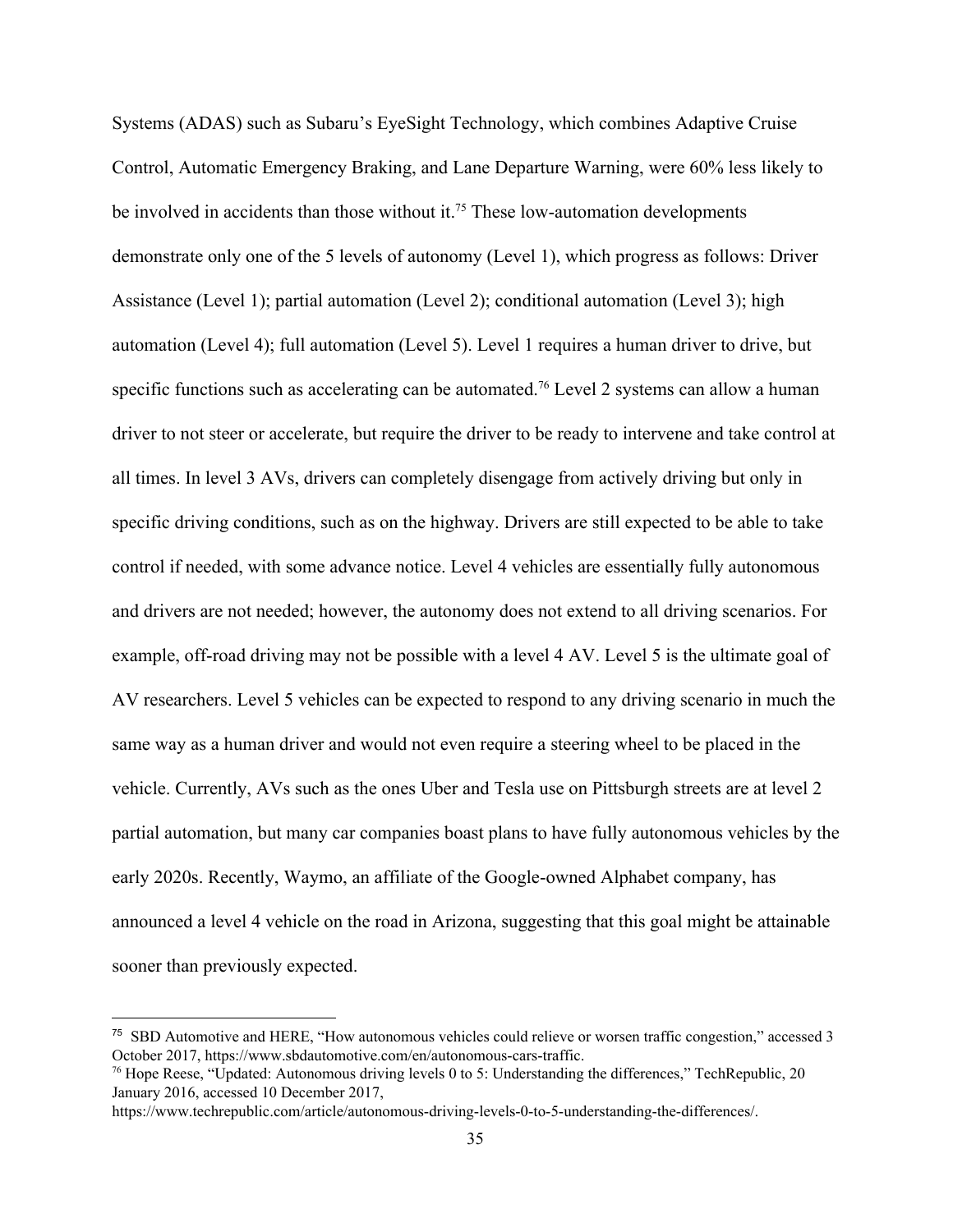# *Near Future*

 The saturation of AVs on public roads is currently low. In the next five years, it is probable that full level 5 automation will be in its final development stages and begin integrating into ride-sharing services and some consumer vehicles. Market saturation of fully autonomous vehicles will only begin to increase in 10 to 15 years for personal vehicles through major car company developments and retrofitting technologies. Retro-fitting is the ability to install LIDAR systems, computers, and sensors to non-autonomous vehicles. When retro-fitting capability becomes reasonably affordable, this will open the door for a rapid increase in fully automated vehicles on American roads.

During the transition between low automation and fully automated cars, the impact of AVs can significantly vary depending on the number of such vehicles on the road. Initially, research shows benefits to traffic flow with a low saturation of level 4 and 5 AVs, but drivers might be surprised by the different behavior of computers behind the wheel, leading to more traffic and more frequent accidents. Figure 4 below depicts the level of risk associated with mixed integration of autonomous and non-autonomous vehicles.

Vehicle-to-Vehicle (V2V) technology can help mitigate many of these issues. V2V and Vehicle-to-Infrastructure (V2I) technology can help vehicles communicate with cars, traffic lights, ambulances, and potentially even bicyclists, and could help reduce the risk of the mixed AV and human driver scenario. V2V technology is under development by numerous companies and has already been implemented in certain vehicles. The concept has been endorsed by the federal government, and there are indications that V2V will be mandated in the near future.

36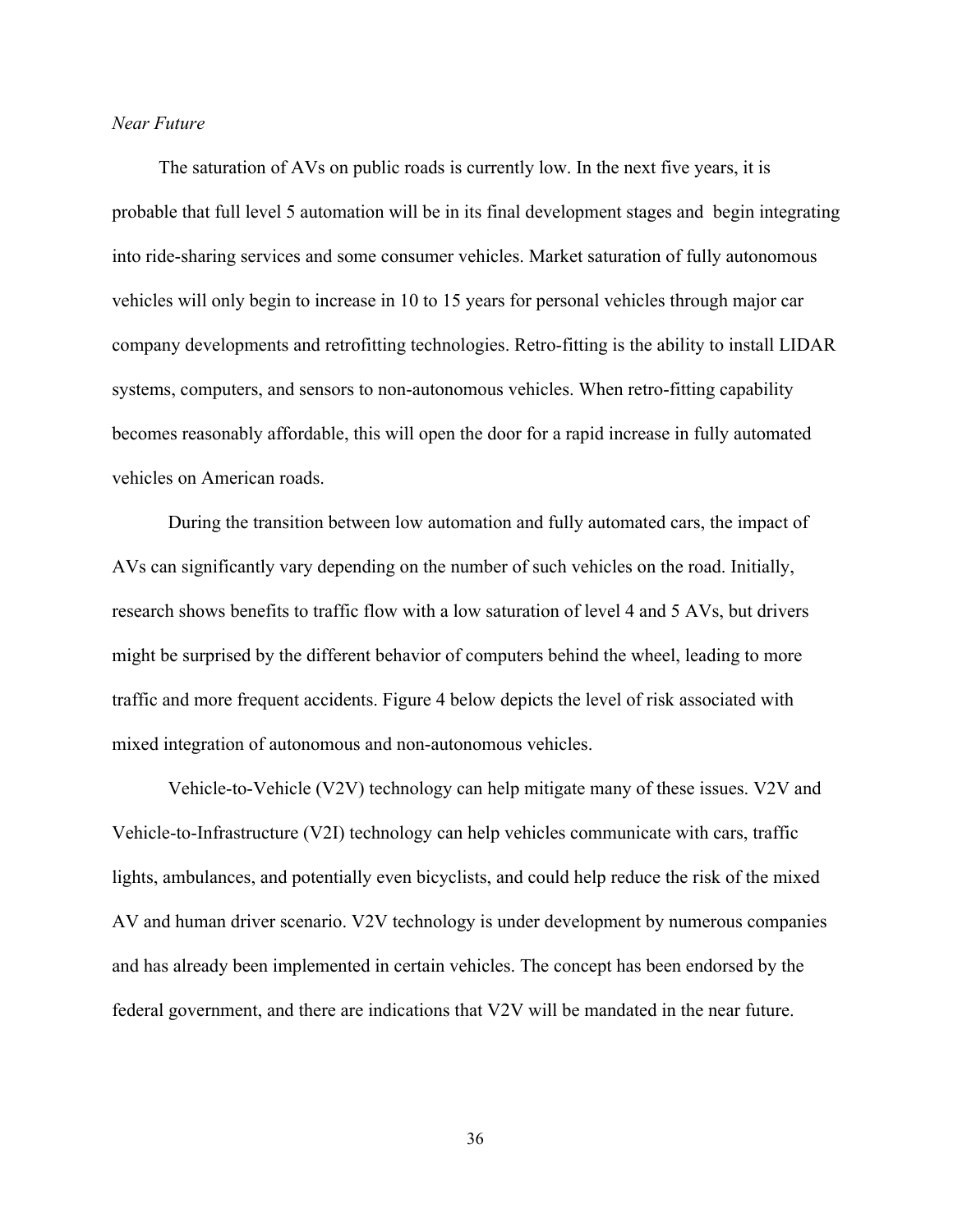# Figure 4<sup>77</sup>



Many V2I features are also already available, but not yet widely deployed in Pittsburgh. Pittsburgh needs to prepare to offset the potential risks of mixed integration and unpredictable inter-road flows by implementing "Smart City" proposals and other improvements to infrastructure to maximize the safety and efficiency of the entire local transportation system.

<sup>77</sup> SBD Automotive and HERE, *op. cit.,* note 74.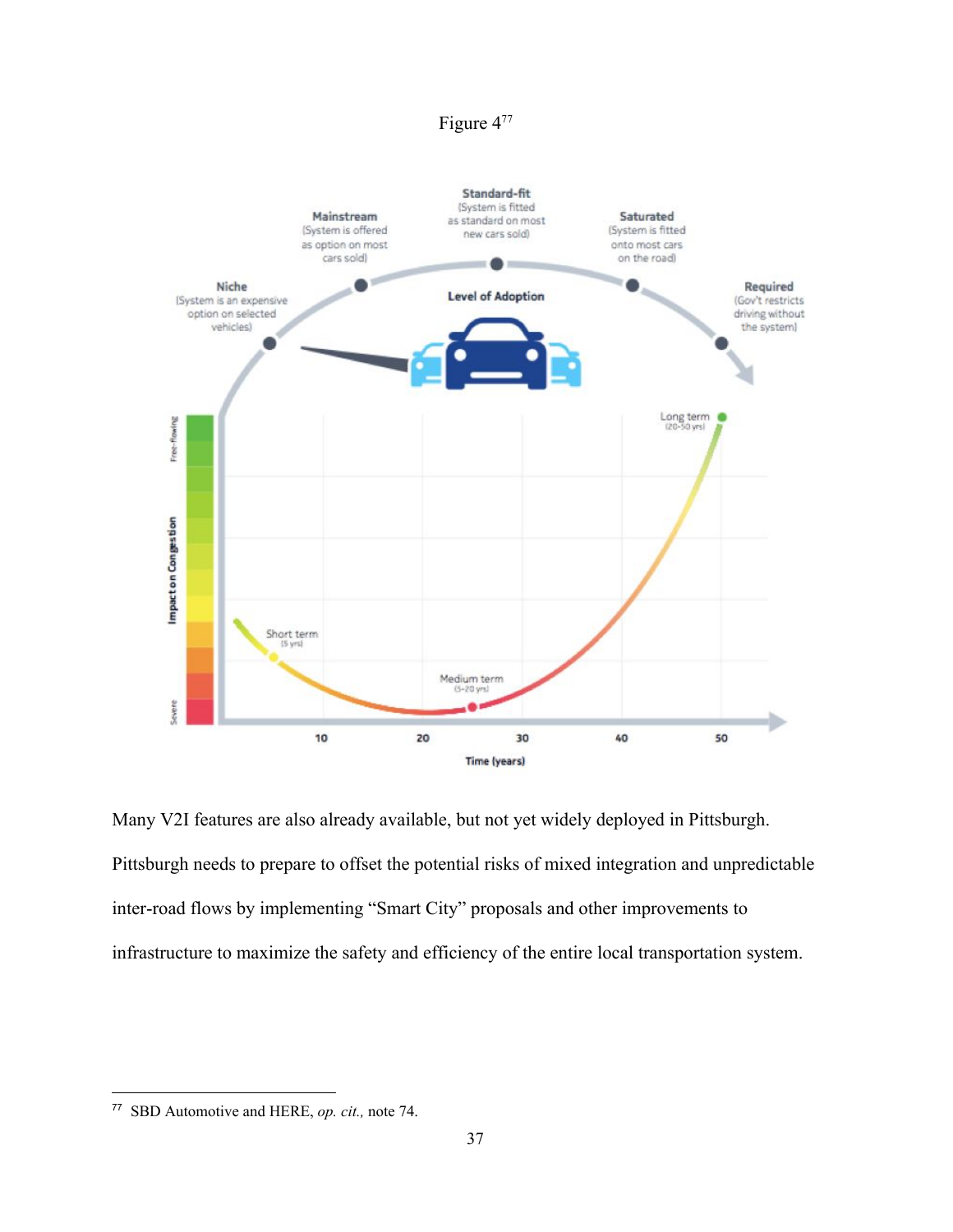#### **Benefits of AVs**

Pittsburgh has already taken many steps towards becoming an AV-friendly city, and should not reverse its course of actions. More so than most cities, Pittsburgh can already attest to the growing utility of AVs and the benefits that can be gleaned from being a hub of AV innovation. First, the potential for economic growth is incredible. An Intel report published earlier this year valuates the AV industry at \$7 trillion by  $2050$ .<sup>78</sup> This estimate represents the global industry, but the same report expects the industry to be worth \$800 billion by 2035, and this industry is likely to be most prevalent in the United States, which is currently at the forefront of AV development. Pittsburgh in turn has the potential to become the center of American AV development. For instance, Argo AI launched its headquarters in Pittsburgh after a \$1 billion investment by Ford, employing 200 local scientists and engineers, demonstrating that Pittsburgh is still in the forefront of the development of AV technology.

Additionally, Pittsburgh is home to Carnegie Mellon University, an institution that has been working on creating and perfecting autonomous technology for decades. Many of the world's leading experts on AVs work at CMU. CMU scientists, professors, and graduates have all worked closely with or founded companies such as Argo AI and Uber. CMU has a long history working with AV technology and winning the DARPA Grand Challenge was a huge milestone for its AV program. Furthermore, CMU has also worked closely with the City of Pittsburgh in the past for certain initiatives, such as the Smart City challenge most recently. All of these factors demonstrate not only CMU's willingness to help transform Pittsburgh into a

 $78$  Roger Lanctot, "Accelerating the Future: The Economic Impact of the Emerging Passenger Economy," Strategy Analytics and Intel, June 2017, accessed 10 December 2017,

https://newsroom.intel.com/newsroom/wp-content/uploads/sites/11/2017/05/passenger-economy.pdf.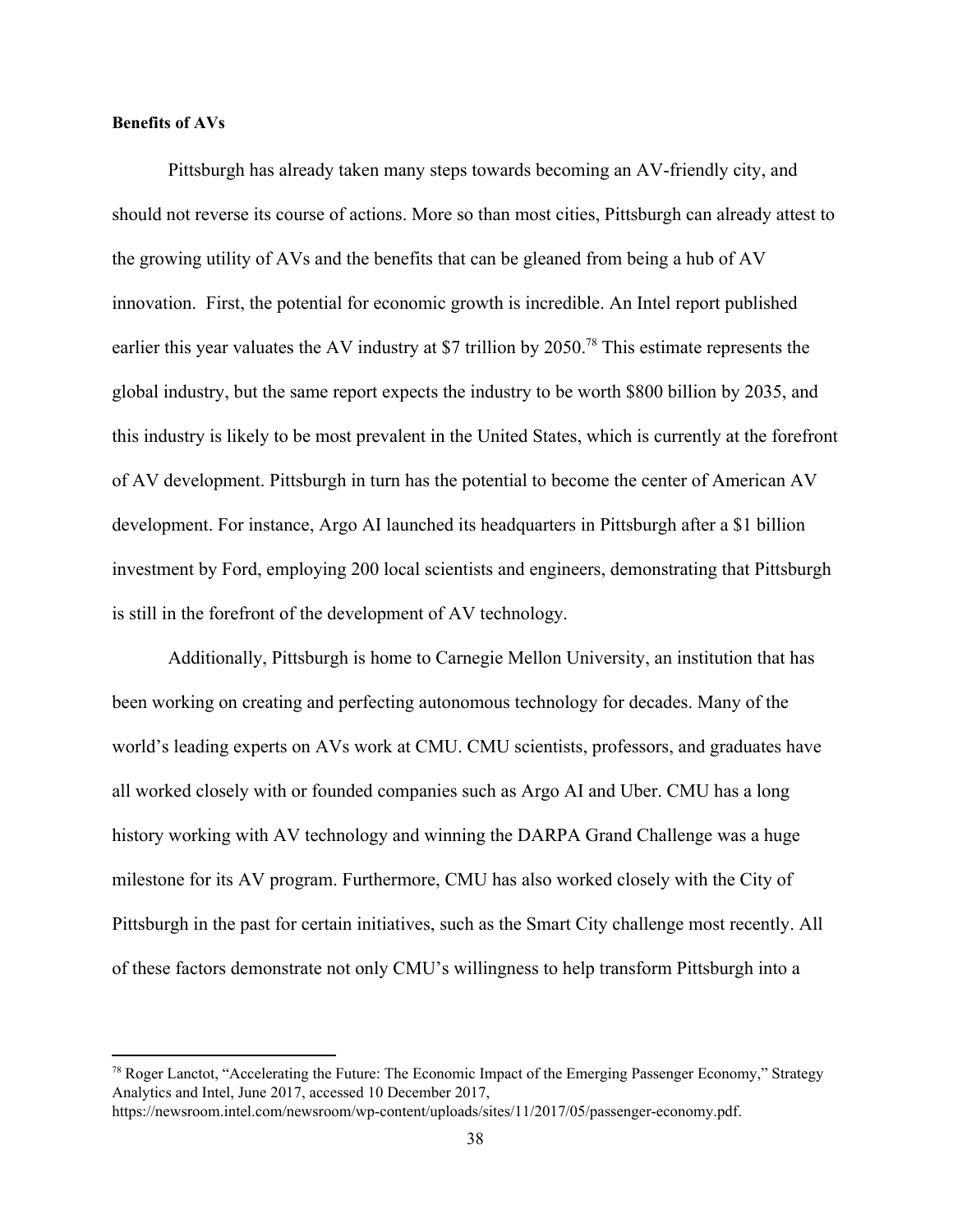center for AVs, but also the wealth of resources an AV company could access by coming to Pittsburgh.

In addition, widespread implementation of AVs has the potential to significantly improve traffic safety. Research by the National Highway Traffic Safety Administration (NHTSA) shows that "94% of serious crashes are due to dangerous choices or errors people make behind the wheel." Human error is by far the most important factor in vehicle accidents, but is an error that can be addressed substantially by AVs. In 2013, Pittsburgh saw 39 traffic fatalities, a number which could be substantially reduced if AVs were implemented. This is why the NHTSA is "committed to advancing [truly "self-driving" vehicles] in order to eliminate motor vehicle-related deaths on America's roads."<sup>79</sup>

AVs are capable of making general transportation in Pittsburgh more efficient by not only reducing accidents as mentioned above but also by shortening commute times. For example, AVs driving around other AVs do not need to leave as much space between cars, since the communications system (V2V) allows cars to know when to brake far quicker than human drivers could. Inefficiency caused by human driving could also be eliminated, aiding traffic in the often-choked tunnels of Pittsburgh. Squirrel Hill Tunnel, infamous for its ability to create a traffic jam even without many cars on the street, could see traffic flow through much quicker, decreasing commute times for riders. An AV-friendly city would see a decrease in common traffic issues such as gridlock by utilizing V2V and V2I technology, aiding efficiency of transportation as well.

<sup>79</sup> National Highway Traffic Safety Administration, "Automated Vehicles for Safety," accessed 10 December 2017, https://www.nhtsa.gov/technology-innovation/automated-vehicles-safety.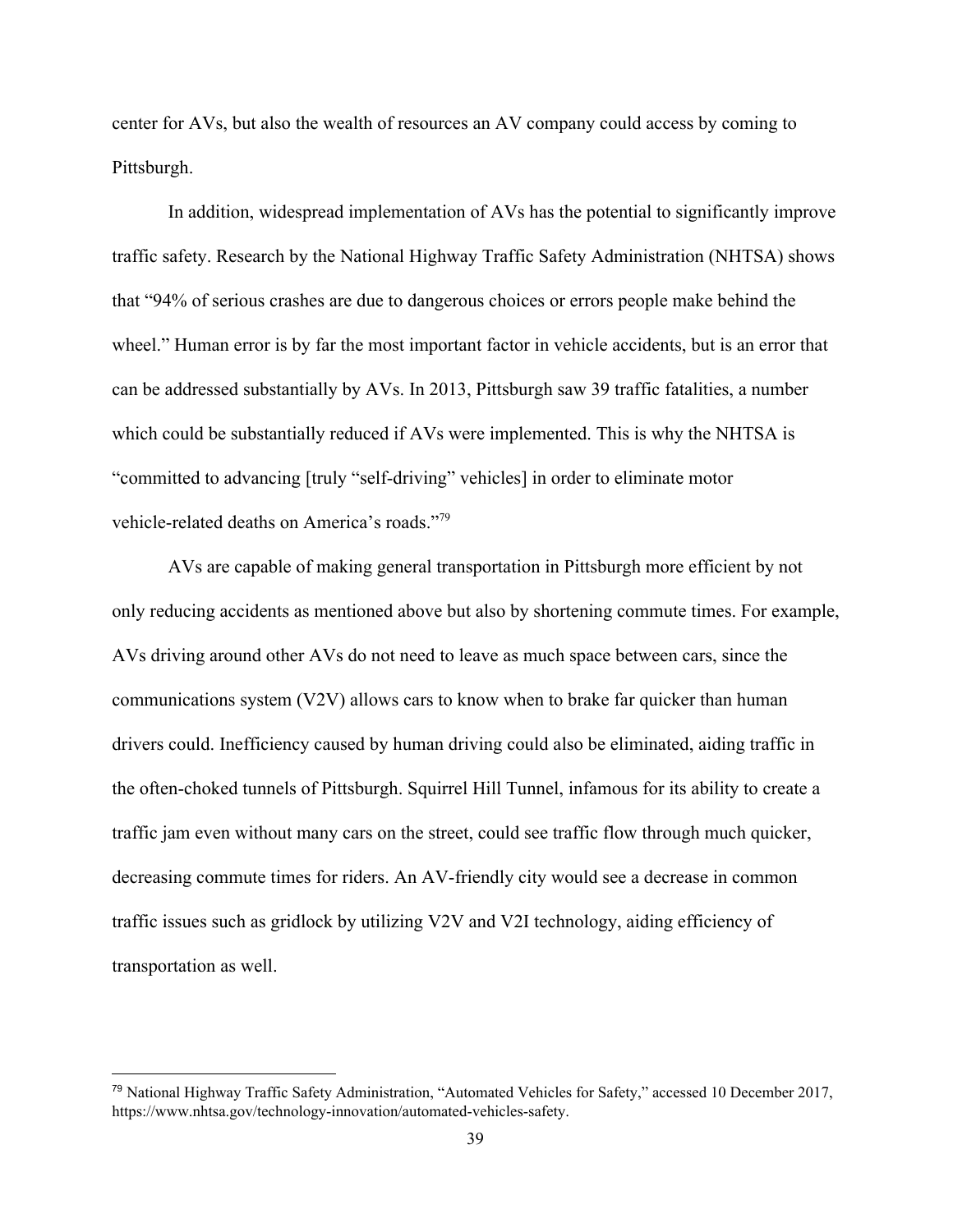Lastly, AVs offer a unique opportunity for Pittsburgh to address some of its public transportation deficits, including those pertinent to underserved communities. AVs may offer cost savings over other improvements to public transportation infrastructure. And as infrastructure improvements are made, the city can make a conscious effort to prioritize AV-conscious improvements in underserved areas first. In this report, we offer several concrete proposals for how specific AV technologies can be utilized to supplement the public transportation system, and how those supplements can specifically target underserved areas.

The benefits of AVs are vast, from an economic and social standpoint to efficiency of transport, and are here to stay. In order to leverage the coming boom in AV technology and maximize the benefits to Pittsburgh, Pittsburgh needs to adopt and implement proposals that can make the city more AV-friendly which can also aid underserved communities. Given the incredible economic benefits that can accompany AV development and the presence of world class AV institutions already in Pittsburgh, the city should strive to continue to be a hub for AV innovation.

#### **Lessons from History**

The increasing prevalence of AVs will likely constitute the next transportation revolution. As our discussion of past transportation revolutions demonstrated, there are often negative consequences when new transportation modes are implemented despite the benefits of improved technology. As wealthier residents have historically sought to benefit from the convenience that new transportation technologies offered, lower income communities have seen the negative side effects of these new technologies. Fares for streetcars were often too costly for the working class.

40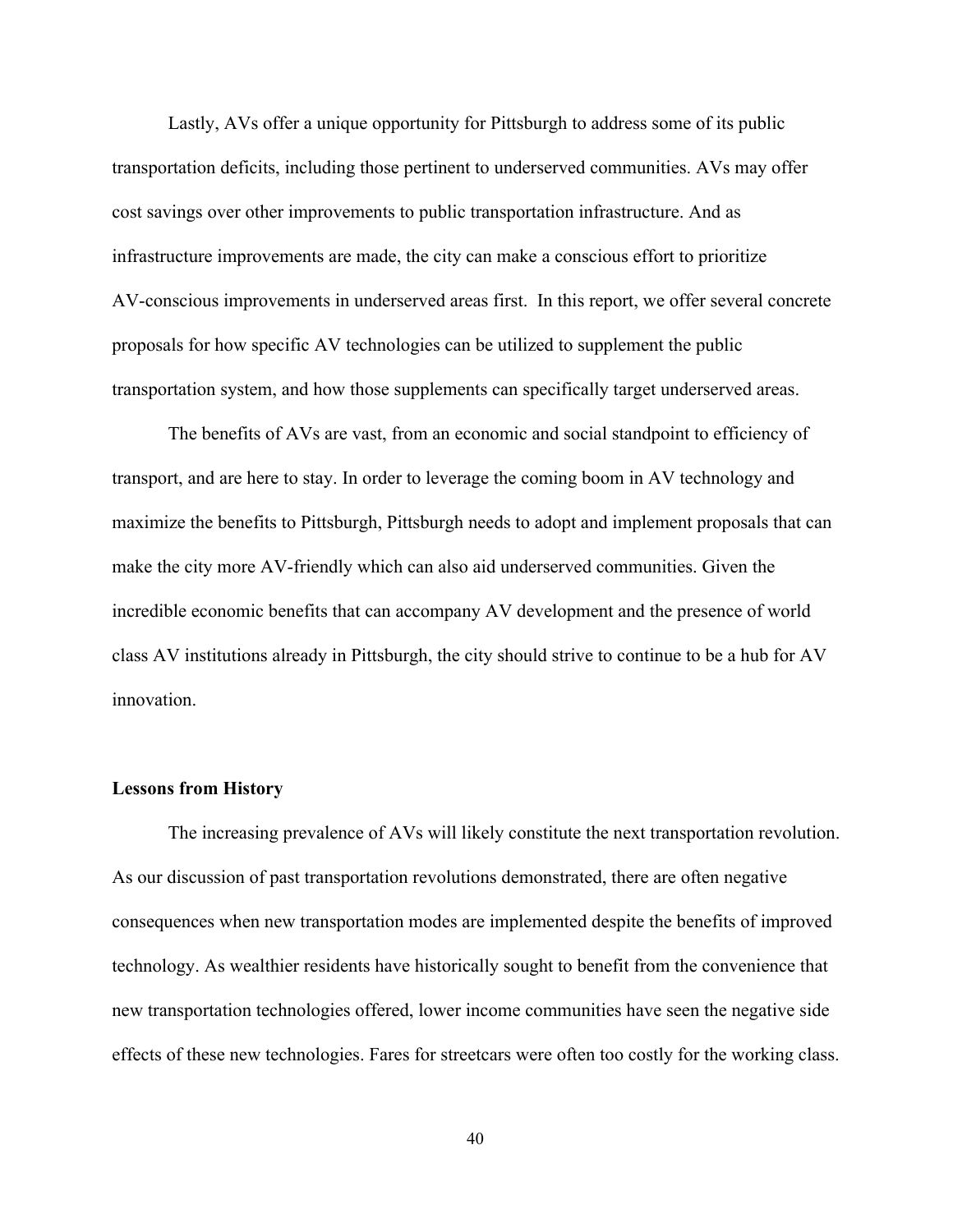Later on, the infrastructure needed to improve automobile access around the city for middle class drivers severely disrupted the Hill District and East Liberty while neighborhood residents did not benefit as much as they should have in terms of access to transportation. The recent technology industry boom in Pittsburgh has seen the process of gentrification force residents out of once affordable neighborhoods like Lawrenceville and East Liberty into inner ring suburbs that lack proper access to public transit. Since AVs are a distinct type of technology from past manned forms of transportation that required construction of new tracks or highways, the range of possibilities for how to implement the technology in the city is different from prior transportation innovations. AVs can address the concerns of underserved communities, improving on past transportation shifts that ran roughshod over low income communities just to improve convenience for wealthier residents. However, Pittsburgh must be proactive in its approach to AVs if the city is to address the concerns of lower income communities about transportation and to ensure that the technology is smoothly implemented.

#### **Proposals**

Our proposals fall into two categories. First, we explore the actual changes that should be made to public transportation itself through the use of AV technology such as shuttles. These changes are meant to improve the struggling public transportation system, particularly with regard to communities that are currently underserved. The second set of proposals establishes the measures that should be taken in order to continue to incentivize and prepare for the adoption of AV technology in Pittsburgh.

41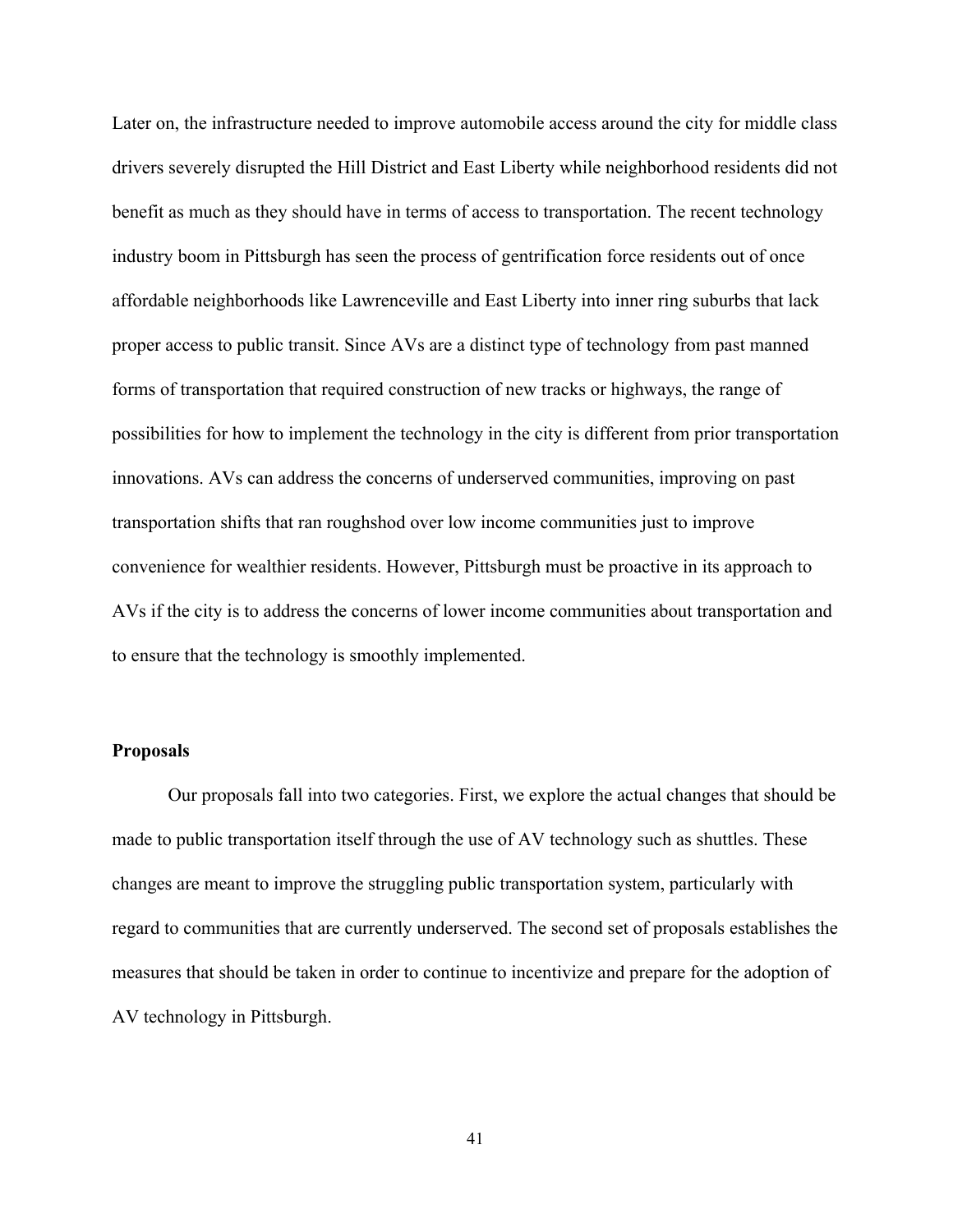#### *Autonomous Shuttles*

Autonomous shuttles are one of the most intriguing and versatile technologies within the realm of AVs. Existing autonomous shuttles are electric, can carry 15 to 20 passengers, and are currently capable of navigating city streets autonomously.<sup>80</sup> Unlike autonomous cars, shuttles are able to drive along predetermined routes without the oversight of a driver. Other features tend to include intercoms and interior cameras. There are numerous companies committed to autonomous shuttle research and production, many of which have tested their vehicles in public spaces. Industry leaders include French companies NAVYA and EasyMile, Japan's SB Drive, and American companies Local Motors and Auro Robotics.<sup>81</sup>

Autonomous shuttles offer an excellent solution to the First/Last Mile (FLM) problem. Due to their autonomous capability and high occupancy, they can run along predetermined routes centered around bus stops, picking up passengers who otherwise would not be able to always walk to the stop. Evidence suggests that anyone who lives more than a quarter of a mile away from a bus stop is unlikely to use the bus. Shuttles could expand the range of a bus stop dramatically by connecting these people to their closest bus stops, making busing accessible for many more potential riders.

Our first proposal is that the city begin exploring partnerships with industry leading companies. Getting such organizations interested is eased by the fact that every autonomous shuttle company is jostling for the reputation of being the best in this emerging industry. The

<sup>80</sup> Pessaro, Brian, "Evaluation of Automated Vehicle Technology in Transit - 2016 Update," *National Center for Transit Research*, April 2016, accessed 10 December 2017.

<sup>81 &</sup>quot;5 Companies Working On Driverless Shuttles And Buses," CB Insights Research, 4 August 2017, accessed 4 December 2017, https://www.cbinsights.com/research/driverless-shuttle-companies/.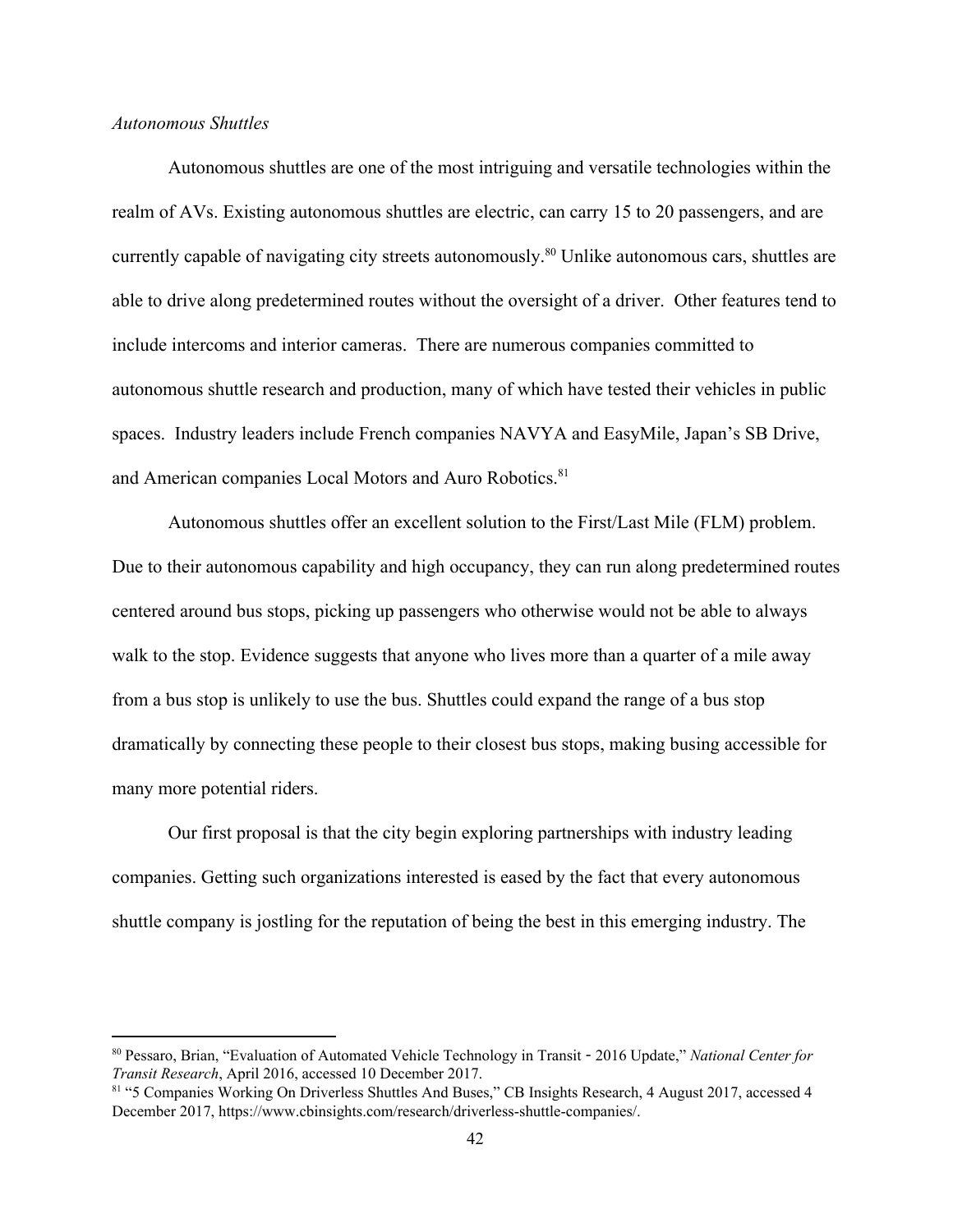ability to offer a public platform for companies to showcase their technology is one of the city's best bargaining chips, and will help bring multiple autonomous shuttle companies to the table.

Furthermore, Pittsburgh can utilize a service similar to HART HyperLINK, a system established in Tampa that provides FLM transport.<sup>82</sup> The system allows users to use a smartphone app to call a car to their doorstep for very low prices which will then drop off the user to a bus stop based on when the bus is scheduled to arrive in order to alleviate the FLM problem and increase ridership efficiency. A system such as HART HyperLINK can be used to aid the FLM problems in underserved communities as a stop-gap measure to help while autonomous shuttles are implemented, but also to get data on how and where FLM solutions create an increase in ridership on existing public transportation. The data could then be used to identify areas where autonomous shuttles would be most effective.

 We propose that three types of areas be targeted during the early stages of autonomous shuttle adoption. The first are areas where the FLM issue is a clear problem. Such neighborhoods are characterized by either a lack of bus stops or a high average distance of households from bus stops. Citizens in these areas can rightly be considered lacking with regard to public transportation. Installing shuttles to run predetermined routes in areas with low access would make public transportation a feasible option for many new households, increasing ridership and general accessibility.

Duquesne provides numerous examples of FLM problems. The Hilltop Parkview Manor Apartments are an extreme case, with no bus stops within easy walking distance. To overcome this issue, one of the first autonomous shuttles brought to Pittsburgh should be located at the

<sup>82</sup> "About HART," *HART Hyperlink*, accessed 10 December 2017, http://www.gohart.org/Pages/AboutUS-HART.aspx.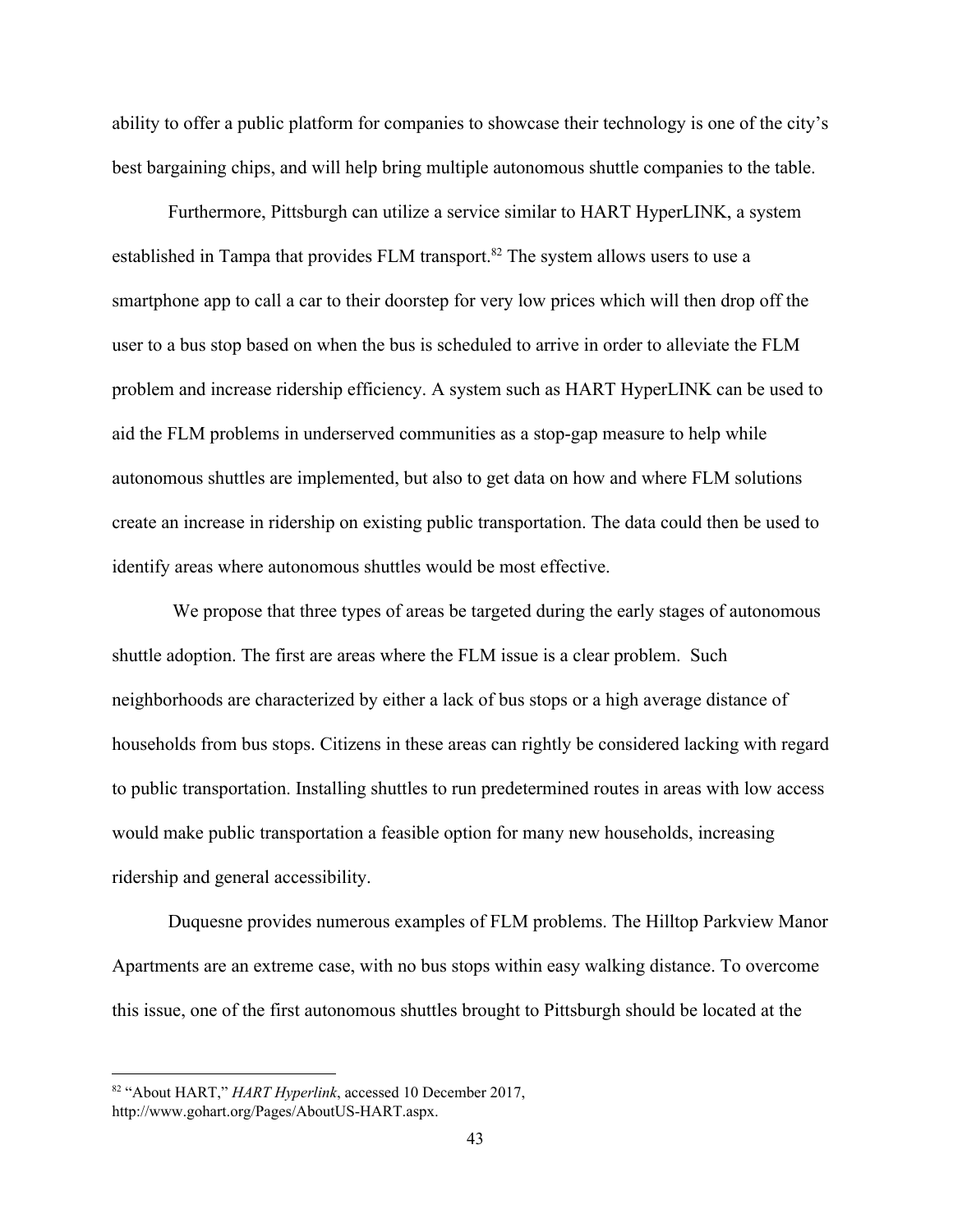apartment complex. This shuttle could run a 20 to 30 minute loop from the apartment building to nearby bus stops, granting easy access to public transportation.

The second type of area that should be targeted are those with high levels of ridership across short distances. Examples of this are the Fifth and Forbes Ave. corridors near the University of Pittsburgh and Carnegie Mellon University. In such areas, there are populations that have a daily need to travel relatively short distances, and the buses are often filled with these short-range riders. A high number of buses is therefore necessary to accommodate both short and long distance riders. Plans have been proposed to establish a bus rapid transit corridor in Oakland, but there has been some resistance to the idea. In particular, many local residents are concerned that eliminating the familiar routes will make their commutes more difficult.<sup>83</sup> As an alternative, we propose that autonomous shuttle routes be established in these areas to provide transport for short-range riders. This should decrease the overall ridership on those particular bus routes, allowing one or more of those buses to be reallocated to areas currently suffering from an insufficient number of available buses while maintaining the familiar route system.

A final way that autonomous shuttles could be harnessed would be as short range transport in low-access communities. This is similar to the solution we propose for areas that have a large number of households outside the range of the bus stops, but in this instance the problem is a lack of short range transportation within the community. Getting to and from stores, parks, and public buildings within a neighborhood is difficult for people who live in areas with infrequent busing and few private cars. Rather than reroute an entire bus, simply adding a shuttle that drives a continuous loop throughout a neighborhood while stopping at key locations would

<sup>83</sup> Ed Blazina, "City's bus 'rapid transit' plan to extend past Oakland," *Pittsburgh Post Gazette*, 31 May 2017, http://www.post-gazette.com/local/city/2017/06/01/Bus-rapid-transit-pittsburgh-port-authority-public-transportation -pa/stories/201706010065.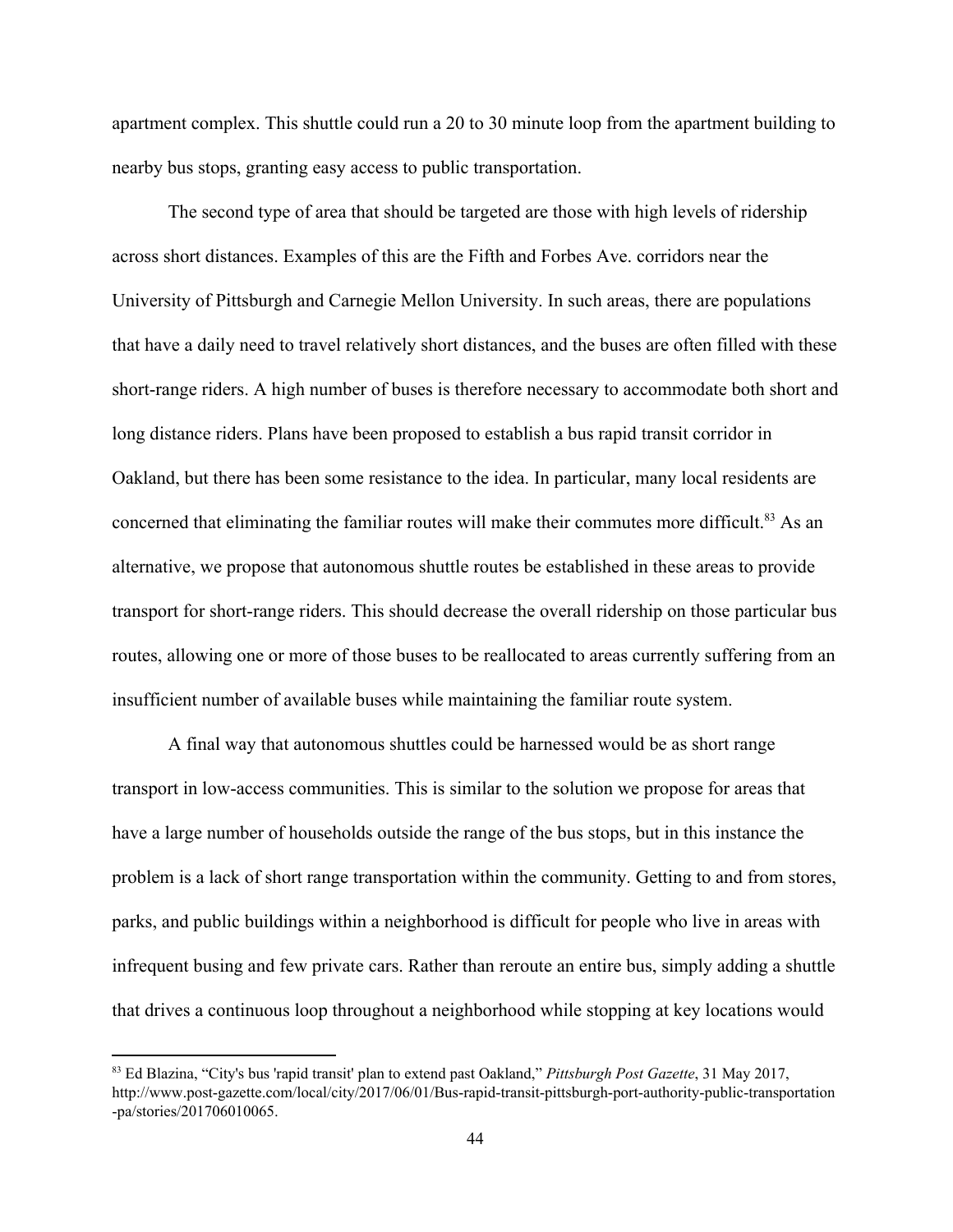address the problem just as well, with less cost and fewer complications. A single bus costs hundreds of thousands of dollars to own and operate, with about 70% of operating costs coming from wages and benefits to drivers. $84$  An autonomous shuttle avoids these costs. Thus, we propose that areas with a clear lack of accessible public transport, coupled with a high need for short range travel, be identified, with a few being chosen as initial sites for implementing autonomous shuttles.

As an example, many residents of Duquesne prefer to do their grocery shopping at the Giant Eagle in the Kennywood Mall. This shopping center is a four minute drive away from Hilltop Parkview Manor Apartments, but is reachable only through one bus route, the 59. This bus runs infrequently, meaning that Duquesne residents can experience waits of up to an hour.<sup>85</sup> An autonomous shuttle could solve this problem by running a loop between densely populated areas in Duquesne and the Kennywood Mall. Duquesne residents would be provided with consistent transportation to the Mall, eliminating long wait times. This policy also would empower residents to access healthy food for themselves and their families, improving the morale in the community.

#### *Buses*

While there is much speculation regarding the long-term viability of buses as a means of public transit, it is clear that for the foreseeable future buses will remain the most effective method to transport large numbers of people. This means that all of the problems that plague the Port Authority, such as driver pensions, monies paid for damages, and inefficiency, are going to continue. Many of these problems could be alleviated, or even eliminated, through the adoption

<sup>84</sup> Christopher MacKechnie, "How Much Does a Bus Cost to Purchase and Operate?" *Thoughtco,* 10 July 2017, accessed 04 December 4 2017, https://www.thoughtco.com/bus-cost-to-purchase-and-operate-2798845. <sup>85</sup> Nesby, *op. cit.,* note 1.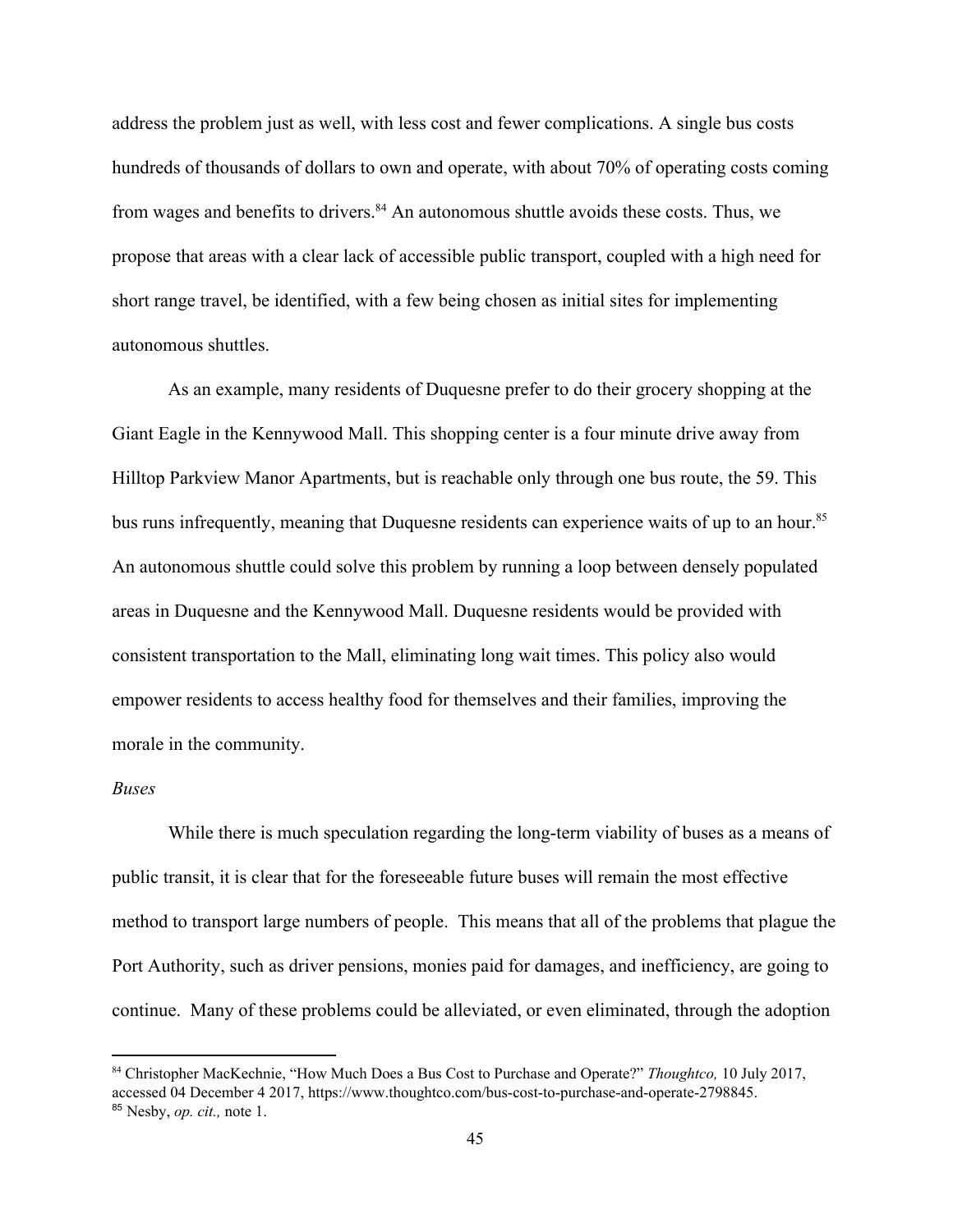of AV technology on public buses. The technology is already available, as it is the same technology that is used by autonomous cars and shuttles. Other cities have installed autonomous technology on public buses with great success. For example, in 2016 Washington's state transit agency Pierce Transit equipped seven buses with an AV technology called Mobileye.<sup>86</sup> These buses were found to be far less accident prone, to the degree that the Federal Transit Authority awarded a grant to allow Pierce Transit to upgrade the entire fleet with the technology.

Given the availability of this technology, we propose that the Port Authority take a proactive approach to equipping buses with AV sensors and software. Partnering with one of the many AV leaders in Pittsburgh, the Port Authority should set aside a few buses to equip and test. If successful, the city can then search for grants from government organizations such as the Federal Transit Authority in order to equip the rest of the fleet. The equipment may be somewhat expensive, but giving companies the opportunity to showcase their technology and form a working relationship with Port Authority should be enough to create an environment of cooperation. In the long run, these upgrades should reduce costs from collisions and fuel consumption. This will make Port Authority, an organization plagued by financial problems, better able to survive budget cuts and thus preserve access to public transportation in Pittsburgh. *Smartcards*

The past few years have seen a gradual shift away from actual payment of money upon entering a public bus towards "smart card" systems. These cards allow for faster, easier payment of fares and are utilized by most riders. With the advent of ridesharing services, however, smartcards have run into a problem. Ridesharing services are not covered by a smartcard, and so

<sup>86</sup> "Pierce Transit receives \$1.66 million grant to install bus safety technology," *Suburban Times*, 22 January 2017, https://thesubtimes.com/2017/01/22/pierce-transit-receives-1-66-million-grant-to-install-bus-safety-technology/.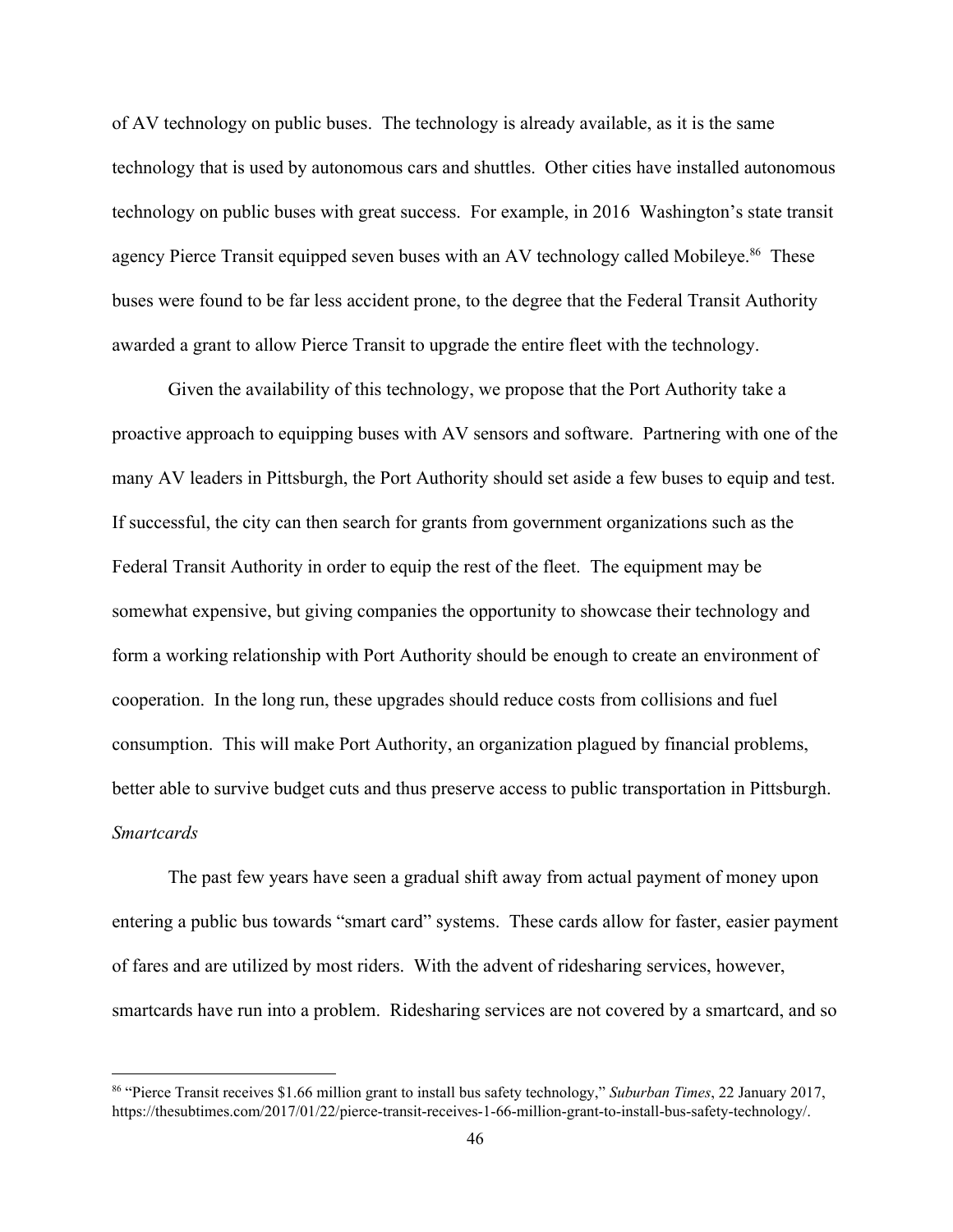a rider who is using both a bus and a rideshare service still ends up paying a significant amount of money for travel. This is especially harmful in instances where a person is granted subsidized bus fare from the city or state, yet must pay ridesharing costs out of their own pocket. Once shuttles are adopted, public transportation will be comprised of a variety of transport options instead of just busing. Ideally, a single card could be used across all these potential transportation options, with consistent price models that would take existing subsidy programs into account and prevent ridesharing costs from becoming prohibitive.

Solutions to this problem have already been investigated, with various cities trying out different methods. For instance, Nashville recently began exploring a way to link smartcards for city buses with private rideshare services, with a single account being used for both public and private transportation.<sup>87</sup> Systems such as this make transitioning from one form of transport to another easy, while allowing existing transportation subsidies to be applied to rideshare or shuttle services as needed.

We believe that the city should immediately begin investigating different methods for streamlining transitions between public and private transport through smartcards. Different approaches will have different demands on the city's resources, but overall a smartcard system that allows for a rider to move seamlessly between transportation types is the best solution. Creating this new system will likely take some time to design, especially as ridesharing becomes more prevalent. Thus it is best to begin discussing this problem now, rather than when differing price models have begun to gouge riders. Without an effective smartcard system, transportation

<sup>87</sup> Joey Garrison, "Nashville explores linking Uber, Lyft to Metro bus system," *Tennessean*, 28 March 2016 .http://www.tennessean.com/story/news/2016/03/28/metro-explores-linking-uber-lyft-bus-system/82336598/.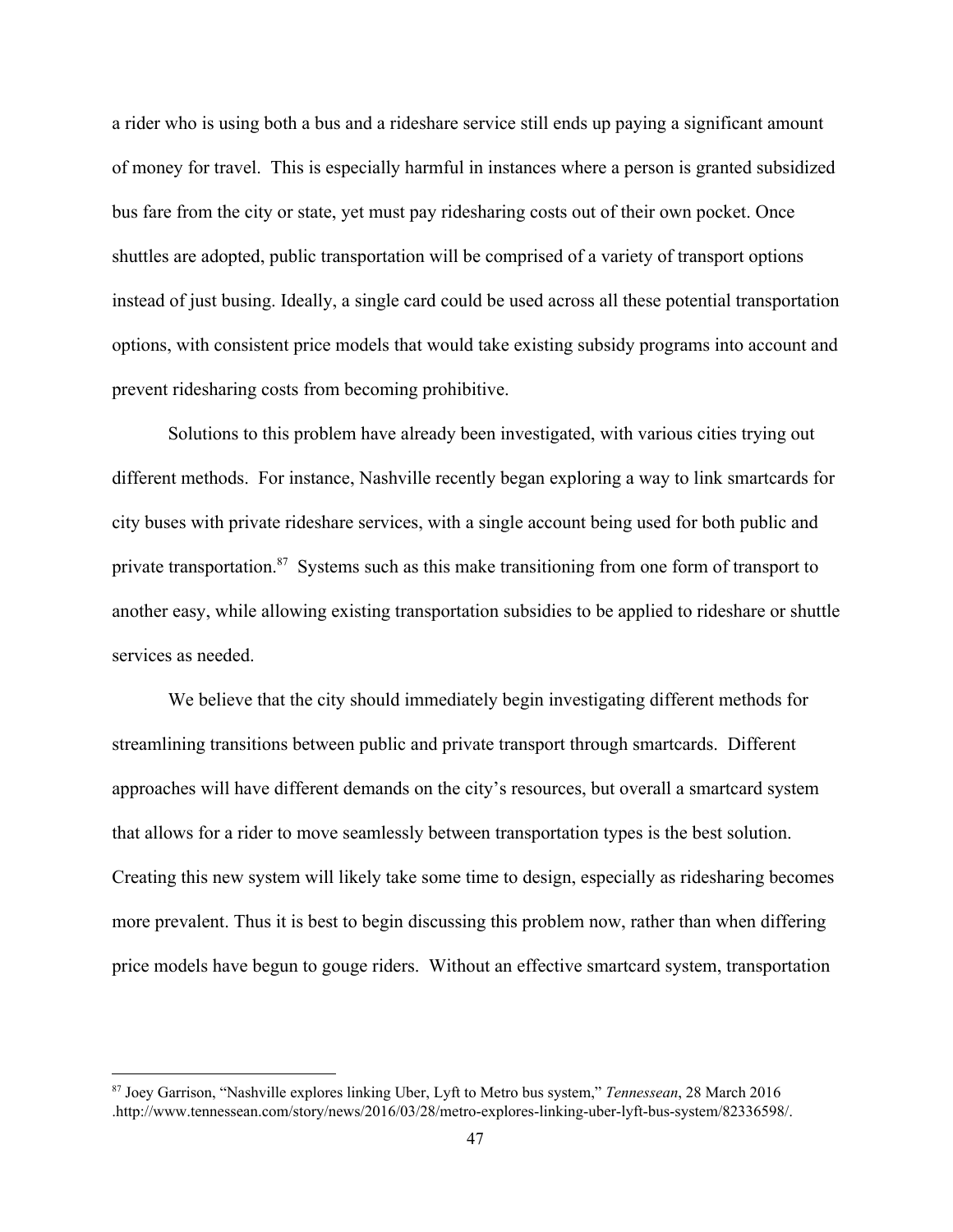will become technically accessible, but not affordable, to many riders and transportation inequity will continue.

#### *Infrastructure Developments to Prepare for Autonomous Vehicles*

In order to harness AV technologies to help address the needs of underserved areas, Pittsburgh must first ensure that AV companies continue to find the city an attractive place to expand their research and development. As the Smart City Challenge demonstrated, an effective way to incentivize more companies to come to Pittsburgh is by creating more unique infrastructure opportunities within Pittsburgh. More places to test AV technology generates more interest by AV companies. Furthermore, specific underserved communities and well-served citizens alike will benefit from increased mobility through better access to Pittsburgh's transportation system. Transitioning to an AV-friendly transportation system means focusing on developing the "Smart City."

#### *Smart Cities and Connectivity*

Smart cities use information and communication technology to enhance livability, workability, and sustainability while addressing cities' growing demands of rapid urbanization and population growth. A smart city builds on the relationship between the city's responsibilities to its citizens and the smart technologies that enable their completion.

One of the most important aspects of a Smart City for AV transportation is connectivity, which is how Smart City technologies are networked together with each other and a control center. AV technology on its own is much less valuable without the necessary infrastructure to improve the functionality and safety of these vehicles through communication. Smart City

48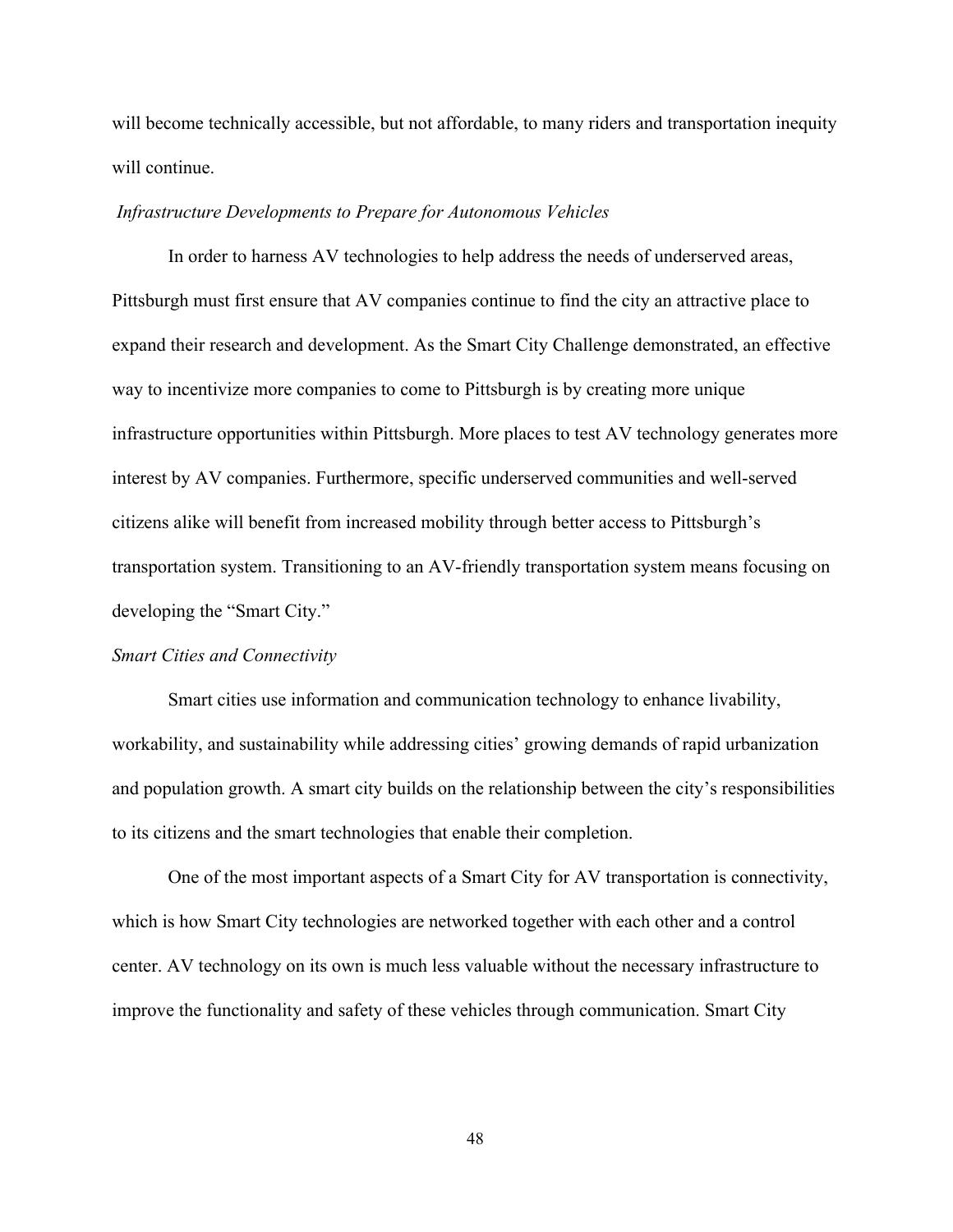infrastructure is in many ways more important than the AVs themselves, and the private-sector is already preparing for a future where this infrastructure is an integral part of any city.

# *Lane Markings*

Clear and bright lane marking has been shown to help reduce accidents amongst human drivers, but as AVs become increasingly prevalent, lane marking takes on added importance. The camera and LIDAR systems onboard an AV rely on clear lane marking to ensure the car knows its boundaries and as such, lane marking is essential to AVs functioning properly and safely. More frequent lane marking would be costly, but the benefits outweigh the cost. One study found that "[o]n average, each \$1 currently spent on pavement striping yields \$60 in benefits," in terms of costs saved by lack of accidents, which can not only cause harm to the driver and automobiles, but also the road infrastructure.<sup>88</sup> While the study itself is somewhat dated, the values show the proportion of benefits to cost the city can still expect to see by implementing more frequent and brighter lane marking.

While the roads in the downtown area of Pittsburgh are usually well marked, some of the more suburban communities often do not have edgelines, or in some cases, even centerlines on the road. In order for AVs to be a viable option towards aiding underserved suburbanized communities, clear and complete lane marking needs to be implemented more frequently. These measures should first be adopted in the areas where the city plans to use autonomous shuttles and where autonomous ride-sharing is most likely to evolve, and then expanded to the city as a whole once AVs are prevalent on Pittsburgh streets.

<sup>&</sup>lt;sup>88</sup> Ted R. Miller, "Benefit-Cost Analysis of Lane Marking," Federal Highway Administration, March 1993, accessed 10 December 2017, https://www.fhwa.dot.gov/publications/publicroads/93summer/p93su4.cfm.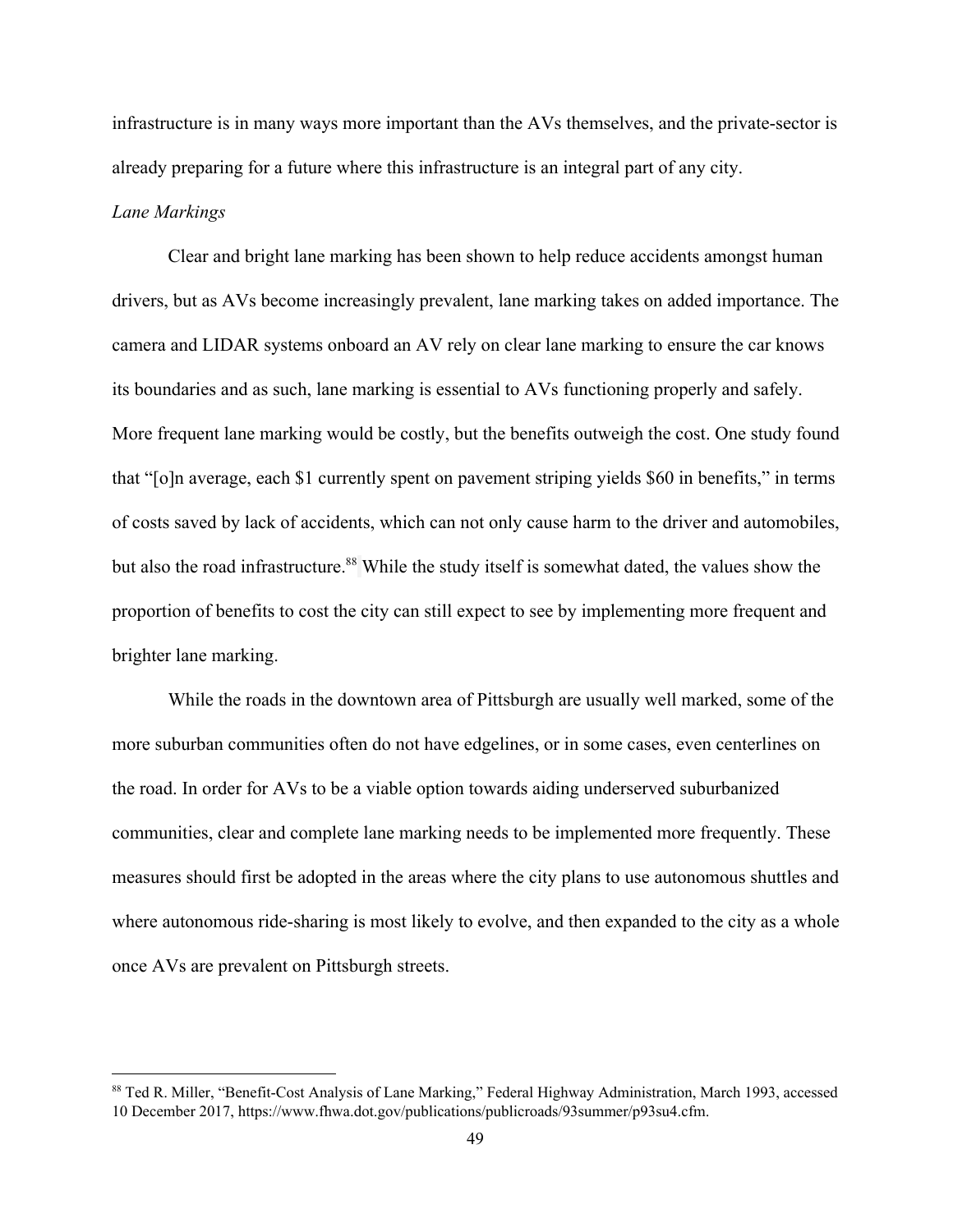# *Vehicle to Infrastructure Technology*

AVs have a higher chance of success at navigating intersections and improving traffic flow in a city with connected infrastructure that can communicate traffic patterns, traffic signals, and signals from other vehicles to increase traffic flow and sync acceleration/deceleration. This ability to communicate with traffic lights is V2I technology. V2I is already present in Audi's Q7 and A4 models and Cadillac's CTS Sedan as of 2017. Audi vehicles are equipped with a built-in LTE data modem that can communicate with traffic signal systems to alert the vehicle of a countdown for when the light changes. GM has started putting Dedicated Short-Range Communications (DSRC) in all of its new Cadillacs. DSRC is a short to medium-range wireless communication that can be used in both V2V and V2I technologies to avoid collisions and coordinate traffic stops.<sup>89</sup>

In the future, AVs will be able to communicate with traffic signals with these same capabilities installed to slow down, stop, and start in conjunction with the changing signal rather than relying on the vehicles' less reliable visual sensors. This is important not only because it can help reduce the chance of gridlock, but also since an AV's cameras can get blinded if the sun is directly behind a traffic light. In that case, as with human drivers, seeing a traffic light is nearly impossible and added implementation of traffic light sensors in conjunction with V2I technology in both non-autonomous and autonomous vehicles can markedly improve safety and efficiency.

Regulations that require the installation of V2V communication technology in light-duty vehicles were proposed by the Department of Transportation in 2016, and it is likely that within

<sup>89</sup> Department of Transportation, "DSRC: The Future of Safe Driving," Office of the Assistant Secretary for Research and Technology, *United States Department of Transportation,* accessed 10 December 2017, https://www.its.dot.gov/factsheets/dsrc\_factsheet.htm.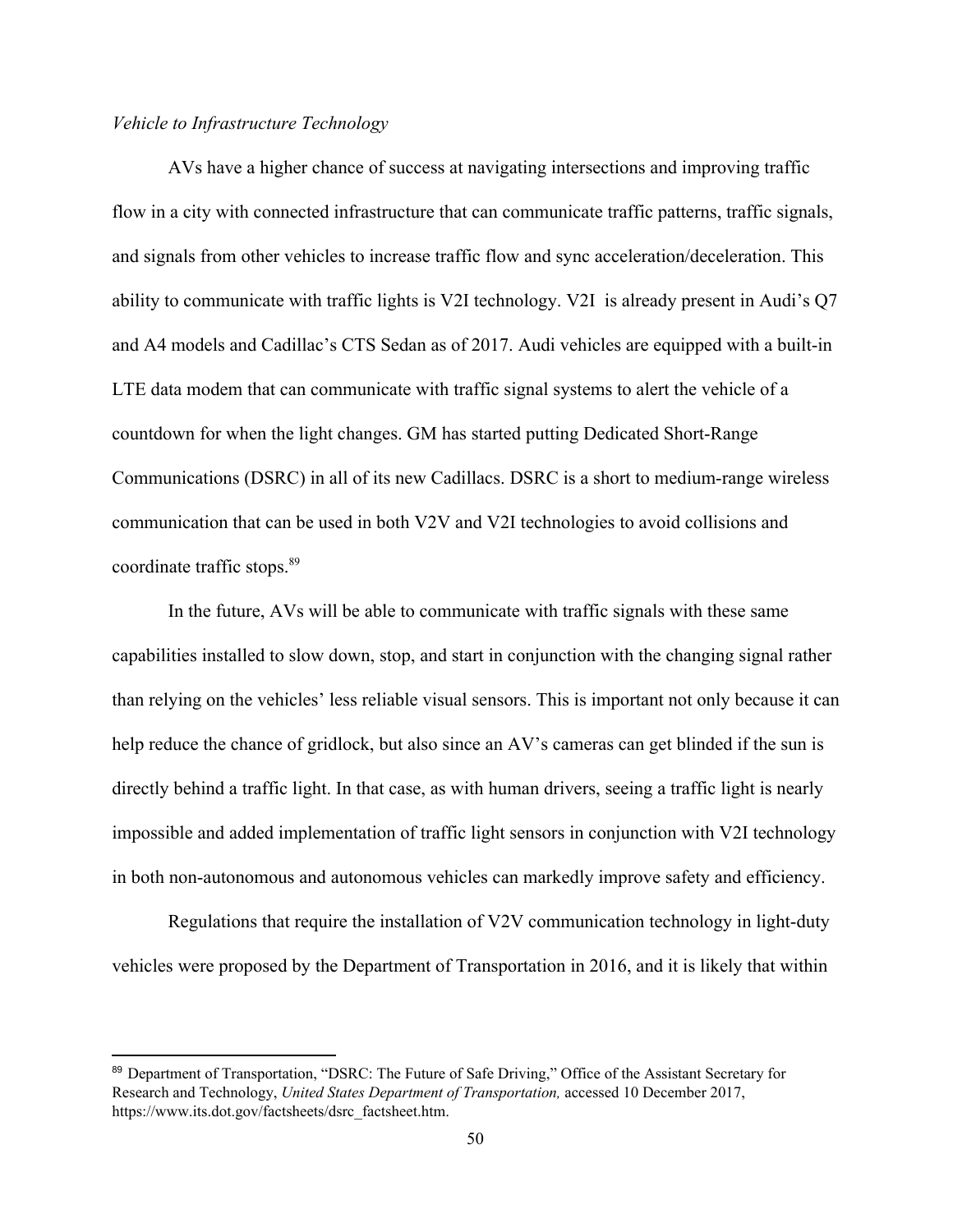the next 5 years, this technology will become a staple in privately owned vehicles.<sup>90</sup> With these capabilities in vehicles, they will also be able to communicate to Intelligent Transportation Systems radio service and cellular service implemented in Pittsburgh's transportation infrastructure in traffic lights. BMW, Mercedes, Audi, and GM have all begun installing V2V and V2I technology into some of their models, anticipating the inevitable need and use of this technology to improve traffic flow and safety.

It is now time for cities to do the same and begin putting in technology that these companies can work with to test and evaluate how well their new systems are operating. In the short-term, Smart City technologies will be useful even while the automobile market mostly consists of low-level or no automation vehicles, but these technologies will become increasingly crucial in maintaining traffic safety as automation progresses. If low-level and no automation vehicles have V2V and V2I capabilities, the unpredictability of mixed-level automation will no longer be a concern. All vehicles will communicate with each other and Smart City infrastructure to reduce risk and human error.

The first step is implementing communication capabilities into the infrastructure. Traffic lights need to be able to communicate with not only each other, but with vehicles to optimize traffic flow, which will in turn help AVs be even safer than when just relying on their sensors. More reliable LTE communications have even stronger signals to communicate with cars such as the Audi Q7 and A4, which are already equipped with the capabilities to relay LTE. The city should use money from the Smart City Challenge and search for other state and federal grants to

<sup>90</sup> National Highway Traffic Safety Administration, "U.S. DOT Advances Deployment of Connected Vehicle Technology to Prevent Hundreds of Thousands of Crashes," accessed 27 September 2017, https://www.nhtsa.gov/press-releases/us-dot-advances-deploymentconnected-vehicle-technology-prevent-hundreds-thousands.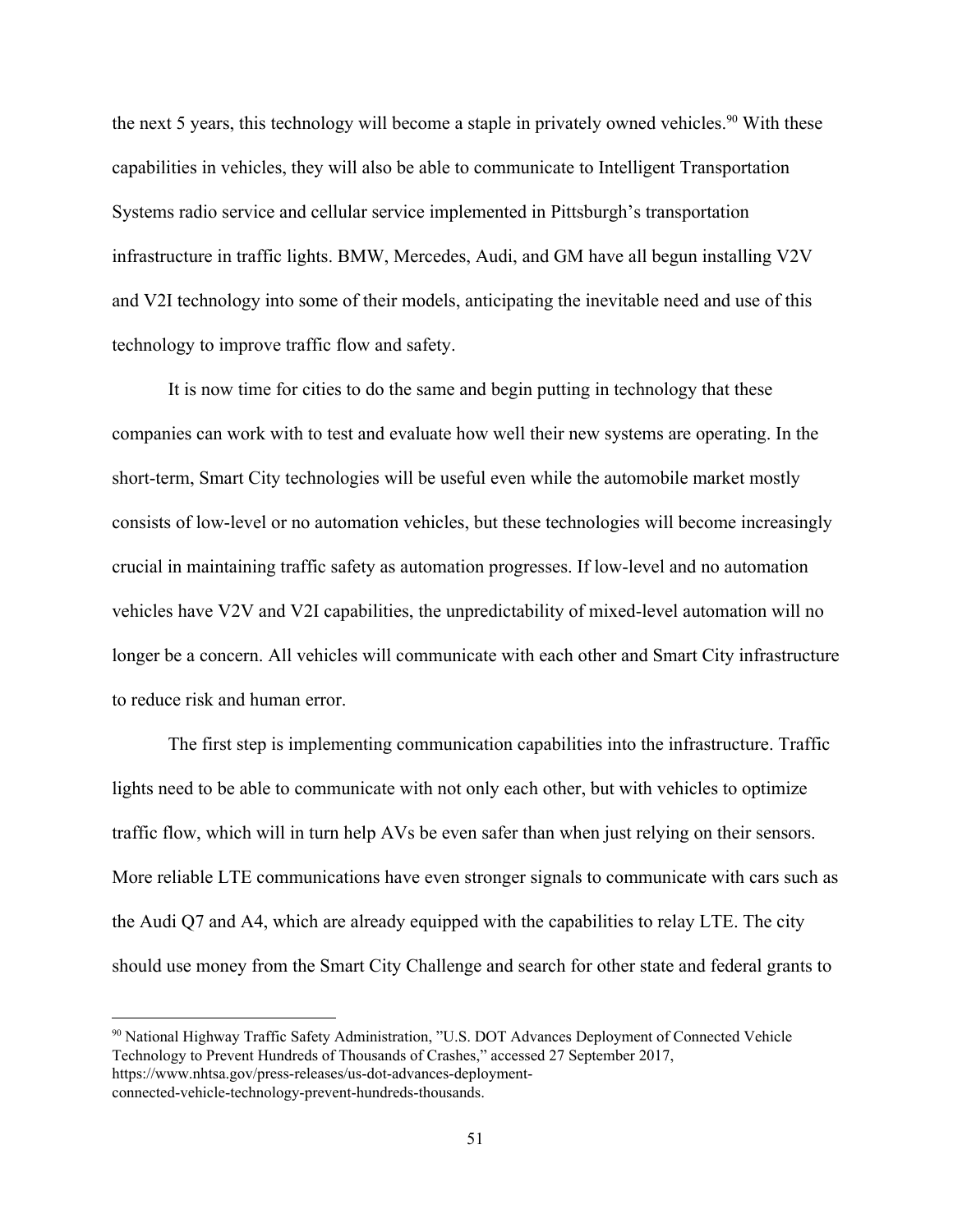replace traffic lights throughout the city with LTE communication capabilities, starting with the areas that receive the most traffic.

#### *Smart Corridors for Research*

Pittsburgh and the state of Pennsylvania have an interest in attracting innovators and developers of AVs and related smart city technology by developing spaces that incentivize research testing. Projects such as the Smart Mobility Corridor in Ohio and the advanced mobility testing centers that states such as Nevada and Michigan have developed are highly effective at attracting investments and interest from technology companies. The Smart Mobility Corridor in Ohio was created through an initiative started by Governor John Kasich in partnership with Honda, the Transportation Research Center at East Liberty, and the Ohio State University Center for Automotive Research. The corridor is a 35-mile stretch of highway outfitted with highway sensors and fiber optic networks that allow government and private-sector research vehicles equipped with data-collecting hardware to test their V2I technology in a variety of traffic flow and weather conditions. For instance, Las Vegas, Nevada has taken advantage of the Nevada Center for Advanced Mobility Center's work on developing innovative V2I technology to research and implement safer and smoother transportation.

The recently constructed Highway 43 in the South Hills seems like an ideal stretch of road to implement smart corridor technologies especially since the road has multiple passing lanes, allows for high speeds, and has extremely light traffic. The road would also allow interested companies in testing AVs on slightly hilly terrain, which could be appealing in contrast to the flat landscape of Ohio's corridor. Although implementing a smart corridor would be expensive and mostly under the state's purview, Pittsburgh needs to take a lead on such a

52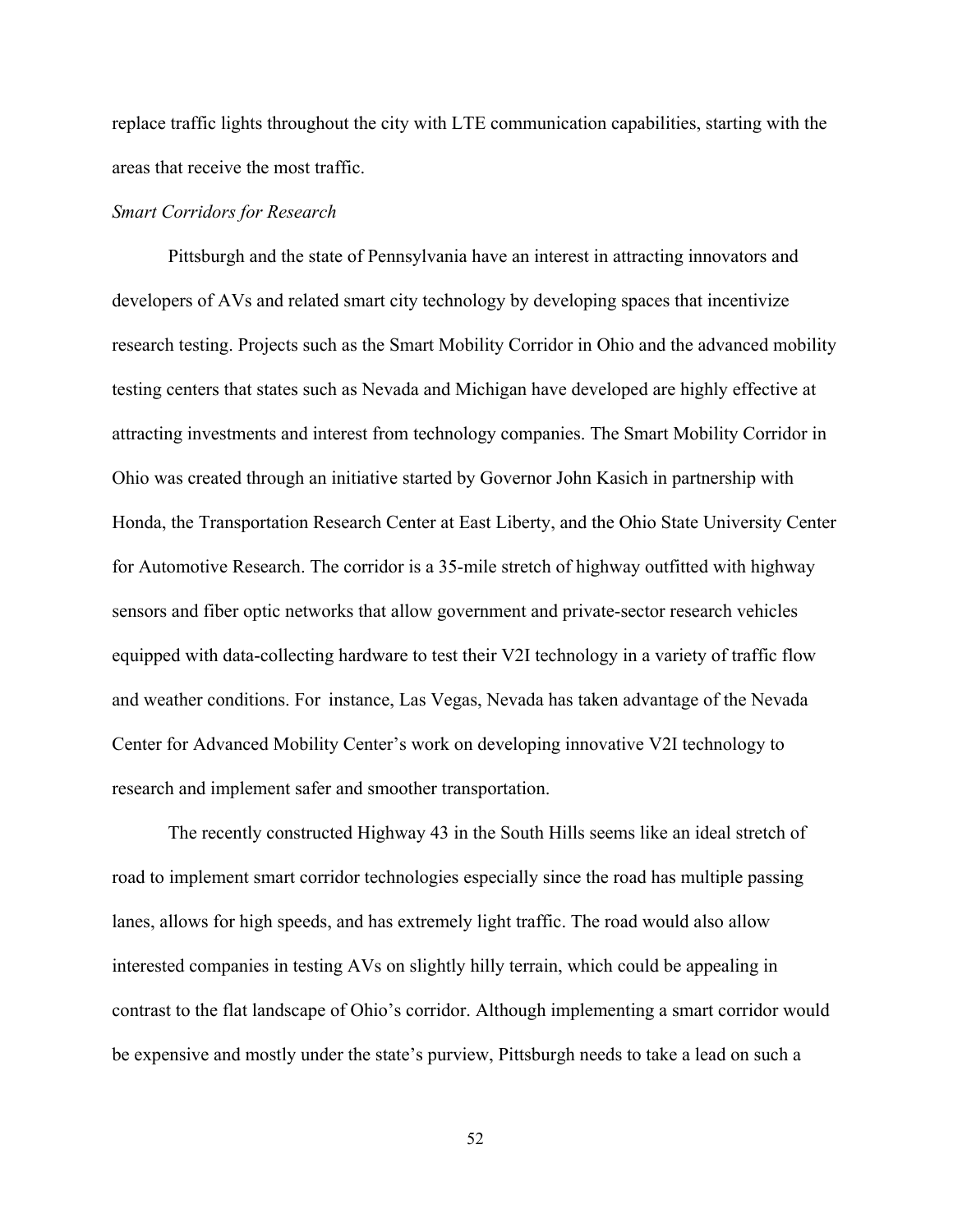project in order to incentivize more rigorous AV testing around Pittsburgh and get more AV companies to test in the Pittsburgh region. The 2017 Pennsylvania state budget has \$11 million specifically earmarked for smart corridor development, and the federal government implemented a price-matching scheme of up to 40% of costs for Ohio, indicating that a smart corridor could be created with very little risk to Pittsburgh itself.<sup>91</sup> In addition, for reference, Ohio's smart corridor has helped raise \$217 million in investments from various companies and grants in the Columbus area, which demonstrates the tremendous upside that Pittsburgh could gain were it to help implement a smart corridor in the nearby vicinity.<sup>92</sup> As 2017 comes to a close, with little competition for the money earmarked for smart corridor development, Pittsburgh needs to hurry and forward its proposal for a smart corridor as soon as possible.

# **Conclusion**

Considering the historical pattern of troubles that certain communities face with the onset of new transportation technologies, these proposals are the essential next steps for the City of Pittsburgh and Allegheny County to guarantee equitable access to transportation for underserved communities. Furthermore, these proposals allow the city and county to capitalize on the potential for economic growth and transportation efficiency brought by AVs. However, the proposals listed in this report are not exhaustive and further steps are required to expand on the communities that could benefit from AVs. While specific proposals have been made in regard to the implementation of AVs in Duquesne, the same considerations must be made for other

<sup>91</sup> Tom Wolf, "2017-2018 Governor's Executive Budget," accessed 10 December 2017, http://www.budget.pa.gov/PublicationsAndReports/CommonwealthBudget/Documents/2017-18%20Proposed%20B udget/2017-18%20Budget%20Document%20-%20Web.pdf.

<sup>92</sup> "Ohio's 33 Smart Corridor," accessed 10 December 2017, https://www.33smartcorridor.com/.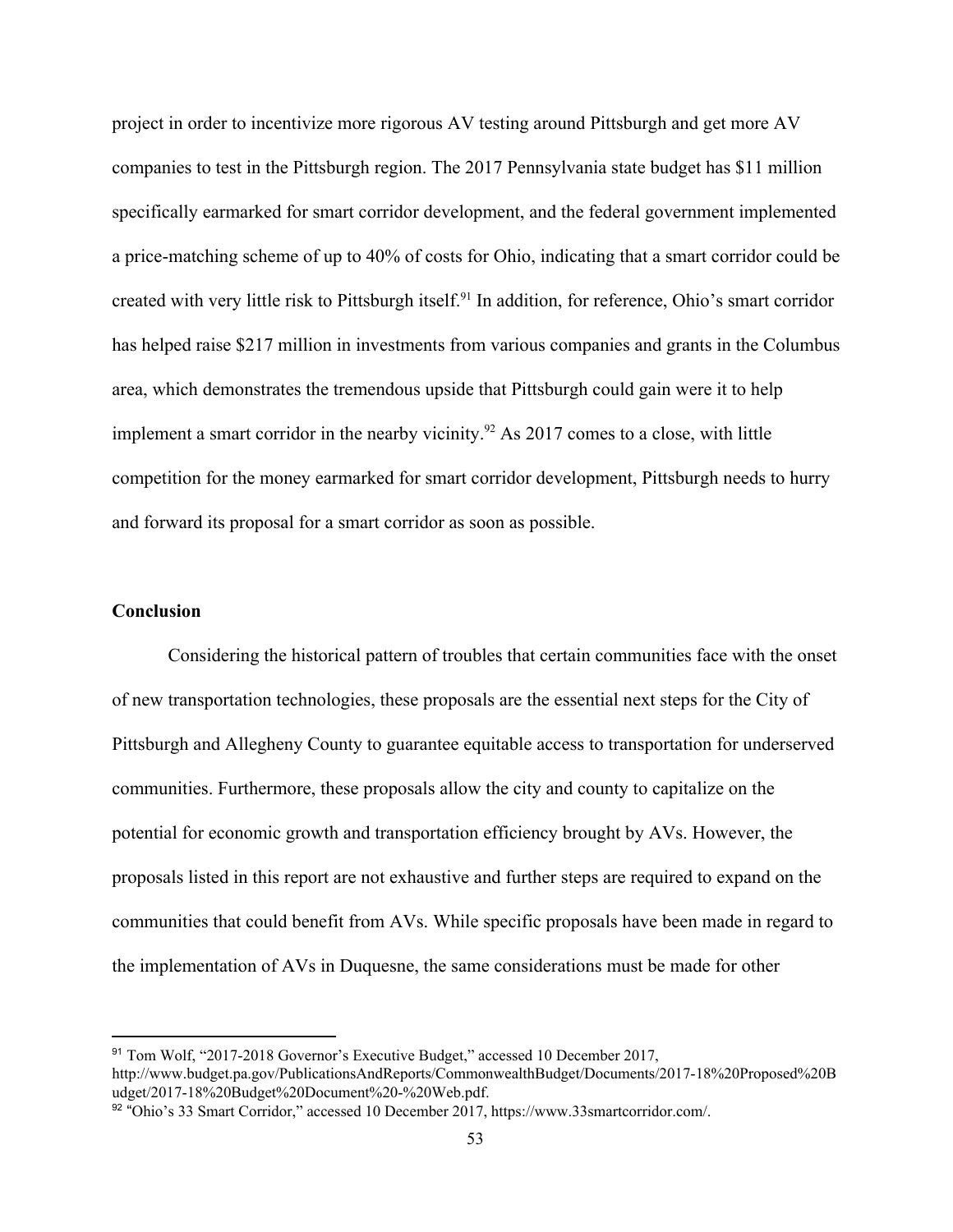underserved communities within the city and its surrounding suburbs. The city and county should carry out similar investigations to determine the best way to implement AVs in other communities to ensure equitable access to transportation. The City of Pittsburgh and Allegheny County must investigate how these proposals can benefit underserved communities while preparing Pittsburgh for the future of transportation.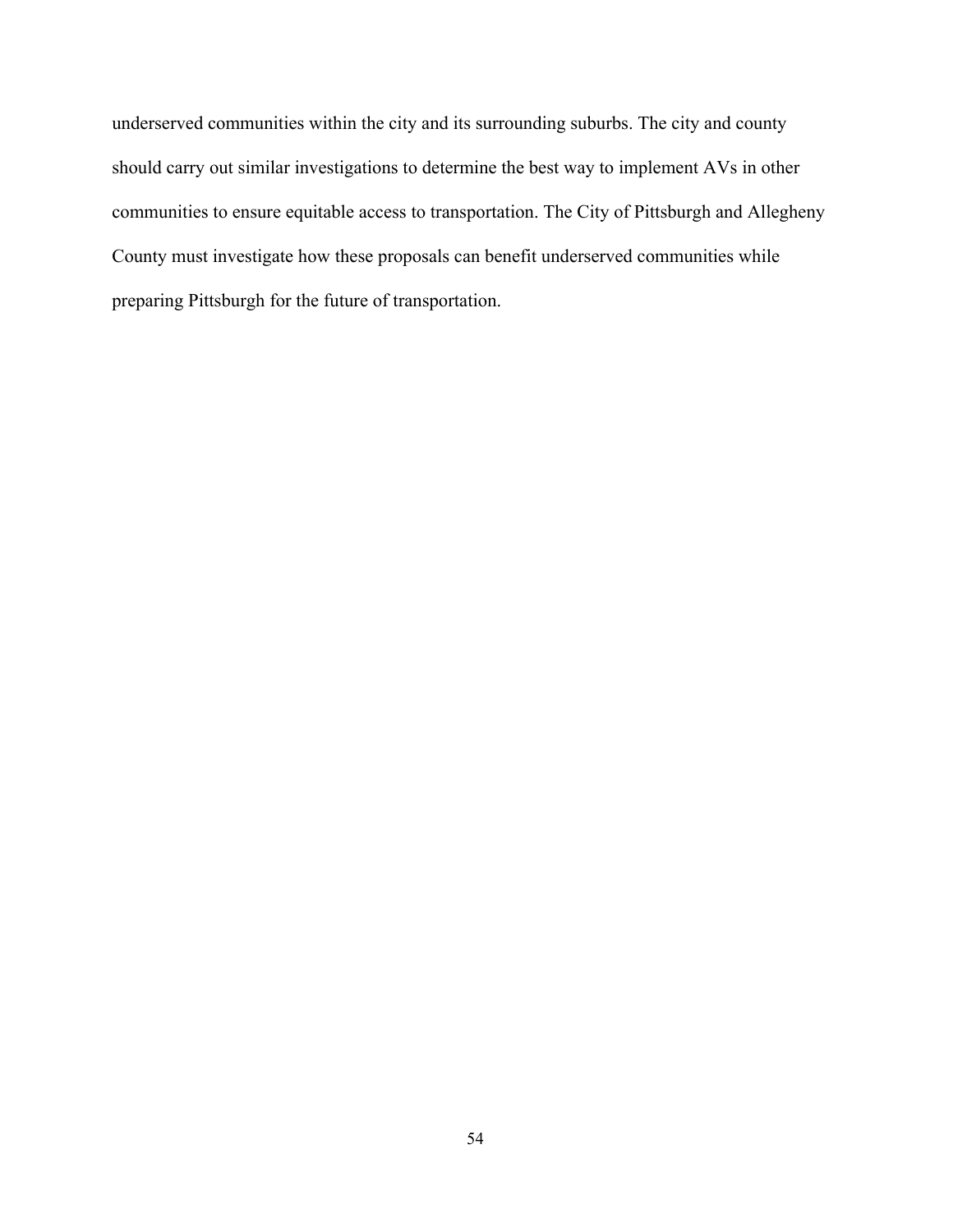# **Bibliography**

- "5 Companies Working On Driverless Shuttles And Buses." *CB Insights Research*. 04 August 2017. Accessed 04 December 2017[.](https://www.cbinsights.com/research/driverless-shuttle-companies/) <https://www.cbinsights.com/research/driverless-shuttle-companies/>.
- "About HART." *HART Hyperlink*. Accessed 10 December 2017. http://www.gohart.org/Pages/AboutUS-HART.aspx.
- "ACT 89 Transportation Plan." *Pennsylvania Department of Transportation*. Accessed 10 December 2017. [http://www.penndot.gov/about-us/Pages/Act-89-Funding-Plan.aspx.](http://www.penndot.gov/about-us/Pages/Act-89-Funding-Plan.aspx)
- Blazina, Ed and Liz Navratil. "Wolf Won't Transfer Money from Transit Trust." *Pittsburgh Post Gazette*. 09 November 2017. Accessed 11 December 2017. [http://www.post-gazette.com/news/transportation/2017/11/09/gov-tom-wolf-transit-fund](http://www.post-gazette.com/news/transportation/2017/11/09/gov-tom-wolf-transit-fund-pennsylvania-budget-transfer-300-million/stories/201711090187)[pennsylvania-budget-transfer-300-million/stories/201711090187](http://www.post-gazette.com/news/transportation/2017/11/09/gov-tom-wolf-transit-fund-pennsylvania-budget-transfer-300-million/stories/201711090187).
- Blazina, Ed. "City's bus 'rapid transit' plan to extend past Oakland." *Pittsburgh Post Gazette*. 31 May 2017. http://www.post-gazette.com/local/city/2017/06/01/Bus-rapid-transit-pittsburgh-port-auth ority-public-transportation-pa/stories/201706010065.
- Blazina, Ed. "Port Authority Service Continues to Have High Costs." *Pittsburgh Post Gazette*. 29 May 2017. Accessed 11 December, 2017. [http://www.post-gazette.com/news/transportation/2017/05/29/Port-Authority-service-pitts](http://www.post-gazette.com/news/transportation/2017/05/29/Port-Authority-service-pittsburgh-bus-cost-per-passenger/stories/201705290004) [burgh-bus-cost-per-passenger/stories/201705290004.](http://www.post-gazette.com/news/transportation/2017/05/29/Port-Authority-service-pittsburgh-bus-cost-per-passenger/stories/201705290004)
- Blazina, Ed. "Port Authority Urges PA Legislators to Spare Public Transit From Funding Cuts." *Pittsburgh Post Gazette*. 11 September 2017. Accessed 11 December 2017[.](http://www.post-gazette.com/news/transportation/2017/09/11/Port-Authority-Pittsburgh-Pennsylvania-Legislature-budget-public-transit-funding-cuts/stories/201709110177) [http://www.post-gazette.com/news/transportation/2017/09/11/Port-Authority-Pittsburgh-](http://www.post-gazette.com/news/transportation/2017/09/11/Port-Authority-Pittsburgh-Pennsylvania-Legislature-budget-public-transit-funding-cuts/stories/201709110177)[Pennsylvania-Legislature-budget-public-transit-funding-cuts/stories/201709110177](http://www.post-gazette.com/news/transportation/2017/09/11/Port-Authority-Pittsburgh-Pennsylvania-Legislature-budget-public-transit-funding-cuts/stories/201709110177).
- Chetty, Raj, and Nathaniel Hendren. "The impacts of neighborhoods on intergenerational mobility: Childhood exposure effects and county-level estimates." *Harvard University and NBER* (2015): 1-144.
- *City of Pittsburgh Housing Need Assessment.* Mullin, Lonergan & Associates, Brean & Associates, and Fourth Economy. 2016.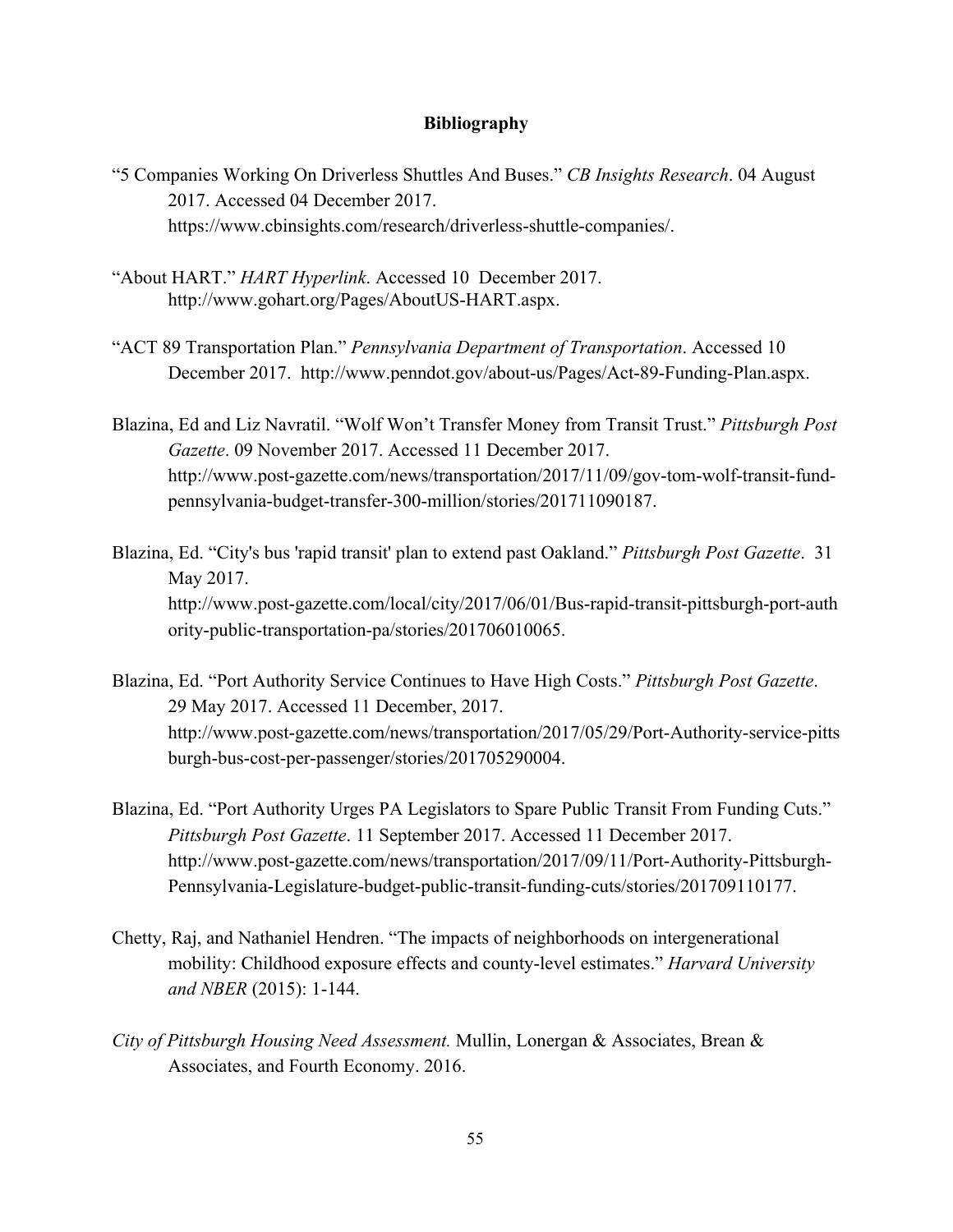- City of Pittsburgh. "SmartPGH: If it's not for all; it's not for us." *US Department of Transportation.* Accessed 19 October 2017.
- Crowley, Gregory J. "The Politics of Place: Contentious Urban Redevelopment in Pittsburgh." *University of Pittsburgh Press*, 2014.
- Department of Transportation. "DSRC: The Future of Safe Driving." Office of the Assistant Secretary for Research and Technology. *United States Department of Transportation.* Accessed 10 December 2017. [https://www.its.dot.gov/factsheets/dsrc\\_factsheet.htm.](https://www.its.dot.gov/factsheets/dsrc_factsheet.htm)
- "Duquesne Steel Works." *Explore PA History*. 2003. Accessed December 10 2017. https://web.archive.org/web/20080521033853/http://explorepahistory.com/hmarker.php? markerId=788.
- Fitzpatrick, Dan "East Liberty Then: Initial makeover had dismal results." *The Pittsburgh Post-Gazette*. 23 May 2000. Accessed 11 December 2017. <http://old.post-gazette.com/businessnews/20000523intro3.asp>.
- Fitzpatrick, Dan. "The Story of Urban Renewal." *The Pittsburgh Post-Gazette*. 21 May 2000. Accessed 11 December 2017. <http://old.post-gazette.com/businessnews/20000521eastliberty1.asp>.
- Fullilove, Mindy Thompson and Wallace, Rodrick. "Serial Forced Displacement in American Cities, 1916–2010." *Journal of Urban Health: Bulletin of the New York Academy of Medicine* 88, No. 3 (2011).
- Garrison, Joey. "Nashville explores linking Uber, Lyft to Metro bus system." *Tennessean*. 28 March 2016. Accessed 05 December 2017. http://www.tennessean.com/story/news/2016/03/28/metro-explores-linking-uber-lyft-bussystem/82336598/.
- Good, Megan, Kathryn Collins PhD., and Erin Dalton. "Suburban Poverty: Assessing Community Need Outside the Central City." *Allegheny County Department of Human Services* (August 2014).
- Grant, Tim. "Up-and-coming Neighborhoods saw Home Prices Explode in 2016." *Pittsburgh Post-Gazette.* 27 February 2017. Accessed 11 December 2017. [http://www.post-gazette.com/business/money/2017/02/27/House-prices-rise-above-avera](http://www.post-gazette.com/business/money/2017/02/27/House-prices-rise-above-average-in-three-city-neighborhoods/stories/201702260031) [ge-in-three-city-neighborhoods/stories/201702260031.](http://www.post-gazette.com/business/money/2017/02/27/House-prices-rise-above-average-in-three-city-neighborhoods/stories/201702260031)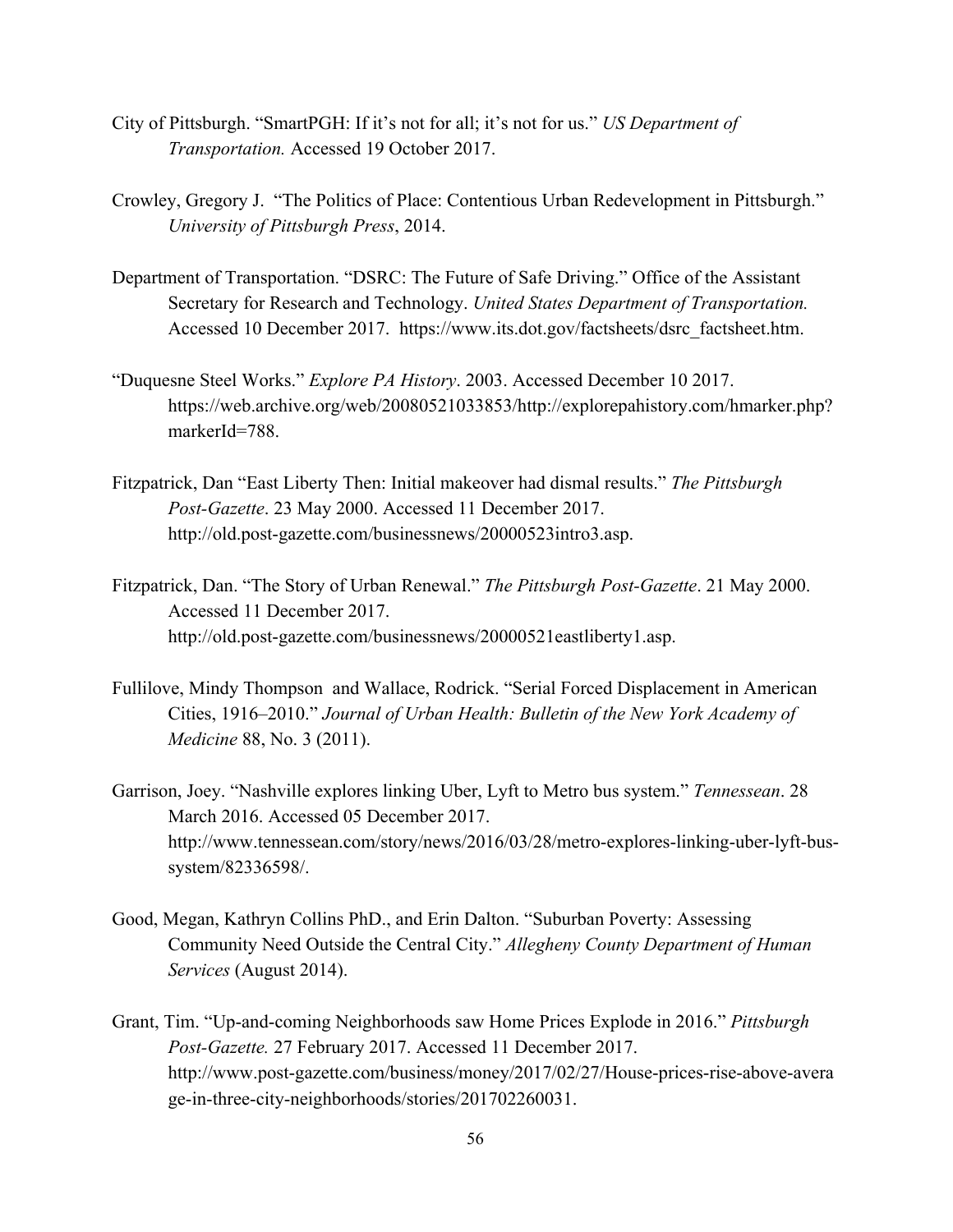- Greenawalt, Justin P. "Pittsburgh's East Liberty Project: Preserving the Artifacts of the Urban Renewal Era." *Master's Thesis for Columbia University's Graduate School of Architecture, Planning, and Preservation.* May 2010.
- Lanctot, Roger. "Accelerating the Future: The Economic Impact of the Emerging Passenger Economy." *Strategy Analytics and Intel*. June 2017. Accessed 10 December 2017[.](https://newsroom.intel.com/newsroom/wp-content/uploads/sites/11/2017/05/passenger-economy.pdf) [https://newsroom.intel.com/newsroom/wp-content/uploads/sites/11/2017/05/passenger-ec](https://newsroom.intel.com/newsroom/wp-content/uploads/sites/11/2017/05/passenger-economy.pdf) [onomy.pdf](https://newsroom.intel.com/newsroom/wp-content/uploads/sites/11/2017/05/passenger-economy.pdf).
- MacKechnie, Christopher. "How Much Does a Bus Cost to Purchase and Operate?" *Thoughtco.* 10 July 2017. Accessed 04 December 2017. https://www.thoughtco.com/bus-cost-to-purchase-and-operate-2798845.
- Mayo, Bob. "Port Authority Says Riders Could Face Massive Service Cuts Under Proposal Floated by Some PA House Members." *WTAE*. 11 September, 2017. Accessed 11 December 2017. [http://www.wtae.com/article/state-budget-proposal-would-reduce-funding-for-public-tran](http://www.wtae.com/article/state-budget-proposal-would-reduce-funding-for-public-transportation-force-cuts-for-port-authority/12221730) [sportation-force-cuts-for-port-authority/12221730.](http://www.wtae.com/article/state-budget-proposal-would-reduce-funding-for-public-transportation-force-cuts-for-port-authority/12221730)
- McShane, Clay and Joel A. Tarr. *The Horse in the City: Living Machines in the Nineteenth Century.* Baltimore: The Johns Hopkins University Press, 2007.
- Miller, Ted R. "Benefit-Cost Analysis of Lane Marking." *Federal Highway Administration*. March 1993. Accessed 10 December 2017. [https://www.fhwa.dot.gov/publications/publicroads/93summer/p93su4.cfm.](https://www.fhwa.dot.gov/publications/publicroads/93summer/p93su4.cfm)
- Muller, Edward K. "Downtown Pittsburgh: Renaissance and Renewal." *University of Pittsburgh Press.* Accessed 11 December 2017. [https://www.upress.pitt.edu/htmlSourceFiles/pdfs/9780822942825exr.pdf.](https://www.upress.pitt.edu/htmlSourceFiles/pdfs/9780822942825exr.pdf)
- National Highway Traffic Safety Administration. "Automated Vehicles for Safety." Accessed 10 December 2017. [https://www.nhtsa.gov/technology-innovation/automated-vehicles-safety.](https://www.nhtsa.gov/technology-innovation/automated-vehicles-safety)
- National Highway Traffic Safety Administration. "U.S. DOT Advances Deployment of Connected Vehicle Technology to Prevent Hundreds of Thousands of Crashes." Accessed 27 September 2017.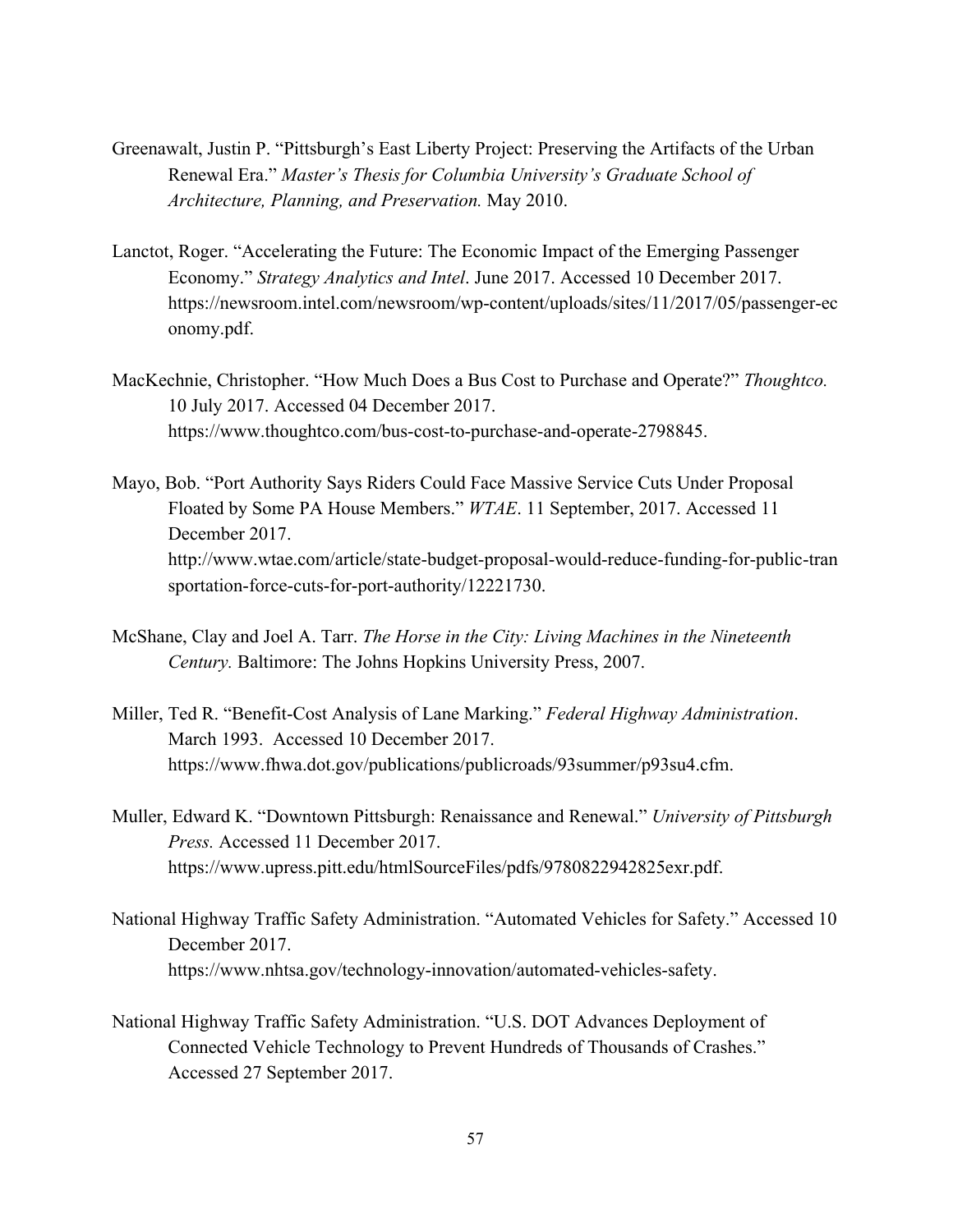[https://www.nhtsa.gov/press-releases/us-dot-advances-deployment-connected-vehicle-tec](https://www.nhtsa.gov/press-releases/us-dot-advances-deployment-connected-vehicle-technology-prevent-hundreds-thousands) [hnology-prevent-hundreds-thousands](https://www.nhtsa.gov/press-releases/us-dot-advances-deployment-connected-vehicle-technology-prevent-hundreds-thousands).

Nesby, Nickole. Interview by Ian Asenjo and Zachary Ettensohn. 03 November 2017.

Nesby, Nickole. Phone interview by Ian Asenjo. 27 October 2017.

"Ohio's 33 Smart Corridor." Accessed December 10, 2017. https://www.33smartcorridor.com/.

Pennsylvania Department of Transportation. *2007-2008 Annual Service Report*. 2008. Accessed 13 October 2017. [http://www.penndot.gov/Doing-Business/Transit/InformationandReports/Documents/FY](http://www.penndot.gov/Doing-Business/Transit/InformationandReports/Documents/FY0708AnnualReportFinal.pdf) [0708AnnualReportFinal.pdf.](http://www.penndot.gov/Doing-Business/Transit/InformationandReports/Documents/FY0708AnnualReportFinal.pdf)

Pennsylvania Department of Transportation. *2008-2009 Annual Service Report*. 2009. Accessed 13 October 2017. [http://www.penndot.gov/Doing-Business/Transit/InformationandReports/Documents/FY](http://www.penndot.gov/Doing-Business/Transit/InformationandReports/Documents/FY0809AnnualReportFinal.pdf) [0809AnnualReportFinal.pdf.](http://www.penndot.gov/Doing-Business/Transit/InformationandReports/Documents/FY0809AnnualReportFinal.pdf)

Pennsylvania Department of Transportation. *2009-2010 Annual Service Report*. 2010. Accessed 13 October 2017. [http://www.penndot.gov/Doing-Business/Transit/InformationandReports/Documents/FY](http://www.penndot.gov/Doing-Business/Transit/InformationandReports/Documents/FY0910AnnualReportFinal.pdf) [0910AnnualReportFinal.pdf.](http://www.penndot.gov/Doing-Business/Transit/InformationandReports/Documents/FY0910AnnualReportFinal.pdf)

Pennsylvania Department of Transportation. *2010-2011 Annual Service Report*. 2011. Accessed 13 October 2017. [http://www.penndot.gov/Doing-Business/Transit/InformationandReports/Documents/FY](http://www.penndot.gov/Doing-Business/Transit/InformationandReports/Documents/FY1011AnnualReportFinal.pdf) [1011AnnualReportFinal.pdf.](http://www.penndot.gov/Doing-Business/Transit/InformationandReports/Documents/FY1011AnnualReportFinal.pdf)

Pennsylvania Department of Transportation. *2011-2012 Annual Service Report*. 2012. Accessed 13 October 2017. [http://www.penndot.gov/Doing-Business/Transit/InformationandReports/Documents/FY](http://www.penndot.gov/Doing-Business/Transit/InformationandReports/Documents/FY1112AnnualReportFinal.pdf) [1112AnnualReportFinal.pdf.](http://www.penndot.gov/Doing-Business/Transit/InformationandReports/Documents/FY1112AnnualReportFinal.pdf)

Pennsylvania Department of Transportation. *2012-2013 Annual Service Report*. 2013. Accessed 13 October 2017. [http://www.penndot.gov/Doing-Business/Transit/InformationandReports/Documents/FY](http://www.penndot.gov/Doing-Business/Transit/InformationandReports/Documents/FY1213AnnualReportFinal.pdf) [1213AnnualReportFinal.pdf.](http://www.penndot.gov/Doing-Business/Transit/InformationandReports/Documents/FY1213AnnualReportFinal.pdf)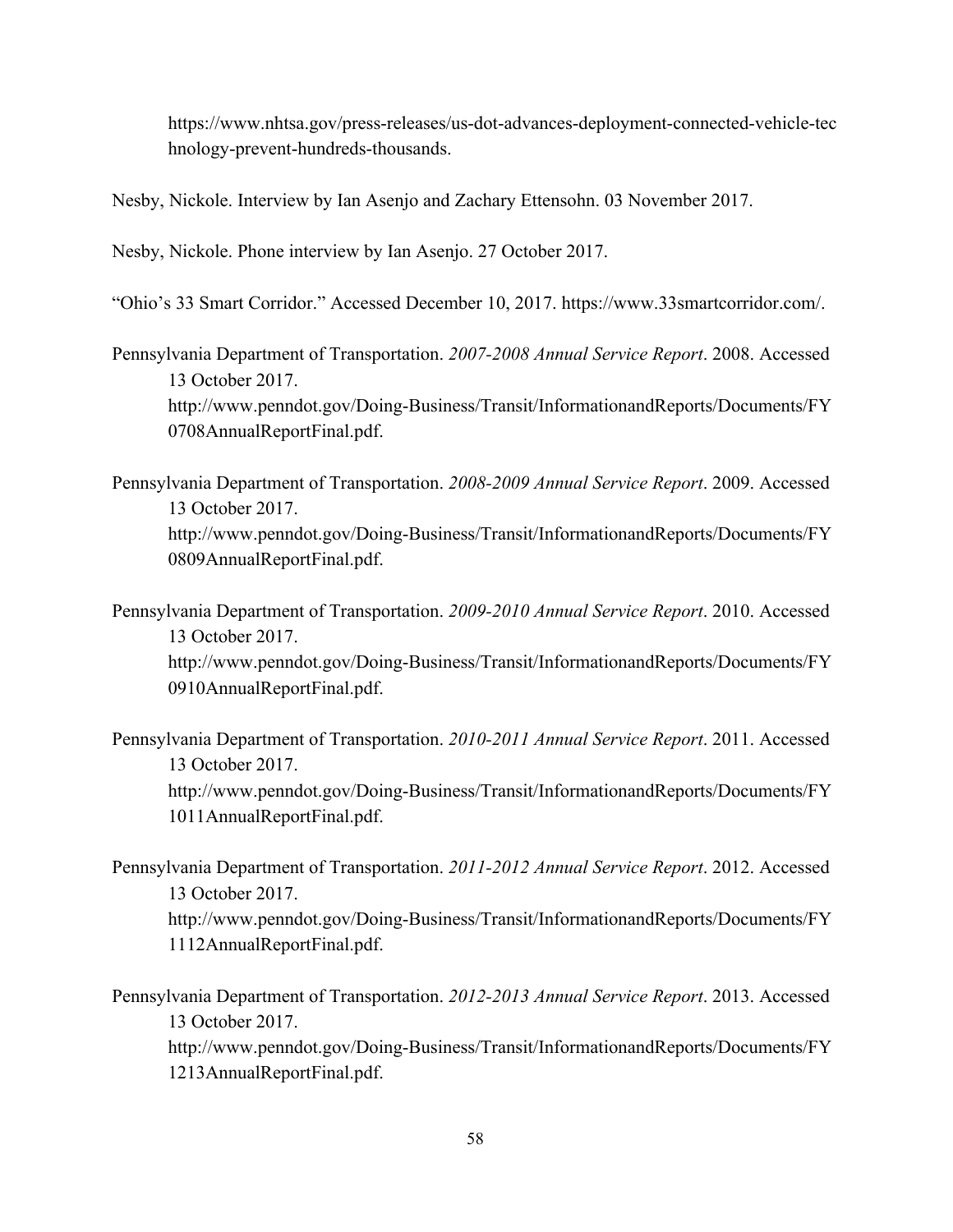Pennsylvania Department of Transportation. *2013-2014 Annual Service Report*. 2014. Accessed 13 October 2017. [http://www.penndot.gov/Doing-Business/Transit/InformationandReports/Documents/FY](http://www.penndot.gov/Doing-Business/Transit/InformationandReports/Documents/FY1314AnnualReportFinal.pdf) [1314AnnualReportFinal.pdf.](http://www.penndot.gov/Doing-Business/Transit/InformationandReports/Documents/FY1314AnnualReportFinal.pdf)

Pennsylvania Department of Transportation. *2014-2015 Annual Service Report*. 2015. Accessed 13 October 2017. [http://www.penndot.gov/Doing-Business/Transit/InformationandReports/Documents/FY](http://www.penndot.gov/Doing-Business/Transit/InformationandReports/Documents/FY1415AnnualReportFinal.pdf) [1415AnnualReportFinal.pdf.](http://www.penndot.gov/Doing-Business/Transit/InformationandReports/Documents/FY1415AnnualReportFinal.pdf)

- Pessaro, Brian. "Evaluation of Automated Vehicle Technology in Transit 2016 Update." Tampa, Fl: National Center for Transit Research. 2016. Accessed 10 December 2017. https://www.nctr.usf.edu/wp-content/uploads/2016/04/Evaluation-of-Automated-Vehicle-Technology-for-Transit-2016-Update-UPDATED-FINAL.pdf.
- "Pierce Transit receives \$1.66 million grant to install bus safety technology." *Suburban Times*. 22 January 2017. Accessed 11 December 2017. [https://thesubtimes.com/2017/01/22/pierce-transit-receives-1-66-million-grant-to-install](https://thesubtimes.com/2017/01/22/pierce-transit-receives-1-66-million-grant-to-install-bus-safety-technology/)[bus-safety-technology/.](https://thesubtimes.com/2017/01/22/pierce-transit-receives-1-66-million-grant-to-install-bus-safety-technology/)

Port Authority of Allegheny County. *2016 Annual Service Report*. 2016. Accessed 13 October 2017. [http://www.portauthority.org/paac/portals/0/ServiceGuidelines/2016/2016%20Annual%2](http://www.portauthority.org/paac/portals/0/ServiceGuidelines/2016/2016%20Annual%20Service%20Report%20Final.pdf) [0Service%20Report%20Final.pdf](http://www.portauthority.org/paac/portals/0/ServiceGuidelines/2016/2016%20Annual%20Service%20Report%20Final.pdf).

- "Port Authority to Cut Many More Routes, Raise Fares." *WTAE*. 22 June, 2012. Accessed 10 December 2017. <http://www.wtae.com/article/port-authority-to-cut-many-more-routes-raise-fares/7457137>
- "Quick Facts: Allegheny County, Pennsylvania." *U.S. Census*. 2016. Accessed 13 October 2017. https://www.census.gov/quickfacts/fact/table/alleghenycountypennsylvania/PST045216.

.

- "Quick Facts: Duquesne city, Pennsylvania." *U.S. Census*. 2016. Accessed December 10 2017. [https://www.census.gov/quickfacts/fact/table/duquesnecitypennsylvania/INC110216.](https://www.census.gov/quickfacts/fact/table/duquesnecitypennsylvania/INC110216)
- "Quick Facts: Pittsburgh city, Pennsylvania." *U.S. Census*. 2016. Accessed 13 October 2017. https://www.census.gov/quickfacts/fact/table/pittsburghcitypennsylvania/IPE120216.